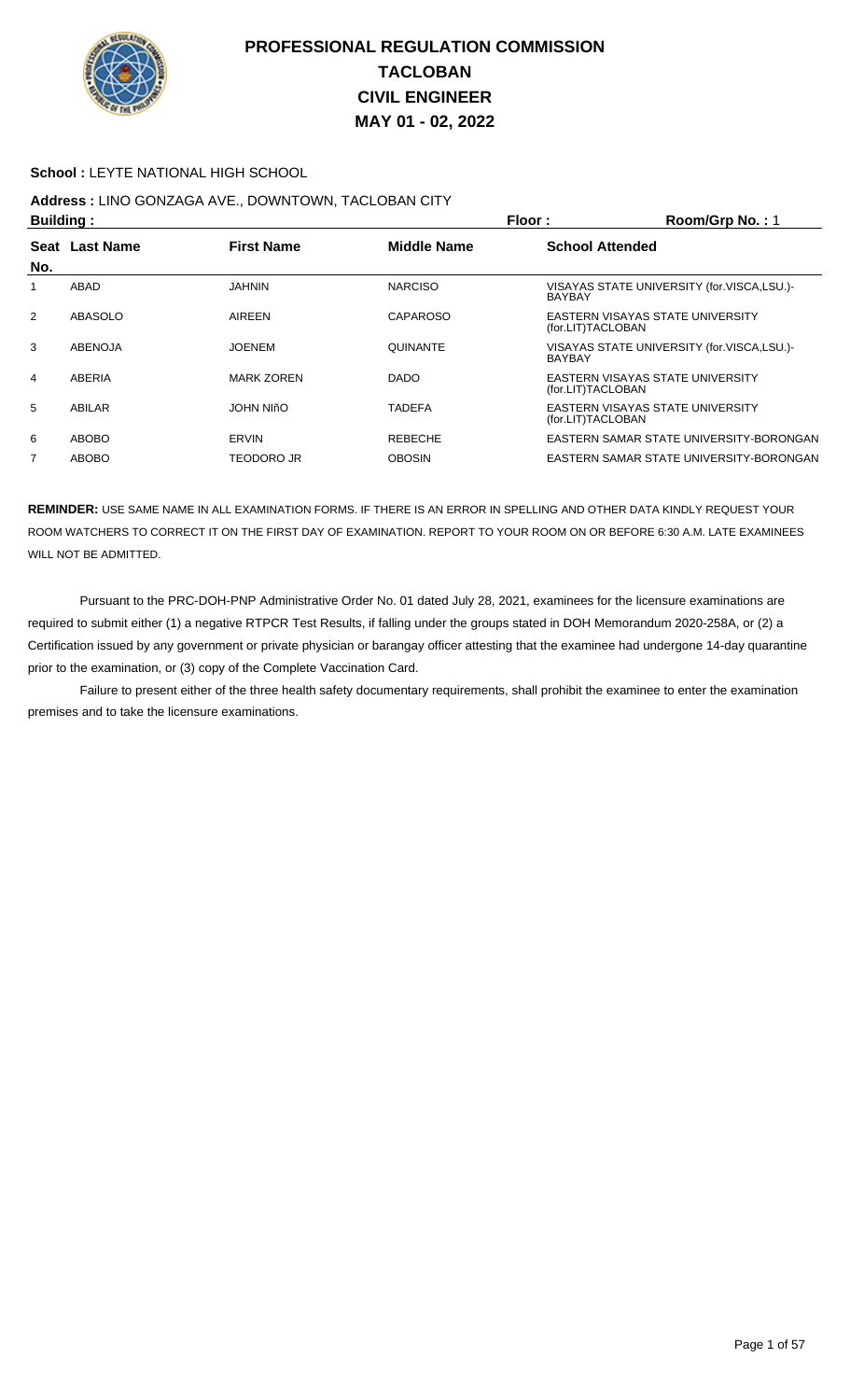

#### **School :** LEYTE NATIONAL HIGH SCHOOL

# **Address :** LINO GONZAGA AVE., DOWNTOWN, TACLOBAN CITY

| <b>Building:</b> |                                                                     |                  | Floor:         | Room/Grp No.: 2        |                                            |  |
|------------------|---------------------------------------------------------------------|------------------|----------------|------------------------|--------------------------------------------|--|
|                  | <b>Last Name</b><br><b>First Name</b><br><b>Middle Name</b><br>Seat |                  |                | <b>School Attended</b> |                                            |  |
| No.              |                                                                     |                  |                |                        |                                            |  |
|                  | <b>ABUCOT</b>                                                       | <b>EDMAR</b>     | <b>SEBALON</b> | <b>CAMPUS</b>          | EASTERN SAMAR STATE UNIVERSITY-GUIUAN      |  |
| 2                | <b>ACEPCION</b>                                                     | <b>NICANDRO</b>  | LAGAHID        |                        | SAINT JOSEPH'S COLLEGE-MAASIN              |  |
| 3                | <b>ACILO</b>                                                        | <b>BOBIE</b>     | <b>SORITA</b>  | <b>BAYBAY</b>          | VISAYAS STATE UNIVERSITY (for.VISCA,LSU.)- |  |
| 4                | <b>ACILO</b>                                                        | <b>DIONIL</b>    | <b>BESIN</b>   | <b>BAYBAY</b>          | VISAYAS STATE UNIVERSITY (for.VISCA,LSU.)- |  |
| 5                | <b>ADINA</b>                                                        | <b>BRYAN</b>     | <b>DIAGSAY</b> | (for.LIT)TACLOBAN      | EASTERN VISAYAS STATE UNIVERSITY           |  |
| 6                | AFABLE                                                              | <b>JESSA MAE</b> | MAMAYABAY      |                        | EASTERN SAMAR STATE UNIVERSITY-BORONGAN    |  |
| 7                | AFABLE                                                              | <b>JOCY MAY</b>  | MAMAYABAY      |                        | EASTERN SAMAR STATE UNIVERSITY-BORONGAN    |  |
| 8                | AFABLE                                                              | SHIELA MARIE     | <b>MARGATE</b> | (for.LIT)TACLOBAN      | EASTERN VISAYAS STATE UNIVERSITY           |  |

**REMINDER:** USE SAME NAME IN ALL EXAMINATION FORMS. IF THERE IS AN ERROR IN SPELLING AND OTHER DATA KINDLY REQUEST YOUR ROOM WATCHERS TO CORRECT IT ON THE FIRST DAY OF EXAMINATION. REPORT TO YOUR ROOM ON OR BEFORE 6:30 A.M. LATE EXAMINEES WILL NOT BE ADMITTED.

 Pursuant to the PRC-DOH-PNP Administrative Order No. 01 dated July 28, 2021, examinees for the licensure examinations are required to submit either (1) a negative RTPCR Test Results, if falling under the groups stated in DOH Memorandum 2020-258A, or (2) a Certification issued by any government or private physician or barangay officer attesting that the examinee had undergone 14-day quarantine prior to the examination, or (3) copy of the Complete Vaccination Card.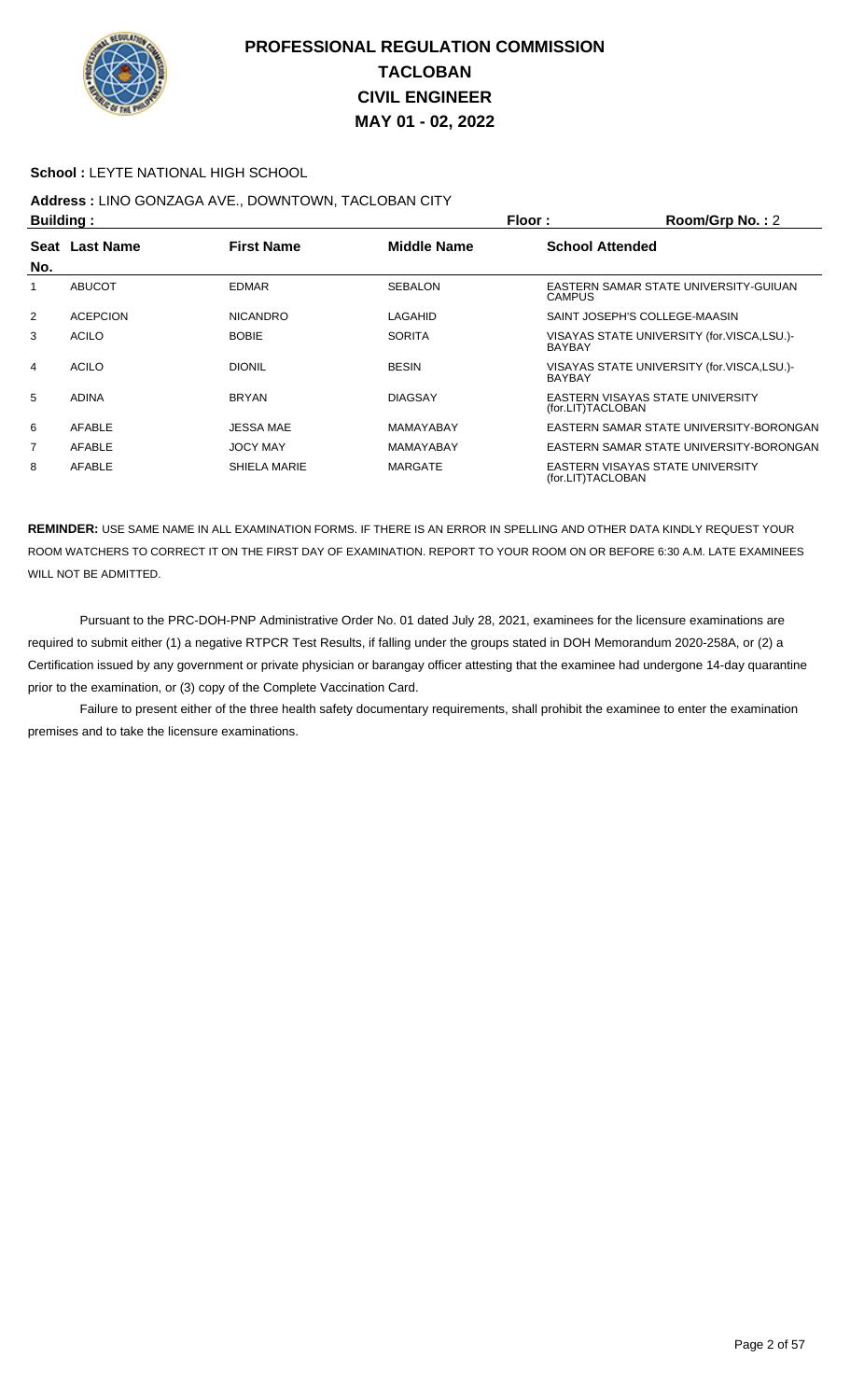

#### **School :** LEYTE NATIONAL HIGH SCHOOL

# **Address :** LINO GONZAGA AVE., DOWNTOWN, TACLOBAN CITY

| Building:      |                |                     |                 | Floor:                   | Room/Grp No.: 3                            |
|----------------|----------------|---------------------|-----------------|--------------------------|--------------------------------------------|
|                | Seat Last Name | <b>First Name</b>   | Middle Name     | <b>School Attended</b>   |                                            |
| No.            |                |                     |                 |                          |                                            |
|                | <b>AGNIS</b>   | <b>KENDY</b>        | PADAYAO         | ORMOC CAMPUS             | EASTERN VISAYAS STATE UNIV. (FOR. L.I.T.)- |
| 2              | <b>AGNO</b>    | JOHN CARLO          | ALEA            |                          | EASTERN SAMAR STATE UNIVERSITY-BORONGAN    |
| 3              | AGUILAR        | <b>FRANCIS JOHN</b> | <b>ANGCOY</b>   | <b>SOGOD</b>             | SOUTHERN LEYTE STATE UNIVERSITY (SLSCST)-  |
| 4              | <b>AGUSTIN</b> | EULA JOYCE          | VALDEZ          | (for.LIT)TACLOBAN        | EASTERN VISAYAS STATE UNIVERSITY           |
| 5              | ALADO          | MARIA JUDIE ANN     | <b>LIM</b>      | (for.LIT)TACLOBAN        | EASTERN VISAYAS STATE UNIVERSITY           |
| 6              | ALAO           | <b>FLOR ANGELU</b>  | <b>TORREJOS</b> | (for.LIT)TACLOBAN        | EASTERN VISAYAS STATE UNIVERSITY           |
| $\overline{7}$ | ALBERO         | ELLA PRINCESS       | <b>APA</b>      | UNIVERSITY OF SAN CARLOS |                                            |
| 8              | ALCARAZ        | ARJIE               | CASIDO          | (for.LIT)TACLOBAN        | EASTERN VISAYAS STATE UNIVERSITY           |

**REMINDER:** USE SAME NAME IN ALL EXAMINATION FORMS. IF THERE IS AN ERROR IN SPELLING AND OTHER DATA KINDLY REQUEST YOUR ROOM WATCHERS TO CORRECT IT ON THE FIRST DAY OF EXAMINATION. REPORT TO YOUR ROOM ON OR BEFORE 6:30 A.M. LATE EXAMINEES WILL NOT BE ADMITTED.

 Pursuant to the PRC-DOH-PNP Administrative Order No. 01 dated July 28, 2021, examinees for the licensure examinations are required to submit either (1) a negative RTPCR Test Results, if falling under the groups stated in DOH Memorandum 2020-258A, or (2) a Certification issued by any government or private physician or barangay officer attesting that the examinee had undergone 14-day quarantine prior to the examination, or (3) copy of the Complete Vaccination Card.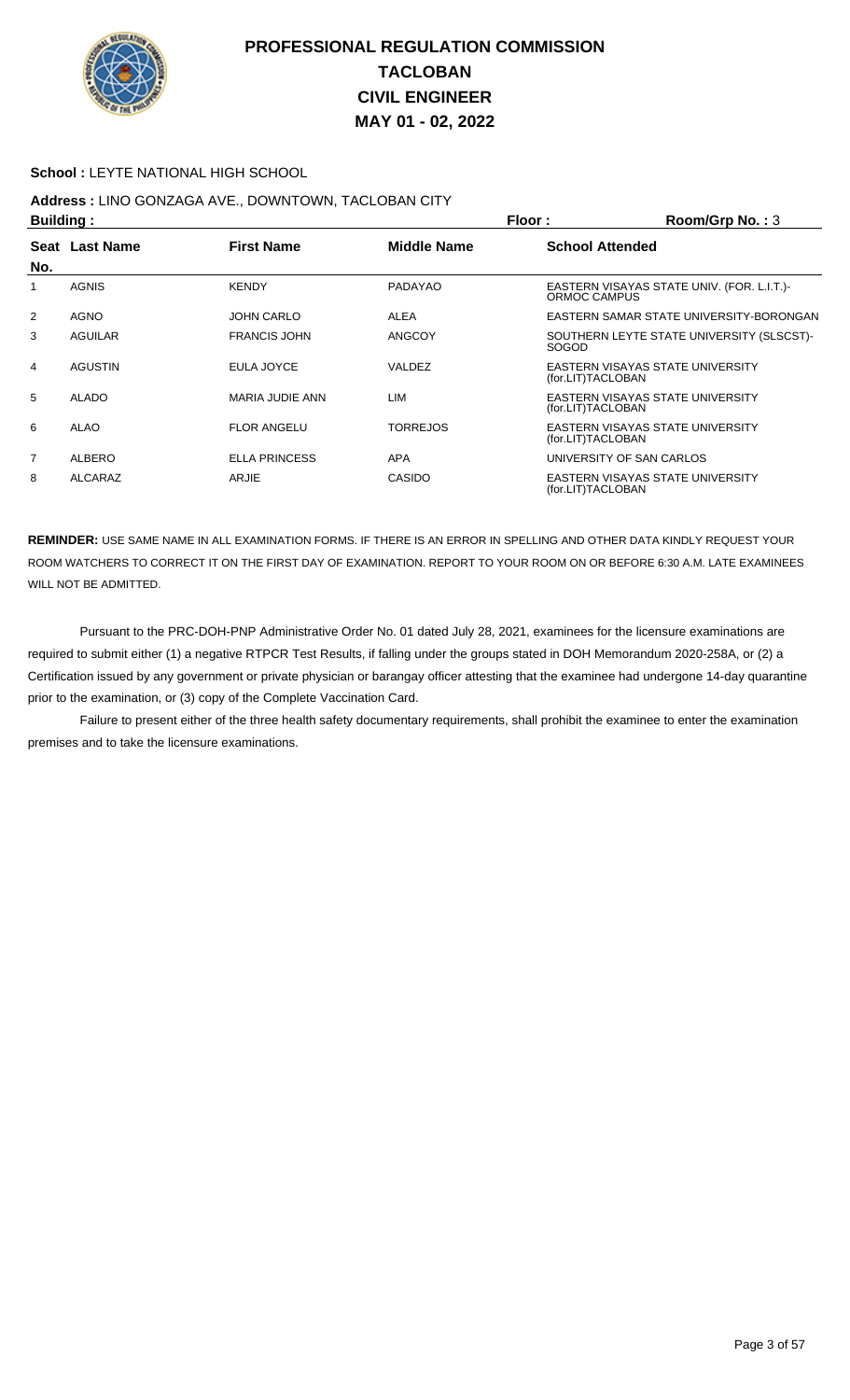

#### **School :** LEYTE NATIONAL HIGH SCHOOL

# **Address :** LINO GONZAGA AVE., DOWNTOWN, TACLOBAN CITY

| <b>Building:</b> |                |                       | Floor:          | Room/Grp No.: 4         |                                            |
|------------------|----------------|-----------------------|-----------------|-------------------------|--------------------------------------------|
|                  | Seat Last Name | <b>First Name</b>     | Middle Name     | <b>School Attended</b>  |                                            |
| No.              |                |                       |                 |                         |                                            |
| 1                | <b>ALEGRE</b>  | <b>BRIX</b>           | <b>VENTURA</b>  |                         | EASTERN SAMAR STATE UNIVERSITY-BORONGAN    |
| $\overline{2}$   | <b>ALFARO</b>  | <b>JOMAR</b>          | <b>RAMIS</b>    | (for.LIT)TACLOBAN       | EASTERN VISAYAS STATE UNIVERSITY           |
| 3                | <b>ALIBIO</b>  | SARAH MAE             | <b>LONGAKIT</b> | ORMOC CAMPUS            | EASTERN VISAYAS STATE UNIV. (FOR. L.I.T.)- |
| 4                | ALICO          | <b>ALVIN</b>          | <b>ADOBAS</b>   | <b>SOGOD</b>            | SOUTHERN LEYTE STATE UNIVERSITY (SLSCST)-  |
| 5                | <b>ALTA</b>    | <b>MARY ELIZABETH</b> | DE GUIA         | (FOR.TIBURCIO TANCINCO) | NORTHWEST SAMAR STATE UNIVERSITY           |
| 6                | <b>ALVE</b>    | <b>DARWIN</b>         | VILANABA        | <b>NAVAL</b>            | NAVAL STATE UNIVERSITY (for.NAVAL INST)-   |
| $\overline{7}$   | <b>ALVENIZ</b> | <b>MARIALIN</b>       | <b>BARON</b>    | <b>SOGOD</b>            | SOUTHERN LEYTE STATE UNIVERSITY (SLSCST)-  |
| 8                | AMABLE         | PEARLY EVE            | LIM             | (for.LIT)TACLOBAN       | EASTERN VISAYAS STATE UNIVERSITY           |

**REMINDER:** USE SAME NAME IN ALL EXAMINATION FORMS. IF THERE IS AN ERROR IN SPELLING AND OTHER DATA KINDLY REQUEST YOUR ROOM WATCHERS TO CORRECT IT ON THE FIRST DAY OF EXAMINATION. REPORT TO YOUR ROOM ON OR BEFORE 6:30 A.M. LATE EXAMINEES WILL NOT BE ADMITTED.

 Pursuant to the PRC-DOH-PNP Administrative Order No. 01 dated July 28, 2021, examinees for the licensure examinations are required to submit either (1) a negative RTPCR Test Results, if falling under the groups stated in DOH Memorandum 2020-258A, or (2) a Certification issued by any government or private physician or barangay officer attesting that the examinee had undergone 14-day quarantine prior to the examination, or (3) copy of the Complete Vaccination Card.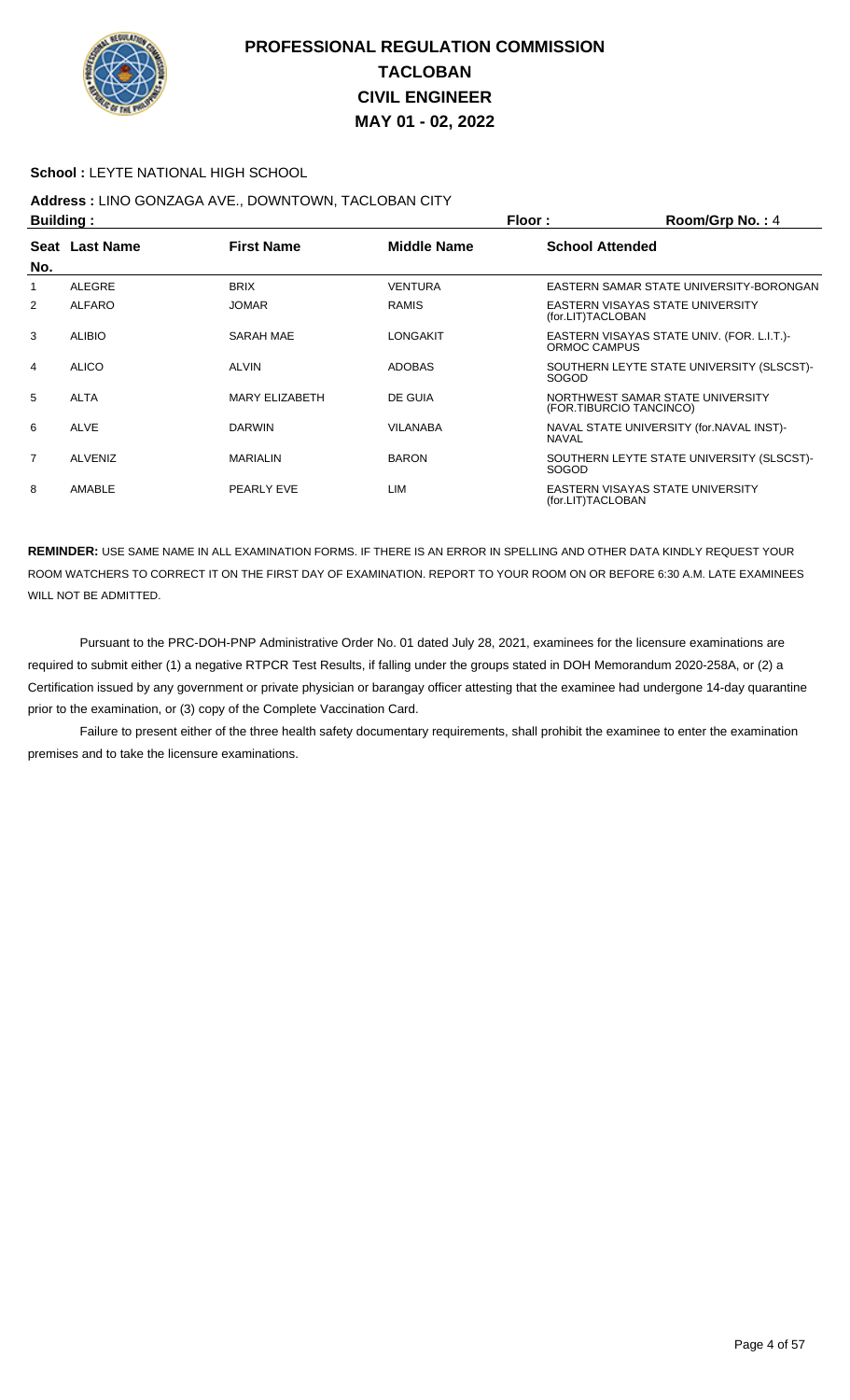

#### **School :** LEYTE NATIONAL HIGH SCHOOL

## **Address :** LINO GONZAGA AVE., DOWNTOWN, TACLOBAN CITY

| <b>Building:</b> |                                                             |                      |                 | Floor:                 | Room/Grp No.: 5                            |  |
|------------------|-------------------------------------------------------------|----------------------|-----------------|------------------------|--------------------------------------------|--|
| Seat             | <b>First Name</b><br><b>Middle Name</b><br><b>Last Name</b> |                      |                 | <b>School Attended</b> |                                            |  |
| No.              |                                                             |                      |                 |                        |                                            |  |
|                  | <b>AMBIL</b>                                                | JENELYN              | YAPE            |                        | EASTERN SAMAR STATE UNIVERSITY-BORONGAN    |  |
| $\overline{2}$   | AMIDAO                                                      | <b>CATHY</b>         | <b>BUNA</b>     |                        | EASTERN SAMAR STATE UNIVERSITY-BORONGAN    |  |
| 3                | ANACIO                                                      | JOEY                 | <b>AMOS</b>     |                        | EASTERN SAMAR STATE UNIVERSITY-BORONGAN    |  |
| $\overline{4}$   | AÑASCO                                                      | <b>SHENYL</b>        | <b>VALMORIA</b> | <b>BAYBAY</b>          | VISAYAS STATE UNIVERSITY (for.VISCA,LSU.)- |  |
| 5                | ANG                                                         | <b>ALBERT MATHEW</b> | <b>TERENCIO</b> |                        | CEBU INSTITUTE OF TECHNOLOGY - UNIVERSITY  |  |
| 6                | <b>ANTOLIAGA</b>                                            | <b>RACHEL</b>        | <b>ARBIOL</b>   |                        | SAINT JOSEPH'S COLLEGE-MAASIN              |  |
| 7                | ARATO                                                       | <b>JOLA KHMER</b>    | <b>DIGNOS</b>   | <b>NAVAL</b>           | NAVAL STATE UNIVERSITY (for. NAVAL INST)-  |  |
| 8                | ARCALES                                                     | RAMIE DAVE           | ESTRELLES       |                        | SAMAR STATE UNIVERSITY (SAMAR S.P.C.)      |  |

**REMINDER:** USE SAME NAME IN ALL EXAMINATION FORMS. IF THERE IS AN ERROR IN SPELLING AND OTHER DATA KINDLY REQUEST YOUR ROOM WATCHERS TO CORRECT IT ON THE FIRST DAY OF EXAMINATION. REPORT TO YOUR ROOM ON OR BEFORE 6:30 A.M. LATE EXAMINEES WILL NOT BE ADMITTED.

 Pursuant to the PRC-DOH-PNP Administrative Order No. 01 dated July 28, 2021, examinees for the licensure examinations are required to submit either (1) a negative RTPCR Test Results, if falling under the groups stated in DOH Memorandum 2020-258A, or (2) a Certification issued by any government or private physician or barangay officer attesting that the examinee had undergone 14-day quarantine prior to the examination, or (3) copy of the Complete Vaccination Card.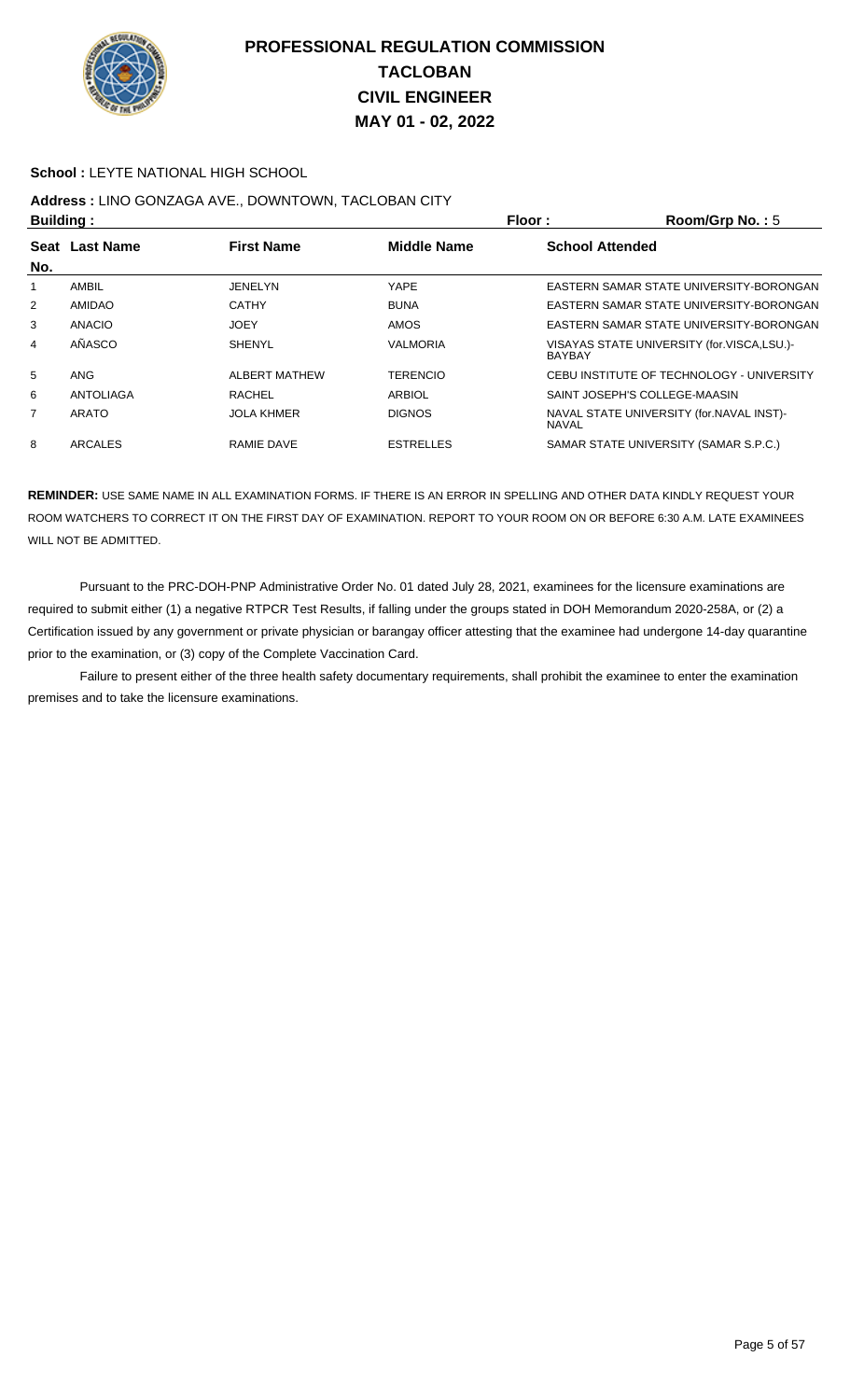

#### **School :** LEYTE NATIONAL HIGH SCHOOL

## **Address :** LINO GONZAGA AVE., DOWNTOWN, TACLOBAN CITY

| <b>Building:</b> |                |                     | Floor:             | Room/Grp No.: $6$      |                                          |
|------------------|----------------|---------------------|--------------------|------------------------|------------------------------------------|
|                  | Seat Last Name | <b>First Name</b>   | <b>Middle Name</b> | <b>School Attended</b> |                                          |
| No.              |                |                     |                    |                        |                                          |
|                  | ARGAWANON      | <b>RONNY</b>        | <b>MENDEZ</b>      | <b>CAMPUS</b>          | EASTERN SAMAR STATE UNIVERSITY-GUIUAN    |
| $\overline{2}$   | ARIZA          | <b>MA. LAURENCE</b> | <b>ALMERINO</b>    | (for.LIT)TACLOBAN      | EASTERN VISAYAS STATE UNIVERSITY         |
| 3                | <b>ARPON</b>   | <b>VINCE</b>        | <b>MARTINEZ</b>    | (for.LIT)TACLOBAN      | EASTERN VISAYAS STATE UNIVERSITY         |
| 4                | ARQUIZA        | <b>JOMALEN</b>      | <b>MALINAO</b>     |                        | SAMAR STATE UNIVERSITY (SAMAR S.P.C.)    |
| 5                | ARTUGUE        | <b>FILOMENO</b>     | <b>ASAJA</b>       | (for.LIT)TACLOBAN      | EASTERN VISAYAS STATE UNIVERSITY         |
| 6                | <b>ASADON</b>  | <b>MARK VINCENT</b> | <b>GRAFIL</b>      |                        | EASTERN SAMAR STATE UNIVERSITY-BORONGAN  |
| 7                | <b>ATENCIO</b> | <b>SANDREX</b>      | <b>ACEBUCHE</b>    | <b>CAMPUS</b>          | UNIVERSITY OF EASTERN PHILIPPINES-LAOANG |
| 8                | <b>AUTOR</b>   | JOY LAURIA MAE      | <b>BOJOCAN</b>     | PHILIPPINES-MANILA     | TECHNOLOGICAL INSTITUTE OF THE           |

**REMINDER:** USE SAME NAME IN ALL EXAMINATION FORMS. IF THERE IS AN ERROR IN SPELLING AND OTHER DATA KINDLY REQUEST YOUR ROOM WATCHERS TO CORRECT IT ON THE FIRST DAY OF EXAMINATION. REPORT TO YOUR ROOM ON OR BEFORE 6:30 A.M. LATE EXAMINEES WILL NOT BE ADMITTED.

 Pursuant to the PRC-DOH-PNP Administrative Order No. 01 dated July 28, 2021, examinees for the licensure examinations are required to submit either (1) a negative RTPCR Test Results, if falling under the groups stated in DOH Memorandum 2020-258A, or (2) a Certification issued by any government or private physician or barangay officer attesting that the examinee had undergone 14-day quarantine prior to the examination, or (3) copy of the Complete Vaccination Card.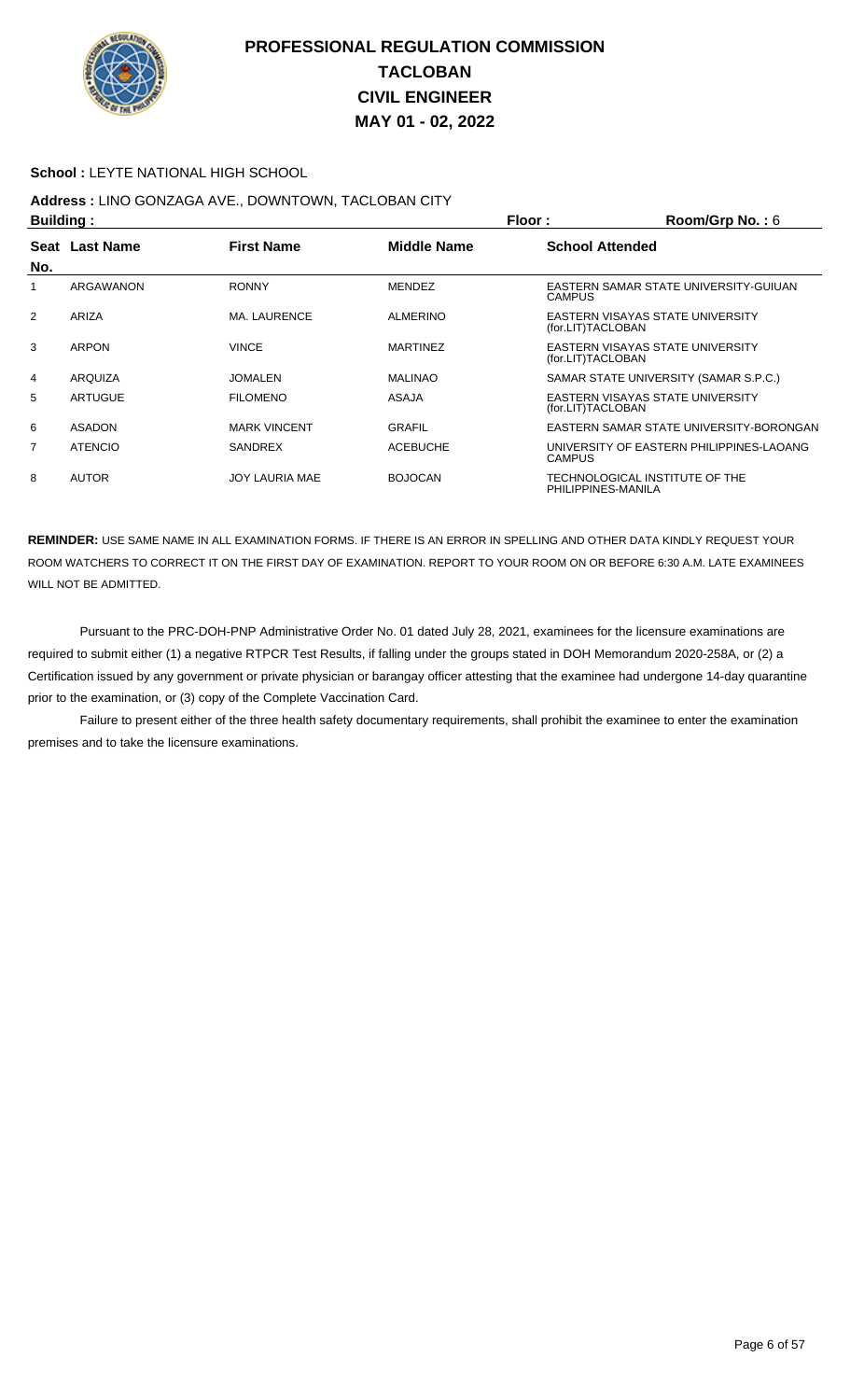

#### **School :** LEYTE NATIONAL HIGH SCHOOL

## **Address :** LINO GONZAGA AVE., DOWNTOWN, TACLOBAN CITY

| <b>Building:</b> |                 |                       | Floor:          | Room/Grp No.: 7                                       |                                                           |
|------------------|-----------------|-----------------------|-----------------|-------------------------------------------------------|-----------------------------------------------------------|
|                  | Seat Last Name  | <b>First Name</b>     | Middle Name     | <b>School Attended</b>                                |                                                           |
| No.              |                 |                       |                 |                                                       |                                                           |
| 1                | AVILA           | <b>CRIS IAN JAY</b>   | <b>BERON</b>    |                                                       | TECHNOLOGICAL INSTITUTE OF THE<br>PHILIPPINES-QUEZON CITY |
| $\overline{2}$   | <b>AVILA</b>    | <b>KEN</b>            | <b>URDANETA</b> | <b>BAYBAY</b>                                         | VISAYAS STATE UNIVERSITY (for.VISCA,LSU.)-                |
| 3                | <b>AVILA</b>    | LEMUEL                | <b>GALLARON</b> | EASTERN VISAYAS STATE UNIVERSITY<br>(for.LIT)TACLOBAN |                                                           |
| 4                | <b>AVORQUE</b>  | <b>FLORIAN JAY</b>    | <b>BALAGA</b>   | (for.LIT)TACLOBAN                                     | EASTERN VISAYAS STATE UNIVERSITY                          |
| 5                | AYLES           | <b>EARL JOHN NICK</b> | <b>GABON</b>    | (for.LIT)TACLOBAN                                     | EASTERN VISAYAS STATE UNIVERSITY                          |
| 6                | <b>BABALCON</b> | NHEL ALBRECHT         | <b>GABON</b>    |                                                       | SAMAR STATE UNIVERSITY (SAMAR S.P.C.)                     |
| 7                | <b>BACIERTO</b> | <b>RENELYN JOY</b>    | LAWAAN          | ORMOC CAMPUS                                          | EASTERN VISAYAS STATE UNIV. (FOR. L.I.T.)-                |
| 8                | <b>BACOLCOL</b> | RODRIGO JR            | <b>JAPZON</b>   |                                                       | EASTERN SAMAR STATE UNIVERSITY-BORONGAN                   |

**REMINDER:** USE SAME NAME IN ALL EXAMINATION FORMS. IF THERE IS AN ERROR IN SPELLING AND OTHER DATA KINDLY REQUEST YOUR ROOM WATCHERS TO CORRECT IT ON THE FIRST DAY OF EXAMINATION. REPORT TO YOUR ROOM ON OR BEFORE 6:30 A.M. LATE EXAMINEES WILL NOT BE ADMITTED.

 Pursuant to the PRC-DOH-PNP Administrative Order No. 01 dated July 28, 2021, examinees for the licensure examinations are required to submit either (1) a negative RTPCR Test Results, if falling under the groups stated in DOH Memorandum 2020-258A, or (2) a Certification issued by any government or private physician or barangay officer attesting that the examinee had undergone 14-day quarantine prior to the examination, or (3) copy of the Complete Vaccination Card.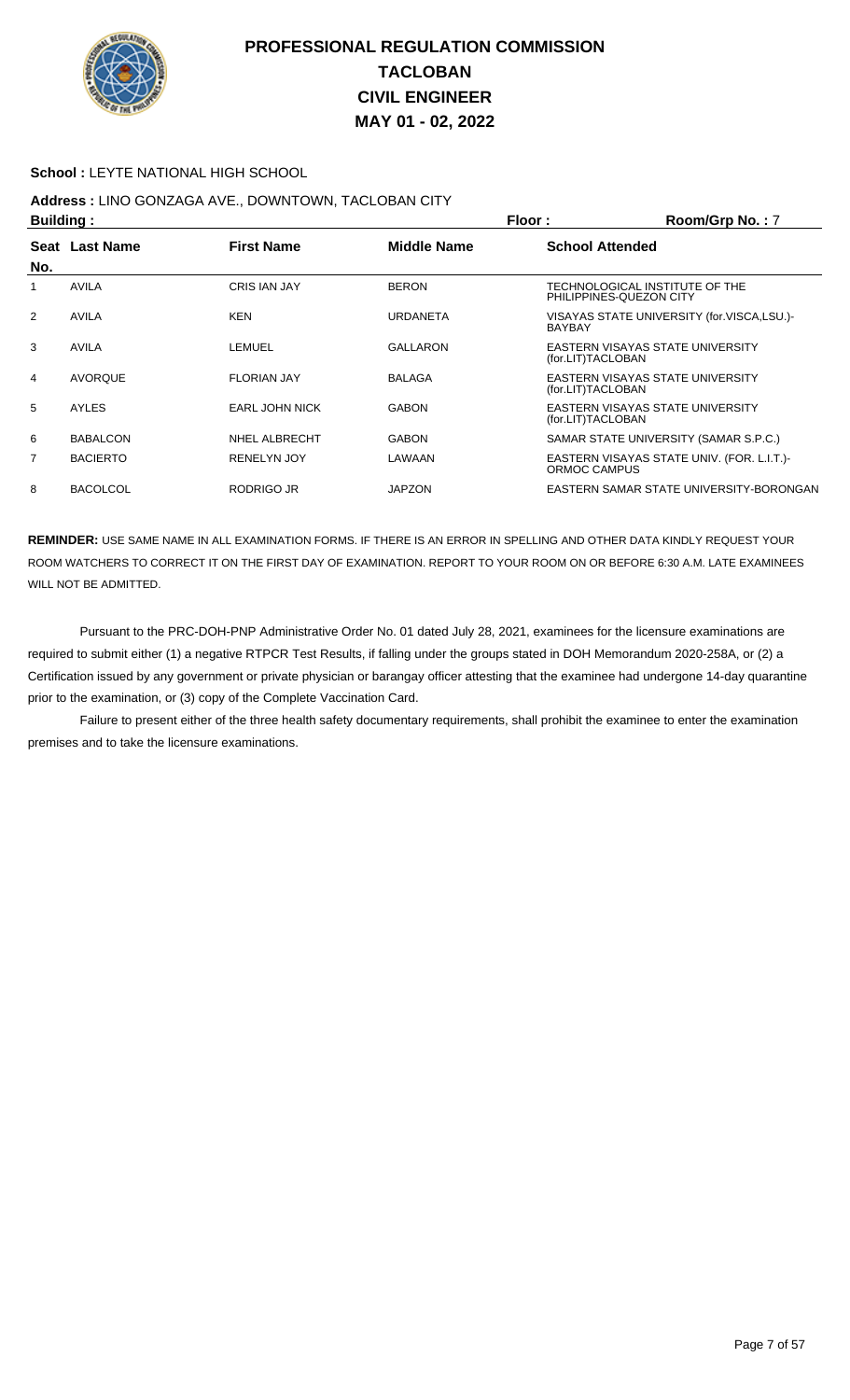

#### **School :** LEYTE NATIONAL HIGH SCHOOL

# **Address :** LINO GONZAGA AVE., DOWNTOWN, TACLOBAN CITY

| Building:      |                  |                     | Floor:<br>Room/Grp No.: $8$ |                        |                                            |
|----------------|------------------|---------------------|-----------------------------|------------------------|--------------------------------------------|
| Seat           | <b>Last Name</b> | <b>First Name</b>   | <b>Middle Name</b>          | <b>School Attended</b> |                                            |
| No.            |                  |                     |                             |                        |                                            |
|                | <b>BACUAHON</b>  | JEAKE               | GOZON                       |                        | SAINT JOSEPH'S COLLEGE-MAASIN              |
| $\overline{2}$ | <b>BACUS</b>     | ARIS BENSON         | <b>MAGOS</b>                | ORMOC CAMPUS           | EASTERN VISAYAS STATE UNIV. (FOR. L.I.T.)- |
| 3              | <b>BADIDLES</b>  | <b>ARIES</b>        | <b>BANEZ</b>                | (for.LIT)TACLOBAN      | EASTERN VISAYAS STATE UNIVERSITY           |
| 4              | <b>BAGON</b>     | <b>CZARINA ROSE</b> | COSTUNA                     | (for.LIT)TACLOBAN      | EASTERN VISAYAS STATE UNIVERSITY           |
| 5              | <b>BAGTONG</b>   | MAYNARD             | AGDA                        |                        | EASTERN SAMAR STATE UNIVERSITY-BORONGAN    |
| 6              | <b>BAGULAYA</b>  | <b>ANTHONY</b>      | ABANILLA                    | (for.LIT)TACLOBAN      | EASTERN VISAYAS STATE UNIVERSITY           |
| 7              | <b>BAJADO</b>    | <b>JAYKEE</b>       | <b>DITALO</b>               |                        | EASTERN SAMAR STATE UNIVERSITY-BORONGAN    |
| 8              | <b>BAJADO</b>    | <b>SARAH JANE</b>   | ANSALES                     | <b>CAMPUS</b>          | EASTERN SAMAR STATE UNIVERSITY-GUIUAN      |

**REMINDER:** USE SAME NAME IN ALL EXAMINATION FORMS. IF THERE IS AN ERROR IN SPELLING AND OTHER DATA KINDLY REQUEST YOUR ROOM WATCHERS TO CORRECT IT ON THE FIRST DAY OF EXAMINATION. REPORT TO YOUR ROOM ON OR BEFORE 6:30 A.M. LATE EXAMINEES WILL NOT BE ADMITTED.

 Pursuant to the PRC-DOH-PNP Administrative Order No. 01 dated July 28, 2021, examinees for the licensure examinations are required to submit either (1) a negative RTPCR Test Results, if falling under the groups stated in DOH Memorandum 2020-258A, or (2) a Certification issued by any government or private physician or barangay officer attesting that the examinee had undergone 14-day quarantine prior to the examination, or (3) copy of the Complete Vaccination Card.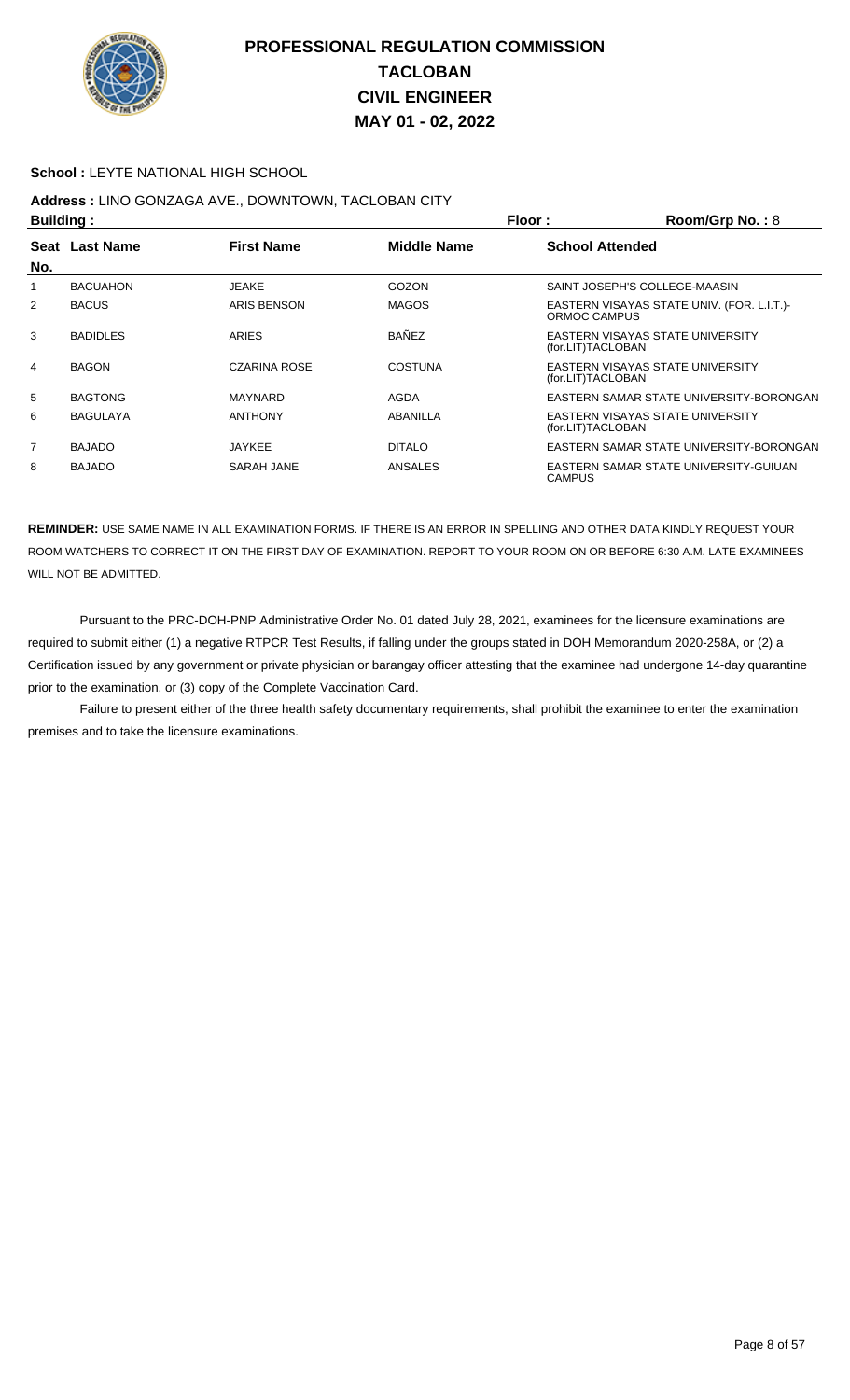

#### **School :** LEYTE NATIONAL HIGH SCHOOL

## **Address :** LINO GONZAGA AVE., DOWNTOWN, TACLOBAN CITY

| <b>Building:</b> |                    |                      |                    | Floor:                  | Room/Grp No.: 9                            |
|------------------|--------------------|----------------------|--------------------|-------------------------|--------------------------------------------|
|                  | Seat Last Name     | <b>First Name</b>    | <b>Middle Name</b> | <b>School Attended</b>  |                                            |
| No.              |                    |                      |                    |                         |                                            |
|                  | <b>BALAGBIS</b>    | <b>IHZA MAE</b>      | LEGRIA             |                         | EASTERN SAMAR STATE UNIVERSITY-BORONGAN    |
| $\overline{2}$   | <b>BALAN</b>       | <b>NELSON JR</b>     | <b>DISCAR</b>      |                         | EASTERN SAMAR STATE UNIVERSITY-BORONGAN    |
| 3                | <b>BALANAY</b>     | JOHN LLOYD           | <b>TEJERO</b>      |                         | EASTERN SAMAR STATE UNIVERSITY-BORONGAN    |
| 4                | <b>BALASOLLA</b>   | <b>GLYDEL ANN</b>    | <b>VERANO</b>      | (FOR.TIBURCIO TANCINCO) | NORTHWEST SAMAR STATE UNIVERSITY           |
| 5                | <b>BALATERO</b>    | <b>CARMELLE ROSE</b> | <b>ESCANO</b>      | (for.LIT)TACLOBAN       | EASTERN VISAYAS STATE UNIVERSITY           |
| 6                | <b>BALBUENA</b>    | <b>GLENN MARK</b>    | <b>DALA</b>        |                         | EASTERN SAMAR STATE UNIVERSITY-BORONGAN    |
| 7                | <b>BALDICANTOS</b> | <b>JOANNE AUBREY</b> | QUINTANA           | <b>BAYBAY</b>           | VISAYAS STATE UNIVERSITY (for.VISCA,LSU.)- |
| 8                | <b>BALEROS</b>     | <b>SERKIN TONI</b>   | <b>ABARSOSA</b>    | (for.LIT)TACLOBAN       | EASTERN VISAYAS STATE UNIVERSITY           |

**REMINDER:** USE SAME NAME IN ALL EXAMINATION FORMS. IF THERE IS AN ERROR IN SPELLING AND OTHER DATA KINDLY REQUEST YOUR ROOM WATCHERS TO CORRECT IT ON THE FIRST DAY OF EXAMINATION. REPORT TO YOUR ROOM ON OR BEFORE 6:30 A.M. LATE EXAMINEES WILL NOT BE ADMITTED.

 Pursuant to the PRC-DOH-PNP Administrative Order No. 01 dated July 28, 2021, examinees for the licensure examinations are required to submit either (1) a negative RTPCR Test Results, if falling under the groups stated in DOH Memorandum 2020-258A, or (2) a Certification issued by any government or private physician or barangay officer attesting that the examinee had undergone 14-day quarantine prior to the examination, or (3) copy of the Complete Vaccination Card.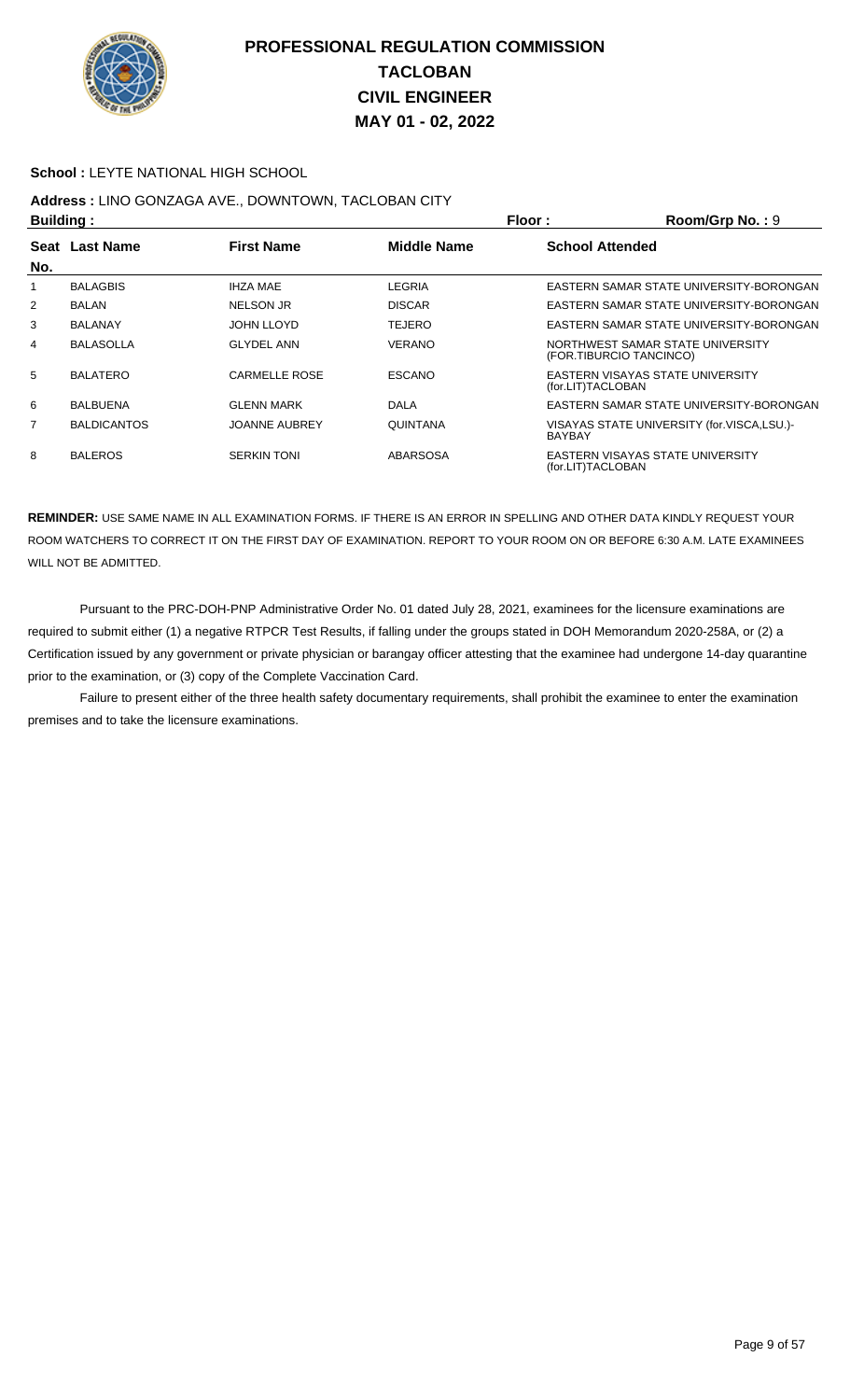

#### **School :** LEYTE NATIONAL HIGH SCHOOL

# **Address :** LINO GONZAGA AVE., DOWNTOWN, TACLOBAN CITY

| <b>Building:</b> |                  |                       |                    | Floor:                 | Room/Grp No.: 10                             |
|------------------|------------------|-----------------------|--------------------|------------------------|----------------------------------------------|
| <b>Seat</b>      | <b>Last Name</b> | <b>First Name</b>     | <b>Middle Name</b> | <b>School Attended</b> |                                              |
| No.              |                  |                       |                    |                        |                                              |
|                  | <b>BALICANTE</b> | <b>HONEY GRACE</b>    | <b>SALVACION</b>   | ORMOC CAMPUS           | EASTERN VISAYAS STATE UNIV. (FOR. L.I.T.)-   |
| $\overline{2}$   | <b>BALOIS</b>    | <b>ARWIN</b>          | DE LOS SANTOS      |                        | EASTERN SAMAR STATE UNIVERSITY-BORONGAN      |
| 3                | <b>BALTAZAR</b>  | <b>YVAN RAY</b>       | VALENZONA          |                        | FEU INSTITUTE OF TECHNOLOGY (for FEU-E.A.C.) |
| 4                | <b>BARBOSA</b>   | <b>JESSIE</b>         |                    | <b>BAYBAY</b>          | VISAYAS STATE UNIVERSITY (for.VISCA,LSU.)-   |
| 5                | <b>BARILLO</b>   | <b>ANTHONY ALEXIS</b> | CANAYONG           | <b>CAMPUS</b>          | EASTERN SAMAR STATE UNIVERSITY GUIUAN        |
| 6                | <b>BARONA</b>    | <b>RONALYN</b>        | <b>JARDIN</b>      | (for.LIT)TACLOBAN      | EASTERN VISAYAS STATE UNIVERSITY             |
| $\overline{7}$   | <b>BARRIO</b>    | <b>PROSCORO JR</b>    | <b>SANCHEZ</b>     |                        | UNIVERSITY OF THE VISAYAS-CEBU CITY          |
| 8                | <b>BARTOLINI</b> | <b>ROSBEL</b>         | ABALORA            | <b>BAYBAY</b>          | VISAYAS STATE UNIVERSITY (for.VISCA,LSU.)-   |

**REMINDER:** USE SAME NAME IN ALL EXAMINATION FORMS. IF THERE IS AN ERROR IN SPELLING AND OTHER DATA KINDLY REQUEST YOUR ROOM WATCHERS TO CORRECT IT ON THE FIRST DAY OF EXAMINATION. REPORT TO YOUR ROOM ON OR BEFORE 6:30 A.M. LATE EXAMINEES WILL NOT BE ADMITTED.

 Pursuant to the PRC-DOH-PNP Administrative Order No. 01 dated July 28, 2021, examinees for the licensure examinations are required to submit either (1) a negative RTPCR Test Results, if falling under the groups stated in DOH Memorandum 2020-258A, or (2) a Certification issued by any government or private physician or barangay officer attesting that the examinee had undergone 14-day quarantine prior to the examination, or (3) copy of the Complete Vaccination Card.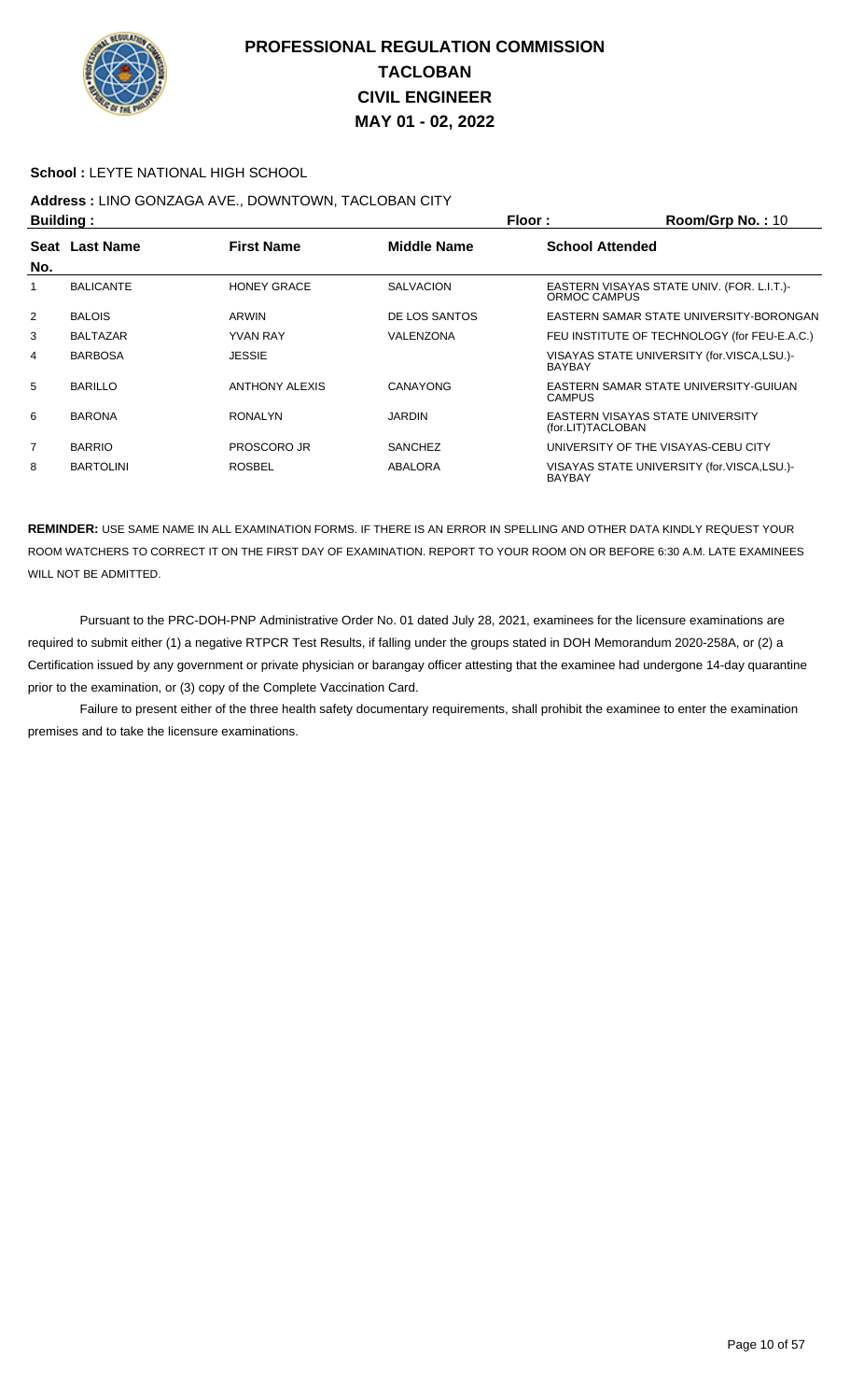

#### **School :** LEYTE NATIONAL HIGH SCHOOL

## **Address :** LINO GONZAGA AVE., DOWNTOWN, TACLOBAN CITY

| Building: |                 |                         |                    | Floor:                 | Room/Grp No.: 11                           |
|-----------|-----------------|-------------------------|--------------------|------------------------|--------------------------------------------|
|           | Seat Last Name  | <b>First Name</b>       | <b>Middle Name</b> | <b>School Attended</b> |                                            |
| No.       |                 |                         |                    |                        |                                            |
|           | <b>BATAYOLA</b> | <b>KENNIA MARVIE</b>    | <b>PALITO</b>      | (for.LIT)TACLOBAN      | EASTERN VISAYAS STATE UNIVERSITY           |
| 2         | <b>BATINGAL</b> | SHIELA MAE              | <b>CASTANTE</b>    | ORMOC CAMPUS           | EASTERN VISAYAS STATE UNIV. (FOR. L.I.T.)- |
| 3         | <b>BAULA</b>    | YARAH                   | <b>GUARINO</b>     |                        | EASTERN SAMAR STATE UNIVERSITY-BORONGAN    |
| 4         | <b>BAYLON</b>   | <b>CARL ANTON</b>       | <b>RONCAL</b>      |                        | EASTERN SAMAR STATE UNIVERSITY-BORONGAN    |
| 5         | <b>BAYLON</b>   | <b>JILYN</b>            | <b>SABARES</b>     | ORMOC CAMPUS           | EASTERN VISAYAS STATE UNIV. (FOR. L.I.T.)- |
| 6         | <b>BAYO</b>     | <b>CRISTINE ANN</b>     | <b>PARING</b>      | ORMOC CAMPUS           | EASTERN VISAYAS STATE UNIV. (FOR. L.I.T.)- |
| 7         | <b>BAYOTAS</b>  | DOMINIC NIETO           | CAINTO             |                        | EASTERN SAMAR STATE UNIVERSITY-BORONGAN    |
| 8         | <b>BEATO</b>    | <b>CYRINE CHRISTINE</b> | <b>CUNDANGAN</b>   |                        | EASTERN SAMAR STATE UNIVERSITY-BORONGAN    |

**REMINDER:** USE SAME NAME IN ALL EXAMINATION FORMS. IF THERE IS AN ERROR IN SPELLING AND OTHER DATA KINDLY REQUEST YOUR ROOM WATCHERS TO CORRECT IT ON THE FIRST DAY OF EXAMINATION. REPORT TO YOUR ROOM ON OR BEFORE 6:30 A.M. LATE EXAMINEES WILL NOT BE ADMITTED.

 Pursuant to the PRC-DOH-PNP Administrative Order No. 01 dated July 28, 2021, examinees for the licensure examinations are required to submit either (1) a negative RTPCR Test Results, if falling under the groups stated in DOH Memorandum 2020-258A, or (2) a Certification issued by any government or private physician or barangay officer attesting that the examinee had undergone 14-day quarantine prior to the examination, or (3) copy of the Complete Vaccination Card.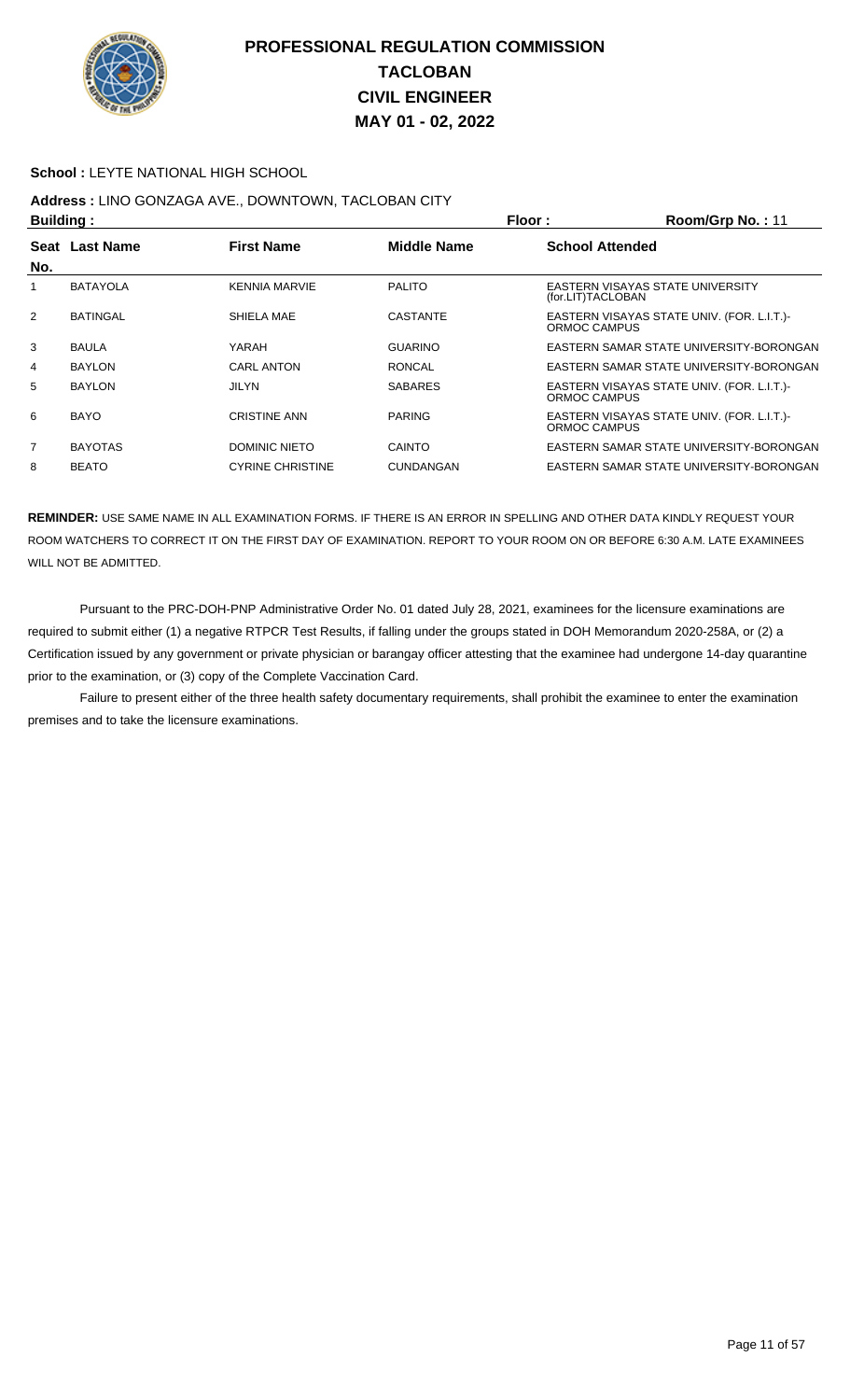

#### **School :** LEYTE NATIONAL HIGH SCHOOL

## **Address :** LINO GONZAGA AVE., DOWNTOWN, TACLOBAN CITY

| <b>Building:</b> |                 |                    |                    | Floor:                 | Room/Grp No.: 12                                            |
|------------------|-----------------|--------------------|--------------------|------------------------|-------------------------------------------------------------|
|                  | Seat Last Name  | <b>First Name</b>  | <b>Middle Name</b> | <b>School Attended</b> |                                                             |
| No.              |                 |                    |                    |                        |                                                             |
|                  | <b>BENDO</b>    | <b>ELMIRA MAE</b>  | <b>BATICAN</b>     |                        | NORTHWEST SAMAR STATE UNIVERSITY<br>(FOR.TIBURCIO TANCINCO) |
| 2                | <b>BERONGOY</b> | <b>MIRASOL</b>     | <b>OQUIAS</b>      | <b>CAMPUS</b>          | EASTERN SAMAR STATE UNIVERSITY-GUIUAN                       |
| 3                | <b>BETARMOS</b> | <b>RONALD</b>      | <b>SAGALDIA</b>    | <b>SOGOD</b>           | SOUTHERN LEYTE STATE UNIVERSITY (SLSCST)-                   |
| 4                | <b>BIANES</b>   | <b>JOYCE</b>       | <b>RAVAS</b>       |                        | EASTERN SAMAR STATE UNIVERSITY-BORONGAN                     |
| 5                | <b>BISAYA</b>   | <b>ERWIN</b>       | MEJALA             |                        | SAINT JOSEPH'S COLLEGE-MAASIN                               |
| 6                | <b>BOCO</b>     | MA. KRIZZA MAE     | <b>CELAJES</b>     |                        | SAMAR STATE UNIVERSITY (SAMAR S.P.C.)                       |
| 7                | <b>BOMBITA</b>  | <b>CHRISTOPHER</b> | <b>CORRAL</b>      |                        | EASTERN SAMAR STATE UNIVERSITY-BORONGAN                     |
| 8                | <b>BONGOYAN</b> | <b>EMMANUEL</b>    | <b>ASTORGA</b>     |                        | NORTHWEST SAMAR STATE UNIVERSITY<br>(FOR.TIBURCIO TANCINCO) |

**REMINDER:** USE SAME NAME IN ALL EXAMINATION FORMS. IF THERE IS AN ERROR IN SPELLING AND OTHER DATA KINDLY REQUEST YOUR ROOM WATCHERS TO CORRECT IT ON THE FIRST DAY OF EXAMINATION. REPORT TO YOUR ROOM ON OR BEFORE 6:30 A.M. LATE EXAMINEES WILL NOT BE ADMITTED.

 Pursuant to the PRC-DOH-PNP Administrative Order No. 01 dated July 28, 2021, examinees for the licensure examinations are required to submit either (1) a negative RTPCR Test Results, if falling under the groups stated in DOH Memorandum 2020-258A, or (2) a Certification issued by any government or private physician or barangay officer attesting that the examinee had undergone 14-day quarantine prior to the examination, or (3) copy of the Complete Vaccination Card.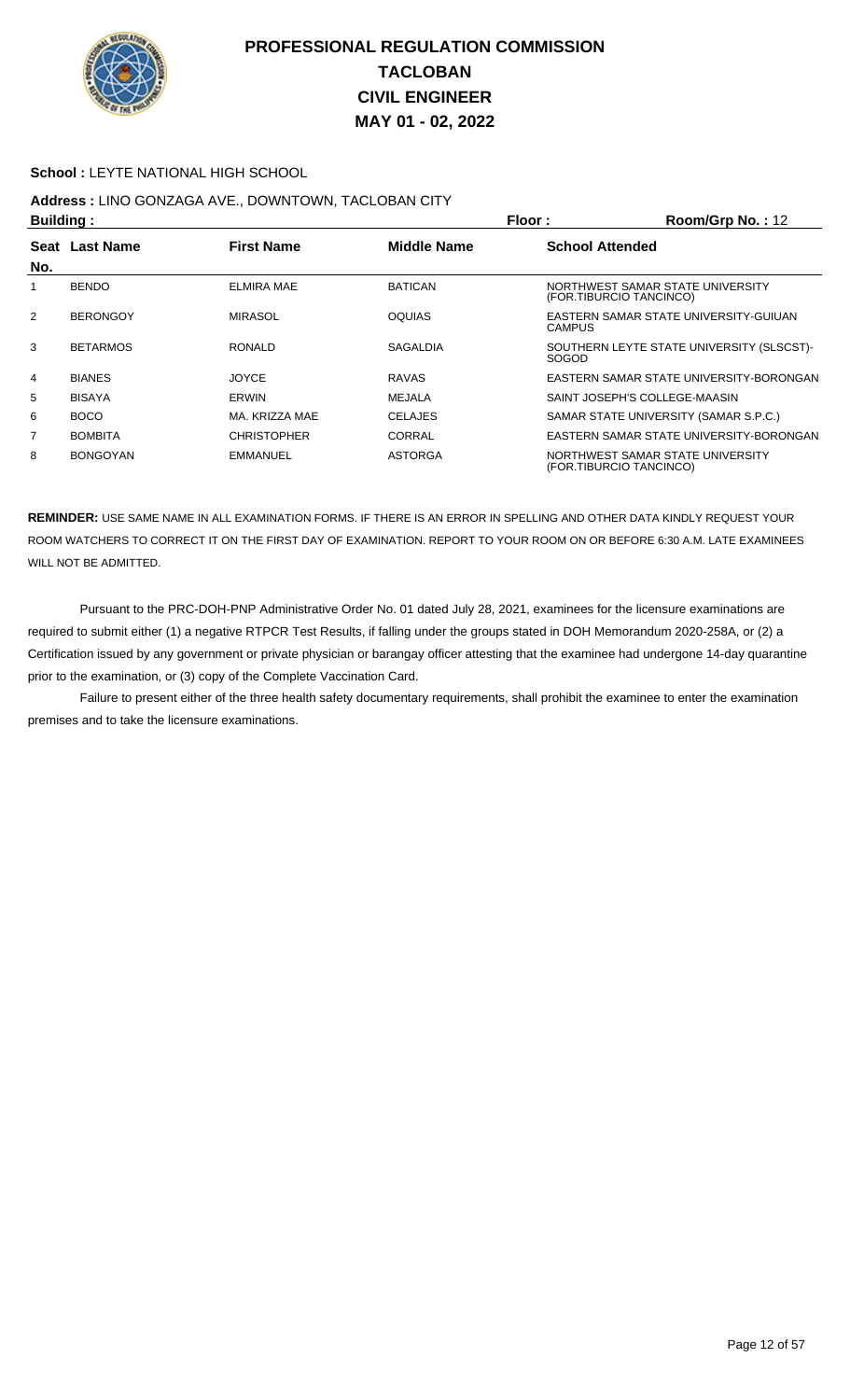

#### **School :** LEYTE NATIONAL HIGH SCHOOL

## **Address :** LINO GONZAGA AVE., DOWNTOWN, TACLOBAN CITY

| <b>Building:</b> |                |                    |                    | Floor:<br>Room/Grp No.: 13                                  |
|------------------|----------------|--------------------|--------------------|-------------------------------------------------------------|
| No.              | Seat Last Name | <b>First Name</b>  | <b>Middle Name</b> | <b>School Attended</b>                                      |
|                  | <b>BONOTE</b>  | <b>MARISSE</b>     | <b>ALEONAR</b>     | SOUTHERN LEYTE STATE UNIVERSITY (SLSCST)-<br><b>SOGOD</b>   |
| 2                | <b>BORNEO</b>  | RALPH CARLO        | <b>CORPIN</b>      | EASTERN VISAYAS STATE UNIV. (FOR. L.I.T.)<br>ORMOC CAMPUS   |
| 3                | <b>BORONG</b>  | <b>BIEN LIO</b>    | <b>GORES</b>       | VISAYAS STATE UNIVERSITY (for.VISCA,LSU.)-<br><b>BAYBAY</b> |
| 4                | <b>BOYBOY</b>  | ANAMAE             | <b>YUCOT</b>       | VISAYAS STATE UNIVERSITY (for.VISCA,LSU.)-<br><b>BAYBAY</b> |
| 5                | <b>BRAGA</b>   | <b>MARK CLENT</b>  | <b>ALBARICO</b>    | VISAYAS STATE UNIVERSITY (for.VISCA,LSU.)-<br><b>BAYBAY</b> |
| 6                | <b>BRIEVA</b>  | <b>RALF LOUIE</b>  | <b>MAHINAY</b>     | EASTERN VISAYAS STATE UNIVERSITY<br>(for.LIT)TACLOBAN       |
| $\overline{7}$   | <b>BRIONES</b> | <b>MATILDINA</b>   | <b>MACASUSI</b>    | EASTERN VISAYAS STATE UNIVERSITY<br>(for.LIT)TACLOBAN       |
| 8                | <b>BUENAFE</b> | <b>MARK MOISES</b> | <b>ABERIA</b>      | EASTERN SAMAR STATE UNIVERSITY-BORONGAN                     |

**REMINDER:** USE SAME NAME IN ALL EXAMINATION FORMS. IF THERE IS AN ERROR IN SPELLING AND OTHER DATA KINDLY REQUEST YOUR ROOM WATCHERS TO CORRECT IT ON THE FIRST DAY OF EXAMINATION. REPORT TO YOUR ROOM ON OR BEFORE 6:30 A.M. LATE EXAMINEES WILL NOT BE ADMITTED.

 Pursuant to the PRC-DOH-PNP Administrative Order No. 01 dated July 28, 2021, examinees for the licensure examinations are required to submit either (1) a negative RTPCR Test Results, if falling under the groups stated in DOH Memorandum 2020-258A, or (2) a Certification issued by any government or private physician or barangay officer attesting that the examinee had undergone 14-day quarantine prior to the examination, or (3) copy of the Complete Vaccination Card.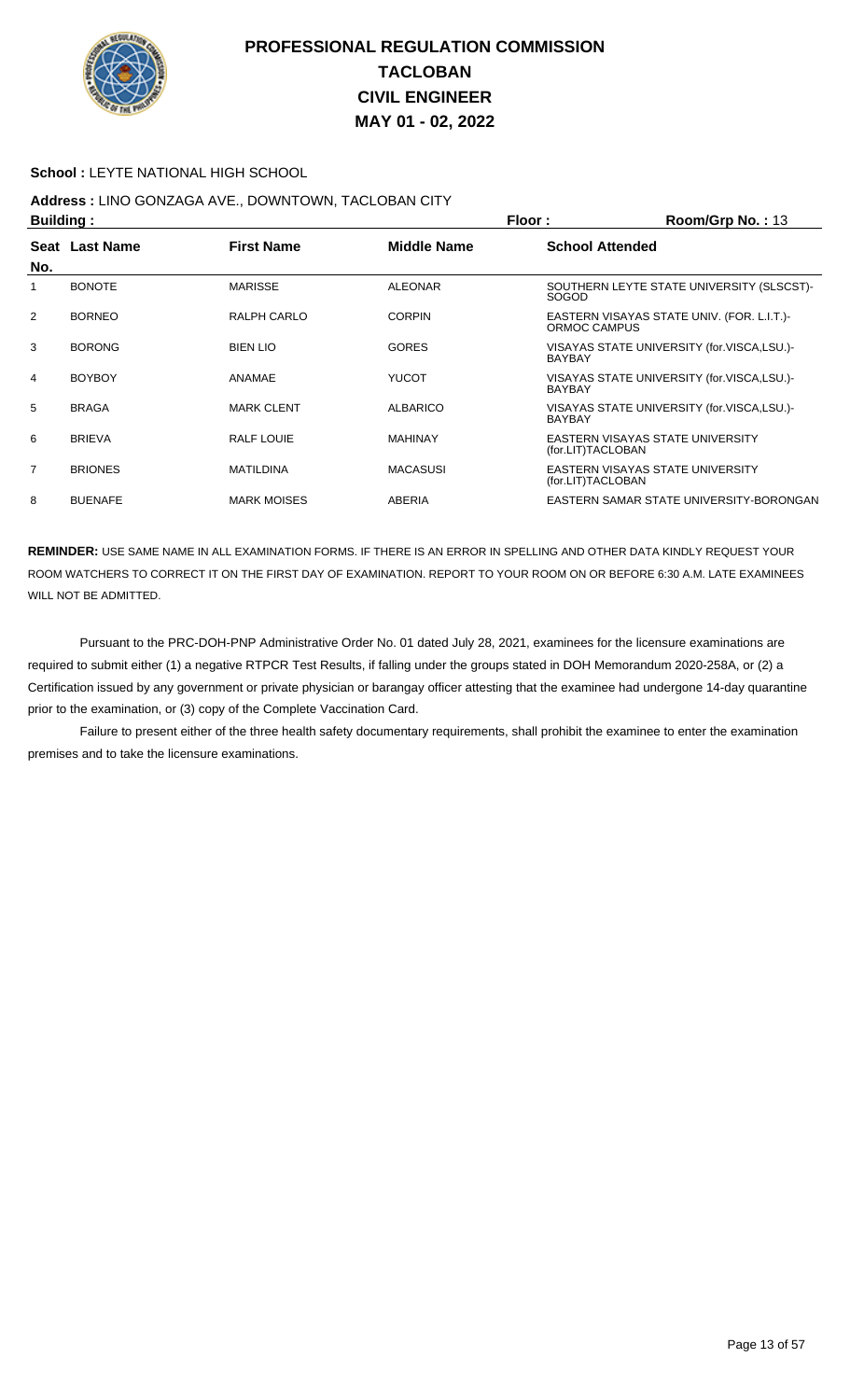

#### **School :** LEYTE NATIONAL HIGH SCHOOL

## **Address :** LINO GONZAGA AVE., DOWNTOWN, TACLOBAN CITY

| <b>Building:</b> |                |                     |                    | Floor:                 | Room/Grp No.: 14                           |
|------------------|----------------|---------------------|--------------------|------------------------|--------------------------------------------|
|                  | Seat Last Name | <b>First Name</b>   | <b>Middle Name</b> | <b>School Attended</b> |                                            |
| No.              |                |                     |                    |                        |                                            |
|                  | <b>BUNA</b>    | <b>EARL</b>         | <b>REVELO</b>      |                        | EASTERN SAMAR STATE UNIVERSITY-BORONGAN    |
| 2                | <b>BUTAYA</b>  | <b>VENUS</b>        | <b>DUALLO</b>      | ORMOC CAMPUS           | EASTERN VISAYAS STATE UNIV. (FOR. L.I.T.)- |
| 3                | <b>CAANDOY</b> | <b>JOHN PATRICK</b> | <b>PADUL</b>       | (for.LIT)TACLOBAN      | EASTERN VISAYAS STATE UNIVERSITY           |
| 4                | CABALQUINTO    | <b>JAYSON</b>       | RAGAAS             | <b>BAYBAY</b>          | VISAYAS STATE UNIVERSITY (for.VISCA,LSU.)- |
| 5                | CABARDO        | <b>JAN LLOYD</b>    | <b>SUAREZ</b>      | <b>SOGOD</b>           | SOUTHERN LEYTE STATE UNIVERSITY (SLSCST)-  |
| 6                | <b>CABATO</b>  | <b>EFREN</b>        | PETRACORTA         | <b>BAYBAY</b>          | VISAYAS STATE UNIVERSITY (for.VISCA,LSU.)- |
| $\overline{7}$   | CABEL          | RANICA              | <b>BALBON</b>      | <b>BAYBAY</b>          | VISAYAS STATE UNIVERSITY (for.VISCA,LSU.)- |
| 8                | <b>CABELIN</b> | <b>RUBY JANE</b>    | SOLEDAD            | (for.LIT)TACLOBAN      | EASTERN VISAYAS STATE UNIVERSITY           |

**REMINDER:** USE SAME NAME IN ALL EXAMINATION FORMS. IF THERE IS AN ERROR IN SPELLING AND OTHER DATA KINDLY REQUEST YOUR ROOM WATCHERS TO CORRECT IT ON THE FIRST DAY OF EXAMINATION. REPORT TO YOUR ROOM ON OR BEFORE 6:30 A.M. LATE EXAMINEES WILL NOT BE ADMITTED.

 Pursuant to the PRC-DOH-PNP Administrative Order No. 01 dated July 28, 2021, examinees for the licensure examinations are required to submit either (1) a negative RTPCR Test Results, if falling under the groups stated in DOH Memorandum 2020-258A, or (2) a Certification issued by any government or private physician or barangay officer attesting that the examinee had undergone 14-day quarantine prior to the examination, or (3) copy of the Complete Vaccination Card.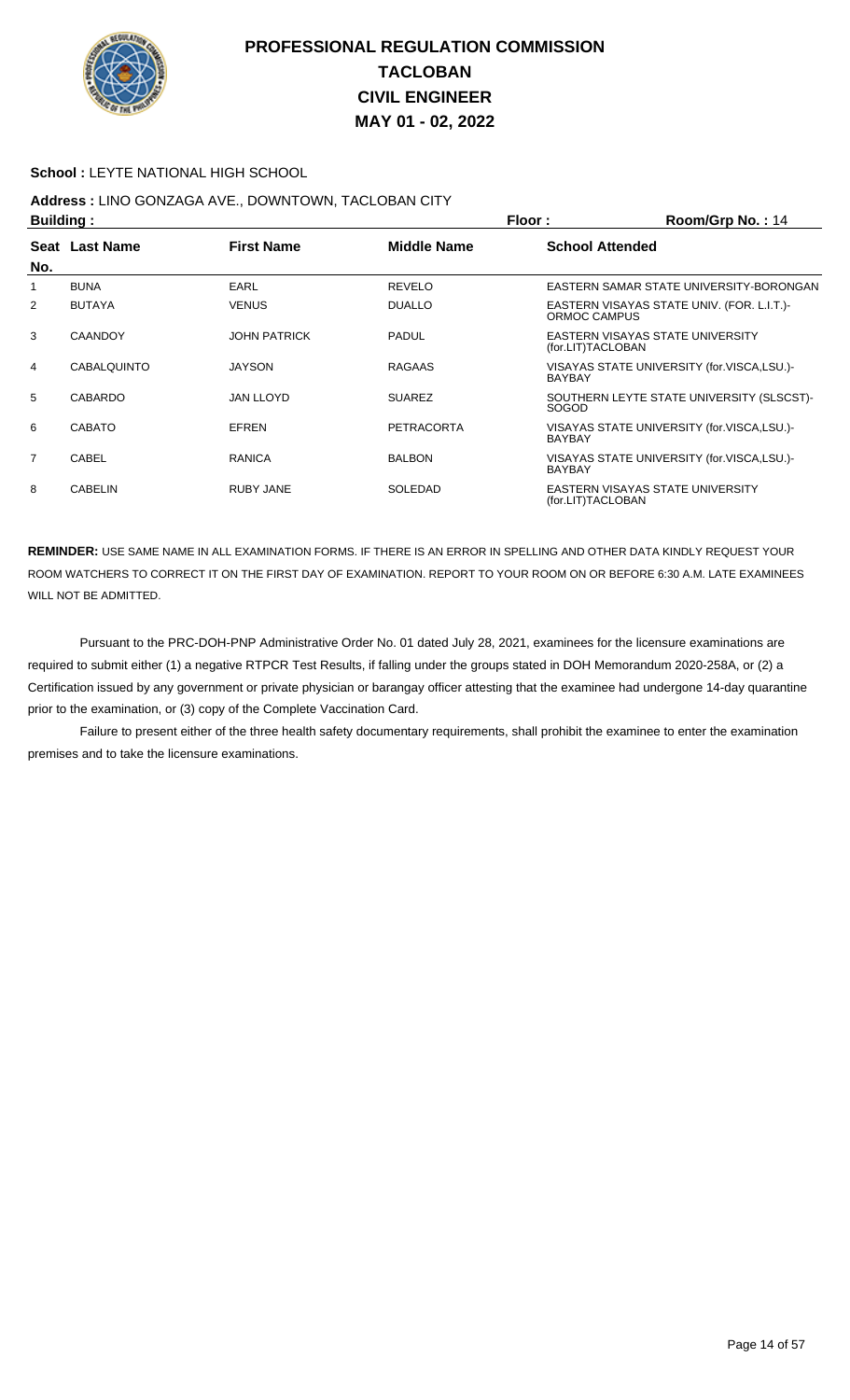

#### **School :** LEYTE NATIONAL HIGH SCHOOL

# **Address :** LINO GONZAGA AVE., DOWNTOWN, TACLOBAN CITY

| Building:                                                           |                |                    |                        | Floor:            | Room/Grp No.: 15                        |
|---------------------------------------------------------------------|----------------|--------------------|------------------------|-------------------|-----------------------------------------|
| <b>Last Name</b><br><b>First Name</b><br><b>Middle Name</b><br>Seat |                |                    | <b>School Attended</b> |                   |                                         |
| No.                                                                 |                |                    |                        |                   |                                         |
|                                                                     | <b>CABERIO</b> | <b>BON JOVI</b>    | <b>SALVEDIA</b>        | <b>CAMPUS</b>     | EASTERN SAMAR STATE UNIVERSITY-GUIUAN   |
| $\overline{2}$                                                      | <b>CABIDOG</b> | SHEENA MARJORIE    | <b>PIÑAS</b>           | (for.LIT)TACLOBAN | EASTERN VISAYAS STATE UNIVERSITY        |
| 3                                                                   | CABIL          | <b>ROY</b>         | LOREZO                 |                   | EASTERN SAMAR STATE UNIVERSITY-BORONGAN |
| 4                                                                   | <b>CABONG</b>  | <b>SCYLLA MAE</b>  | <b>DIOLOLA</b>         |                   | EASTERN SAMAR STATE UNIVERSITY-BORONGAN |
| 5                                                                   | CABRADILLA     | <b>MYLENE</b>      | <b>CATENZA</b>         |                   | UNIVERSITY OF THE VISAYAS-CEBU CITY     |
| 6                                                                   | CADAVERO       | <b>CHRISTOPHER</b> | <b>PALOMA</b>          |                   | SAINT JOSEPH'S COLLEGE-MAASIN           |
| 7                                                                   | CADIZ          | <b>GEOVANI</b>     | <b>SANTIAGO</b>        |                   | SAMAR STATE UNIVERSITY (SAMAR S.P.C.)   |
| 8                                                                   | <b>CAIYAS</b>  | <b>LYN</b>         | <b>LACABA</b>          | (for.LIT)TACLOBAN | EASTERN VISAYAS STATE UNIVERSITY        |

**REMINDER:** USE SAME NAME IN ALL EXAMINATION FORMS. IF THERE IS AN ERROR IN SPELLING AND OTHER DATA KINDLY REQUEST YOUR ROOM WATCHERS TO CORRECT IT ON THE FIRST DAY OF EXAMINATION. REPORT TO YOUR ROOM ON OR BEFORE 6:30 A.M. LATE EXAMINEES WILL NOT BE ADMITTED.

 Pursuant to the PRC-DOH-PNP Administrative Order No. 01 dated July 28, 2021, examinees for the licensure examinations are required to submit either (1) a negative RTPCR Test Results, if falling under the groups stated in DOH Memorandum 2020-258A, or (2) a Certification issued by any government or private physician or barangay officer attesting that the examinee had undergone 14-day quarantine prior to the examination, or (3) copy of the Complete Vaccination Card.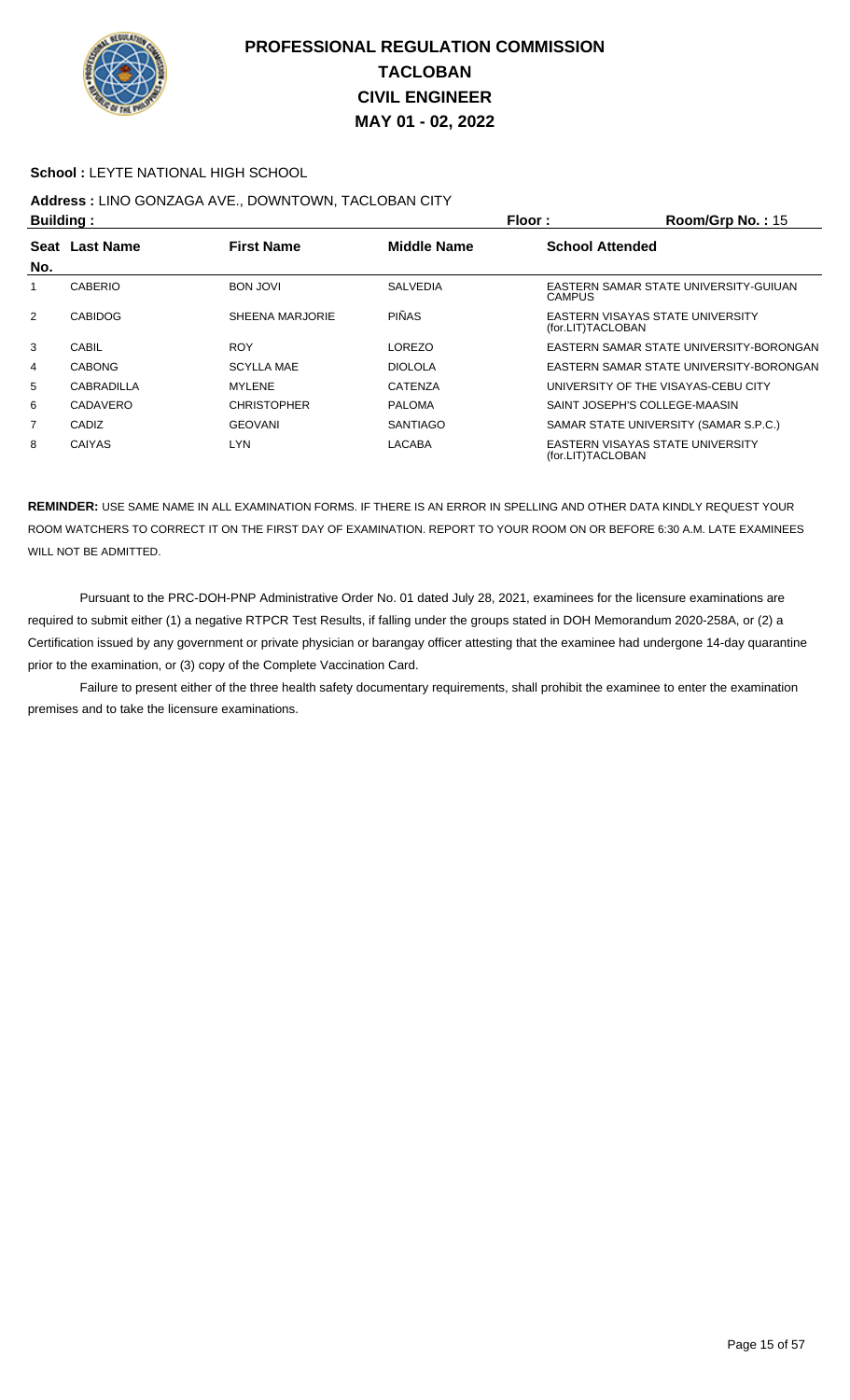

#### **School :** LEYTE NATIONAL HIGH SCHOOL

# **Address :** LINO GONZAGA AVE., DOWNTOWN, TACLOBAN CITY

| Building:      |                  |                         | Floor:<br>Room/Grp No.: 16 |                        |                                            |
|----------------|------------------|-------------------------|----------------------------|------------------------|--------------------------------------------|
| <b>Seat</b>    | <b>Last Name</b> | <b>First Name</b>       | <b>Middle Name</b>         | <b>School Attended</b> |                                            |
| No.            |                  |                         |                            |                        |                                            |
|                | <b>CAJOLES</b>   | <b>KRIZIA FAYE</b>      |                            | <b>SOGOD</b>           | SOUTHERN LEYTE STATE UNIVERSITY (SLSCST)-  |
| $\overline{2}$ | CALAPANO         | KIMBERLY JOY            | <b>MOSEÑOS</b>             |                        | EASTERN SAMAR STATE UNIVERSITY-BORONGAN    |
| 3              | CALINOG          | ANNARITA                | <b>COBALES</b>             | ORMOC CAMPUS           | EASTERN VISAYAS STATE UNIV. (FOR. L.I.T.)- |
| 4              | CALIWAN          | CARLSON                 | <b>ATREGENIO</b>           | <b>CAMPUS</b>          | EASTERN SAMAR STATE UNIVERSITY-GUIUAN      |
| 5              | CAMILLO          | <b>KAREN</b>            | <b>AWITIN</b>              | SOGOD                  | SOUTHERN LEYTE STATE UNIVERSITY (SLSCST)-  |
| 6              | CAMPANERO        | <b>ROCHELLE</b>         | <b>OBILLO</b>              |                        | EASTERN SAMAR STATE UNIVERSITY-BORONGAN    |
| 7              | <b>CAMPANI</b>   | <b>JESSAVIL</b>         | <b>OSIAS</b>               |                        | EASTERN SAMAR STATE UNIVERSITY-BORONGAN    |
| 8              | <b>CAMPO</b>     | <b>GERARD CHRISTIAN</b> | <b>PORE</b>                | (for.LIT)TACLOBAN      | EASTERN VISAYAS STATE UNIVERSITY           |

**REMINDER:** USE SAME NAME IN ALL EXAMINATION FORMS. IF THERE IS AN ERROR IN SPELLING AND OTHER DATA KINDLY REQUEST YOUR ROOM WATCHERS TO CORRECT IT ON THE FIRST DAY OF EXAMINATION. REPORT TO YOUR ROOM ON OR BEFORE 6:30 A.M. LATE EXAMINEES WILL NOT BE ADMITTED.

 Pursuant to the PRC-DOH-PNP Administrative Order No. 01 dated July 28, 2021, examinees for the licensure examinations are required to submit either (1) a negative RTPCR Test Results, if falling under the groups stated in DOH Memorandum 2020-258A, or (2) a Certification issued by any government or private physician or barangay officer attesting that the examinee had undergone 14-day quarantine prior to the examination, or (3) copy of the Complete Vaccination Card.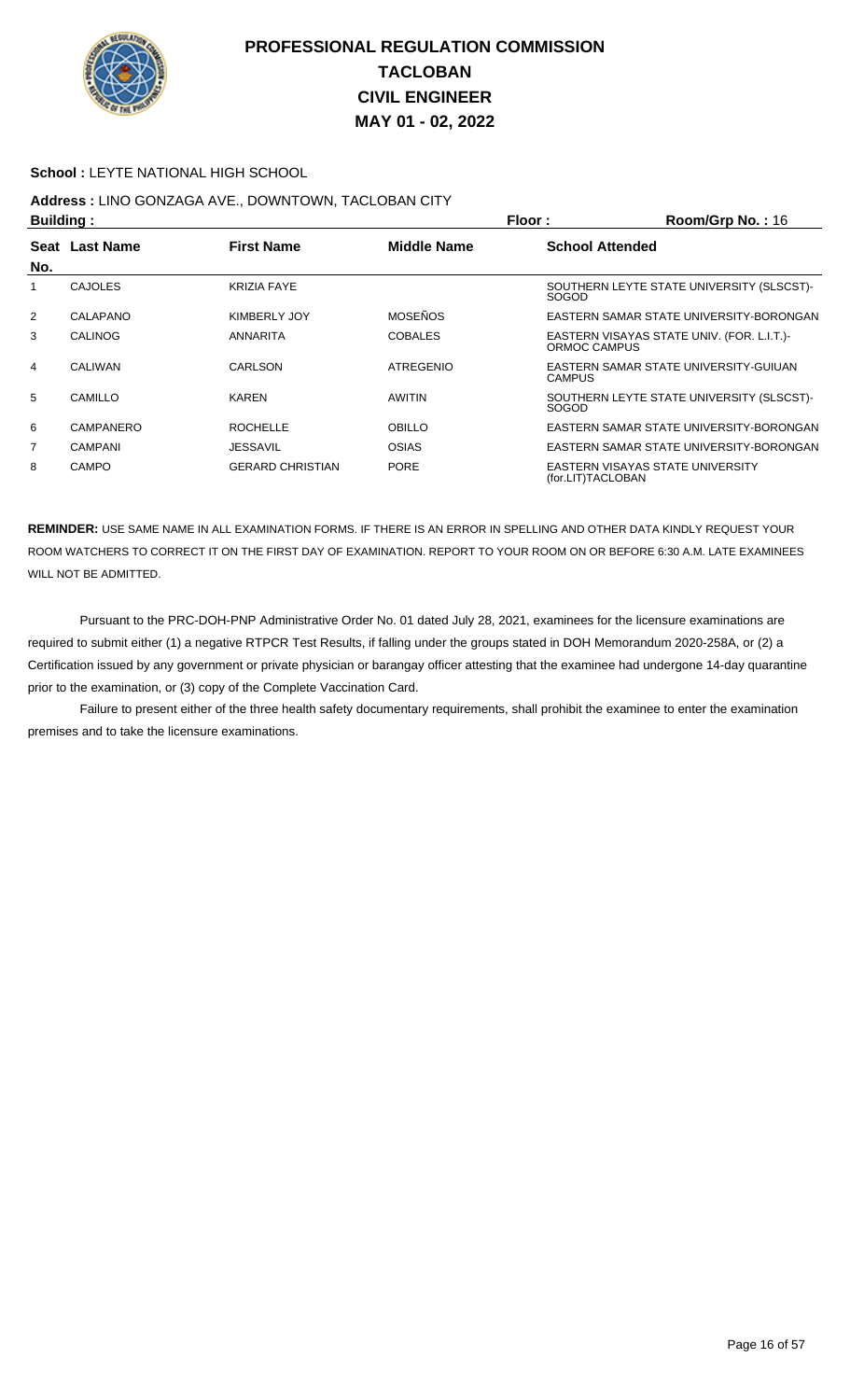

#### **School :** LEYTE NATIONAL HIGH SCHOOL

# **Address :** LINO GONZAGA AVE., DOWNTOWN, TACLOBAN CITY

| <b>Building:</b> |                |                         |                    | Floor:<br>Room/Grp No.: 17 |                                            |  |
|------------------|----------------|-------------------------|--------------------|----------------------------|--------------------------------------------|--|
|                  | Seat Last Name | <b>First Name</b>       | <b>Middle Name</b> | <b>School Attended</b>     |                                            |  |
| No.              |                |                         |                    |                            |                                            |  |
|                  | <b>CAMPOS</b>  | <b>JUDE ART</b>         | <b>GARIANDO</b>    | (for.LIT)TACLOBAN          | EASTERN VISAYAS STATE UNIVERSITY           |  |
| 2                | <b>CANAYA</b>  | MICHAEL MARC            | LABRA              |                            | SAMAR STATE UNIVERSITY (SAMAR S.P.C.)      |  |
| 3                | CANDELARIA     | SHAZNA MARIE            | LIANZA             | ORMOC CAMPUS               | EASTERN VISAYAS STATE UNIV. (FOR. L.I.T.)- |  |
| 4                | <b>CANDIDO</b> | CASSINI ISABELO         | <b>TY</b>          |                            | EASTERN SAMAR STATE UNIVERSITY-BORONGAN    |  |
| 5                | CAPANGPANGAN   | <b>GERALDO III</b>      | <b>LAO</b>         | <b>BAYBAY</b>              | VISAYAS STATE UNIVERSITY (for.VISCA,LSU.)- |  |
| 6                | CARBONILLA     | <b>ISRAEL JOVAN</b>     | <b>SALCEDA</b>     | ORMOC CAMPUS               | EASTERN VISAYAS STATE UNIV. (FOR. L.I.T.)- |  |
| $\overline{7}$   | CARILLO        | <b>MARIA ROSEL</b>      | <b>ALICAYA</b>     | (for.LIT)TACLOBAN          | <b>EASTERN VISAYAS STATE UNIVERSITY</b>    |  |
| 8                | <b>CARPIO</b>  | <b>CHRISTIAN JOSEPH</b> | LOVERITA           | CATARMAN                   | UNIVERSITY OF EASTERN PHILIPPINES-         |  |

**REMINDER:** USE SAME NAME IN ALL EXAMINATION FORMS. IF THERE IS AN ERROR IN SPELLING AND OTHER DATA KINDLY REQUEST YOUR ROOM WATCHERS TO CORRECT IT ON THE FIRST DAY OF EXAMINATION. REPORT TO YOUR ROOM ON OR BEFORE 6:30 A.M. LATE EXAMINEES WILL NOT BE ADMITTED.

 Pursuant to the PRC-DOH-PNP Administrative Order No. 01 dated July 28, 2021, examinees for the licensure examinations are required to submit either (1) a negative RTPCR Test Results, if falling under the groups stated in DOH Memorandum 2020-258A, or (2) a Certification issued by any government or private physician or barangay officer attesting that the examinee had undergone 14-day quarantine prior to the examination, or (3) copy of the Complete Vaccination Card.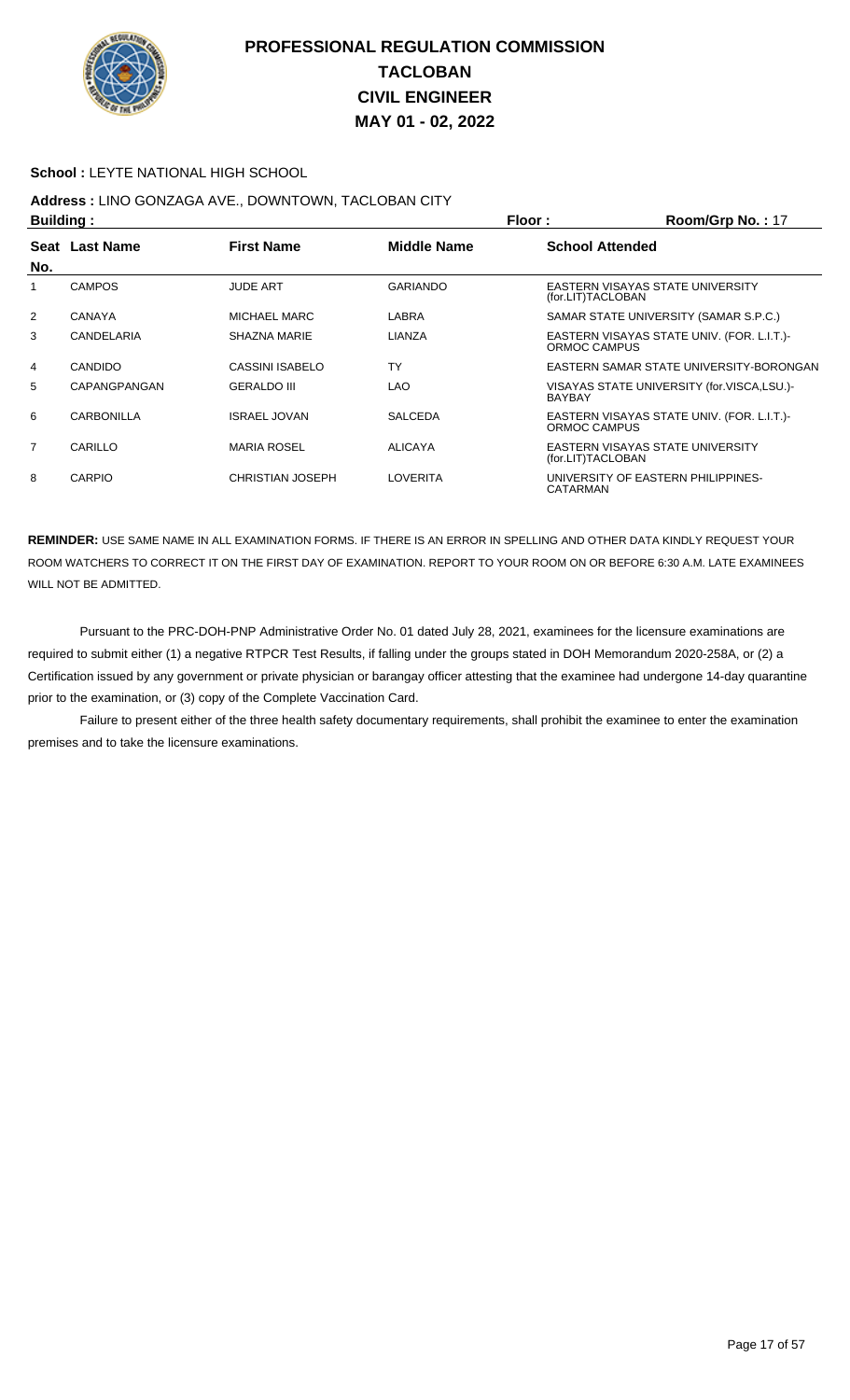

#### **School :** LEYTE NATIONAL HIGH SCHOOL

# **Address :** LINO GONZAGA AVE., DOWNTOWN, TACLOBAN CITY

| <b>Building:</b> |                   |                      | Floor:<br>Room/Grp No.: 18 |                        |                                            |
|------------------|-------------------|----------------------|----------------------------|------------------------|--------------------------------------------|
|                  | Seat Last Name    | <b>First Name</b>    | <b>Middle Name</b>         | <b>School Attended</b> |                                            |
| No.              |                   |                      |                            |                        |                                            |
| 1                | CARVERO           | <b>NELSON JOHN</b>   | <b>SIGNAR</b>              |                        | SAINT JOSEPH'S COLLEGE-MAASIN              |
| 2                | CASAS             | RALPH ANDREI         | <b>TUPAZ</b>               | (for.LIT)TACLOBAN      | EASTERN VISAYAS STATE UNIVERSITY           |
| 3                | CASAS             | <b>REYNA</b>         | <b>CORDILLO</b>            | ORMOC CAMPUS           | EASTERN VISAYAS STATE UNIV. (FOR. L.I.T.)- |
| 4                | CASIO             | <b>KRISTIAN NOEL</b> | <b>MOLLEJON</b>            | (for.LIT)TACLOBAN      | EASTERN VISAYAS STATE UNIVERSITY           |
| 5                | CASTILLO          | <b>ELAINE JOY</b>    | <b>ENCARNADO</b>           | (for.LIT)TACLOBAN      | EASTERN VISAYAS STATE UNIVERSITY           |
| 6                | <b>CASTILLOTE</b> | <b>KENNETH</b>       | ABRAJANO                   | <b>CAMPUS</b>          | EASTERN SAMAR STATE UNIVERSITY-GUIUAN      |
| 7                | <b>CAUSING</b>    | KHUEN VENN           | VALIDA                     | (for.LIT)TACLOBAN      | EASTERN VISAYAS STATE UNIVERSITY           |
| 8                | <b>CELADA</b>     | <b>LYNUS RAPHAEL</b> | <b>CALIBA</b>              |                        | EASTERN SAMAR STATE UNIVERSITY-BORONGAN    |

**REMINDER:** USE SAME NAME IN ALL EXAMINATION FORMS. IF THERE IS AN ERROR IN SPELLING AND OTHER DATA KINDLY REQUEST YOUR ROOM WATCHERS TO CORRECT IT ON THE FIRST DAY OF EXAMINATION. REPORT TO YOUR ROOM ON OR BEFORE 6:30 A.M. LATE EXAMINEES WILL NOT BE ADMITTED.

 Pursuant to the PRC-DOH-PNP Administrative Order No. 01 dated July 28, 2021, examinees for the licensure examinations are required to submit either (1) a negative RTPCR Test Results, if falling under the groups stated in DOH Memorandum 2020-258A, or (2) a Certification issued by any government or private physician or barangay officer attesting that the examinee had undergone 14-day quarantine prior to the examination, or (3) copy of the Complete Vaccination Card.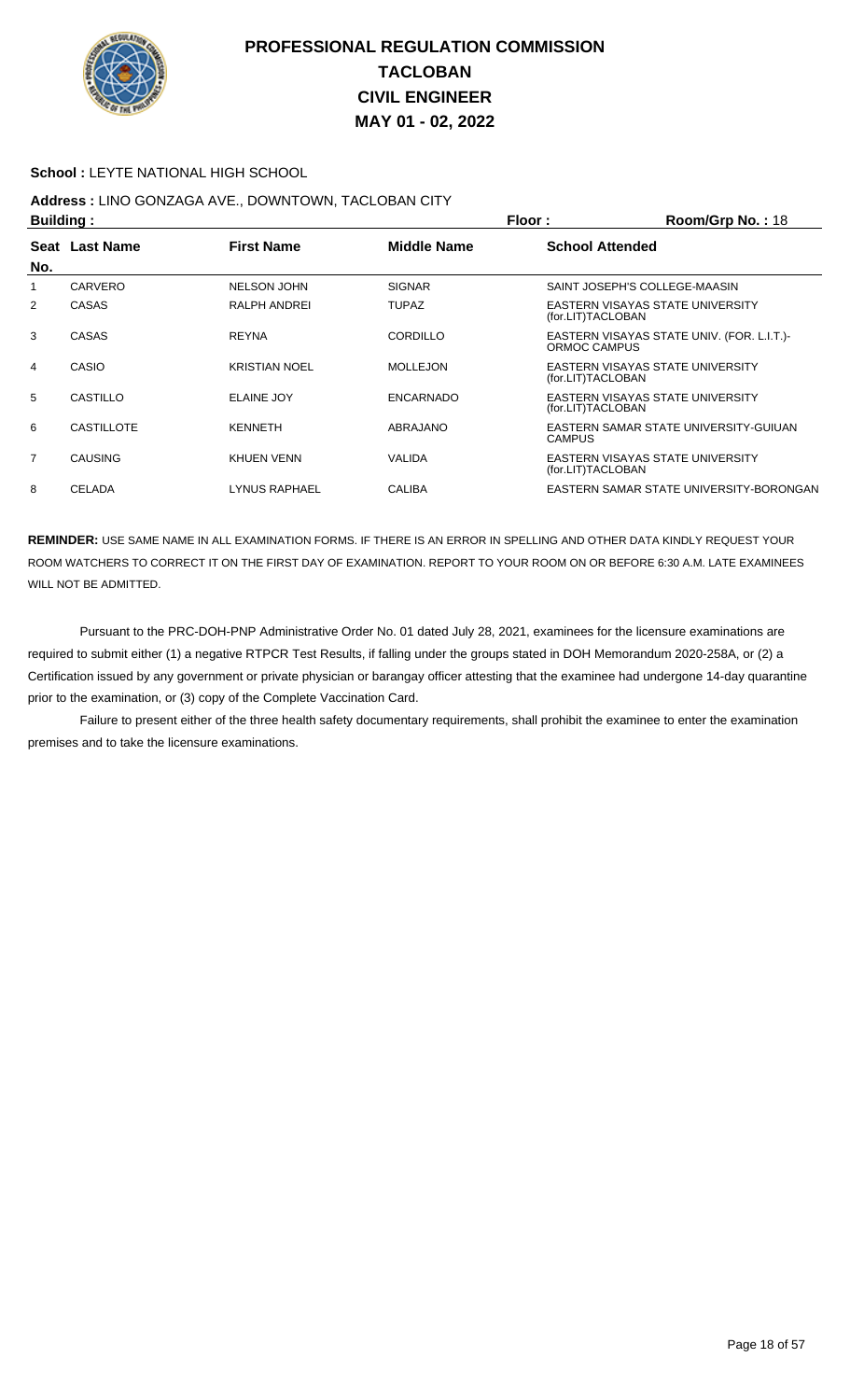

#### **School : LEYTE NATIONAL HIGH SCHOOL**

# **Address :** LINO GONZAGA AVE., DOWNTOWN, TACLOBAN CITY

| <b>Building:</b> |                  |                     | Floor:<br>$Room/Grp$ No.: 19 |                        |                                          |
|------------------|------------------|---------------------|------------------------------|------------------------|------------------------------------------|
|                  | Seat Last Name   | <b>First Name</b>   | Middle Name                  | <b>School Attended</b> |                                          |
| No.              |                  |                     |                              |                        |                                          |
|                  | <b>CHUA</b>      | <b>IVY GRACE</b>    | <b>ESTRERA</b>               | (for.LIT)TACLOBAN      | EASTERN VISAYAS STATE UNIVERSITY         |
| $\overline{2}$   | <b>CIDRO</b>     | I OPF II            | <b>BADILLO</b>               |                        | UNIVERSITY OF NORTHERN PHILIPPINES-VIGAN |
| 3                | <b>CINCO</b>     | CARLOU              |                              |                        | EASTERN SAMAR STATE UNIVERSITY-BORONGAN  |
| 4                | <b>CINCO</b>     | VANISA              | AMAC                         |                        | ASIAN DEVELOPMENT FOUNDATION COLLEGE     |
| 5                | <b>CLARO</b>     | <b>GWEN CAMILLE</b> | <b>ASEBIAS</b>               |                        | EASTERN SAMAR STATE UNIVERSITY-BORONGAN  |
| 6                | <b>CLEMENCIO</b> | <b>MARIANE</b>      | <b>GALERIA</b>               | (for.LIT)TACLOBAN      | EASTERN VISAYAS STATE UNIVERSITY         |
| 7                | COLANDOG         | <b>KENNETH JOY</b>  | ORAGA                        | <b>MAIN CAMPUS</b>     | SURIGAO STATE COLLEGE OF TECHNOLOGY-     |
| 8                | <b>COLIMA</b>    | <b>PIDO ISRAEL</b>  | <b>ALCONABA</b>              |                        | EASTERN SAMAR STATE UNIVERSITY-BORONGAN  |

**REMINDER:** USE SAME NAME IN ALL EXAMINATION FORMS. IF THERE IS AN ERROR IN SPELLING AND OTHER DATA KINDLY REQUEST YOUR ROOM WATCHERS TO CORRECT IT ON THE FIRST DAY OF EXAMINATION. REPORT TO YOUR ROOM ON OR BEFORE 6:30 A.M. LATE EXAMINEES WILL NOT BE ADMITTED.

 Pursuant to the PRC-DOH-PNP Administrative Order No. 01 dated July 28, 2021, examinees for the licensure examinations are required to submit either (1) a negative RTPCR Test Results, if falling under the groups stated in DOH Memorandum 2020-258A, or (2) a Certification issued by any government or private physician or barangay officer attesting that the examinee had undergone 14-day quarantine prior to the examination, or (3) copy of the Complete Vaccination Card.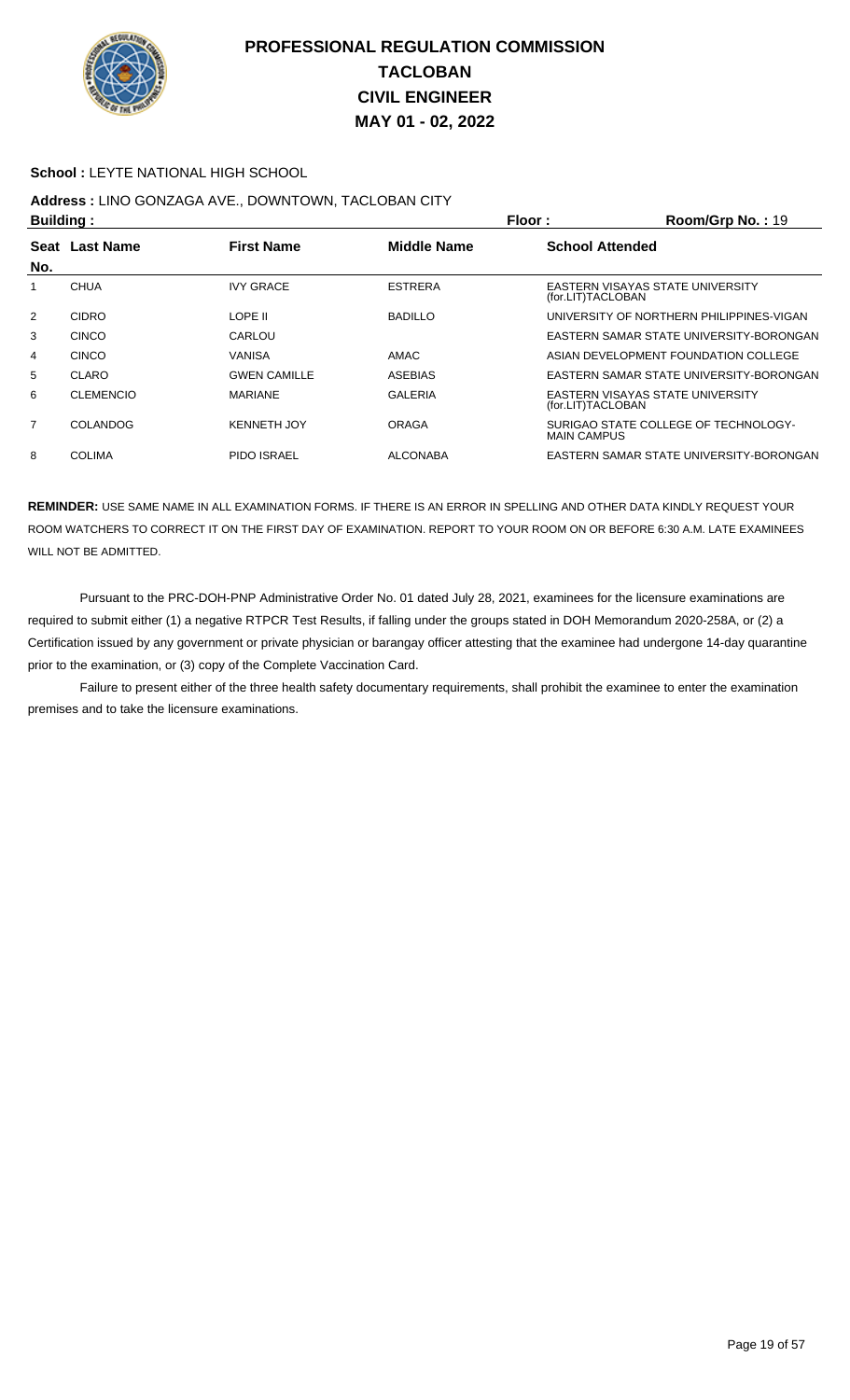

#### **School :** LEYTE NATIONAL HIGH SCHOOL

## **Address :** LINO GONZAGA AVE., DOWNTOWN, TACLOBAN CITY

| <b>Building:</b> |                 |                      |                    | Floor:                 | Room/Grp No.: 20                           |
|------------------|-----------------|----------------------|--------------------|------------------------|--------------------------------------------|
|                  | Seat Last Name  | <b>First Name</b>    | <b>Middle Name</b> | <b>School Attended</b> |                                            |
| No.              |                 |                      |                    |                        |                                            |
| 1                | COLLAMAT        | JAYVAN JEFF          | <b>CULLO</b>       |                        | COLEGIO DE LA PURISIMA CONCEPCION          |
| 2                | <b>COMEO</b>    | <b>MARLOU</b>        | <b>BADE</b>        | (for.LIT)TACLOBAN      | EASTERN VISAYAS STATE UNIVERSITY           |
| 3                | <b>COMIQUE</b>  | ANNA MAE             | <b>BONGOY</b>      | (for.LIT)TACLOBAN      | EASTERN VISAYAS STATE UNIVERSITY           |
| 4                | <b>CONCOLES</b> | <b>CHRISTINE JOY</b> | <b>MORATA</b>      | <b>BAYBAY</b>          | VISAYAS STATE UNIVERSITY (for.VISCA,LSU.)- |
| 5                | COQUILLA        | <b>JAIRAH MAE</b>    | <b>TEÑOSO</b>      | <b>BAYBAY</b>          | VISAYAS STATE UNIVERSITY (for.VISCA,LSU.)- |
| 6                | CORADO          | <b>KEVIN</b>         | <b>BARRION</b>     |                        | EASTERN SAMAR STATE UNIVERSITY-BORONGAN    |
| 7                | <b>CORDIAL</b>  | MA. RUEFLOR          | <b>PIANO</b>       | (for.LIT)TACLOBAN      | EASTERN VISAYAS STATE UNIVERSITY           |
| 8                | <b>COSTUNA</b>  | <b>GERICHO</b>       | <b>GAYDA</b>       |                        | EASTERN SAMAR STATE UNIVERSITY-BORONGAN    |

**REMINDER:** USE SAME NAME IN ALL EXAMINATION FORMS. IF THERE IS AN ERROR IN SPELLING AND OTHER DATA KINDLY REQUEST YOUR ROOM WATCHERS TO CORRECT IT ON THE FIRST DAY OF EXAMINATION. REPORT TO YOUR ROOM ON OR BEFORE 6:30 A.M. LATE EXAMINEES WILL NOT BE ADMITTED.

 Pursuant to the PRC-DOH-PNP Administrative Order No. 01 dated July 28, 2021, examinees for the licensure examinations are required to submit either (1) a negative RTPCR Test Results, if falling under the groups stated in DOH Memorandum 2020-258A, or (2) a Certification issued by any government or private physician or barangay officer attesting that the examinee had undergone 14-day quarantine prior to the examination, or (3) copy of the Complete Vaccination Card.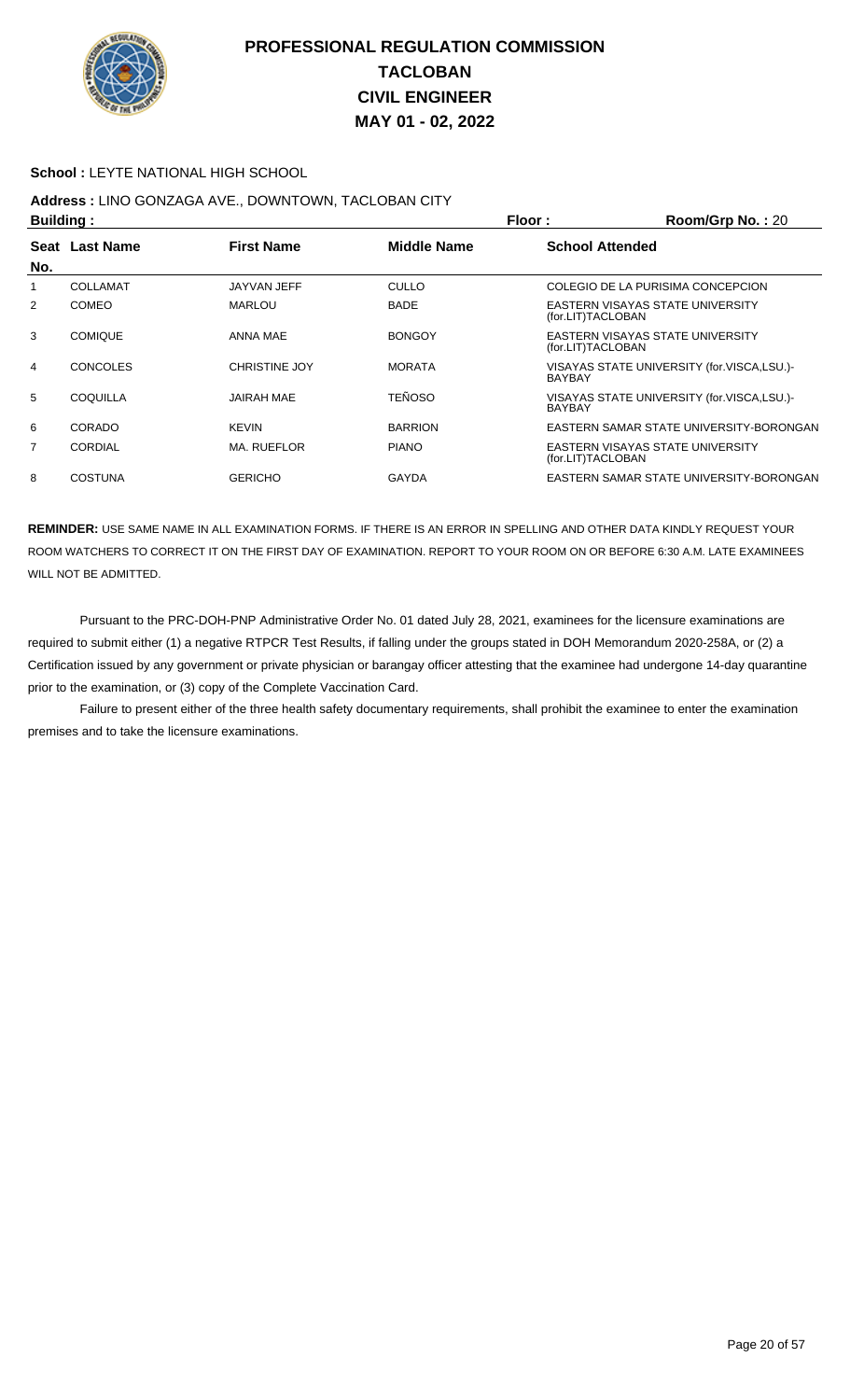

#### **School :** LEYTE NATIONAL HIGH SCHOOL

## **Address :** LINO GONZAGA AVE., DOWNTOWN, TACLOBAN CITY

| <b>Building:</b> |                 |                     |                | Floor:<br>Room/Grp No.: 21                                  |
|------------------|-----------------|---------------------|----------------|-------------------------------------------------------------|
| No.              | Seat Last Name  | <b>First Name</b>   | Middle Name    | <b>School Attended</b>                                      |
| 1                | CRUZ            | DAVE ADRIAN         | <b>UDTUJAN</b> | SOUTHERN LEYTE STATE UNIVERSITY (SLSCST)-<br><b>SOGOD</b>   |
| 2                | <b>CURAY</b>    | ALYSSA JANE         | AGUIRRE        | EASTERN VISAYAS STATE UNIVERSITY<br>(for.LIT)TACLOBAN       |
| 3                | <b>DACULONG</b> | <b>ESTEFANIE</b>    | CAPALAR        | NORTHWEST SAMAR STATE UNIVERSITY<br>(FOR.TIBURCIO TANCINCO) |
| 4                | <b>DADO</b>     | <b>JENIFER</b>      | <b>BALDO</b>   | EASTERN VISAYAS STATE UNIVERSITY<br>(for.LIT)TACLOBAN       |
| 5                | <b>DADULLA</b>  | <b>RIJENE MARIE</b> | QUILISADIO     | EASTERN VISAYAS STATE UNIV. (FOR. L.I.T.)-<br>ORMOC CAMPUS  |
| 6                | <b>DADULLA</b>  | ROUEL FRANCIS       | <b>SALAS</b>   | EASTERN VISAYAS STATE UNIV. (FOR. L.I.T.)<br>ORMOC CAMPUS   |
| $\overline{7}$   | <b>DAGUMAN</b>  | <b>MAR VINCENT</b>  | <b>MERINO</b>  | TECHNOLOGICAL INSTITUTE OF THE<br>PHILIPPINES-MANILA        |
| 8                | <b>DALIDA</b>   | ERIEL               | <b>RAMA</b>    | SOUTHERN LEYTE STATE UNIVERSITY (SLSCST)-<br><b>SOGOD</b>   |

**REMINDER:** USE SAME NAME IN ALL EXAMINATION FORMS. IF THERE IS AN ERROR IN SPELLING AND OTHER DATA KINDLY REQUEST YOUR ROOM WATCHERS TO CORRECT IT ON THE FIRST DAY OF EXAMINATION. REPORT TO YOUR ROOM ON OR BEFORE 6:30 A.M. LATE EXAMINEES WILL NOT BE ADMITTED.

 Pursuant to the PRC-DOH-PNP Administrative Order No. 01 dated July 28, 2021, examinees for the licensure examinations are required to submit either (1) a negative RTPCR Test Results, if falling under the groups stated in DOH Memorandum 2020-258A, or (2) a Certification issued by any government or private physician or barangay officer attesting that the examinee had undergone 14-day quarantine prior to the examination, or (3) copy of the Complete Vaccination Card.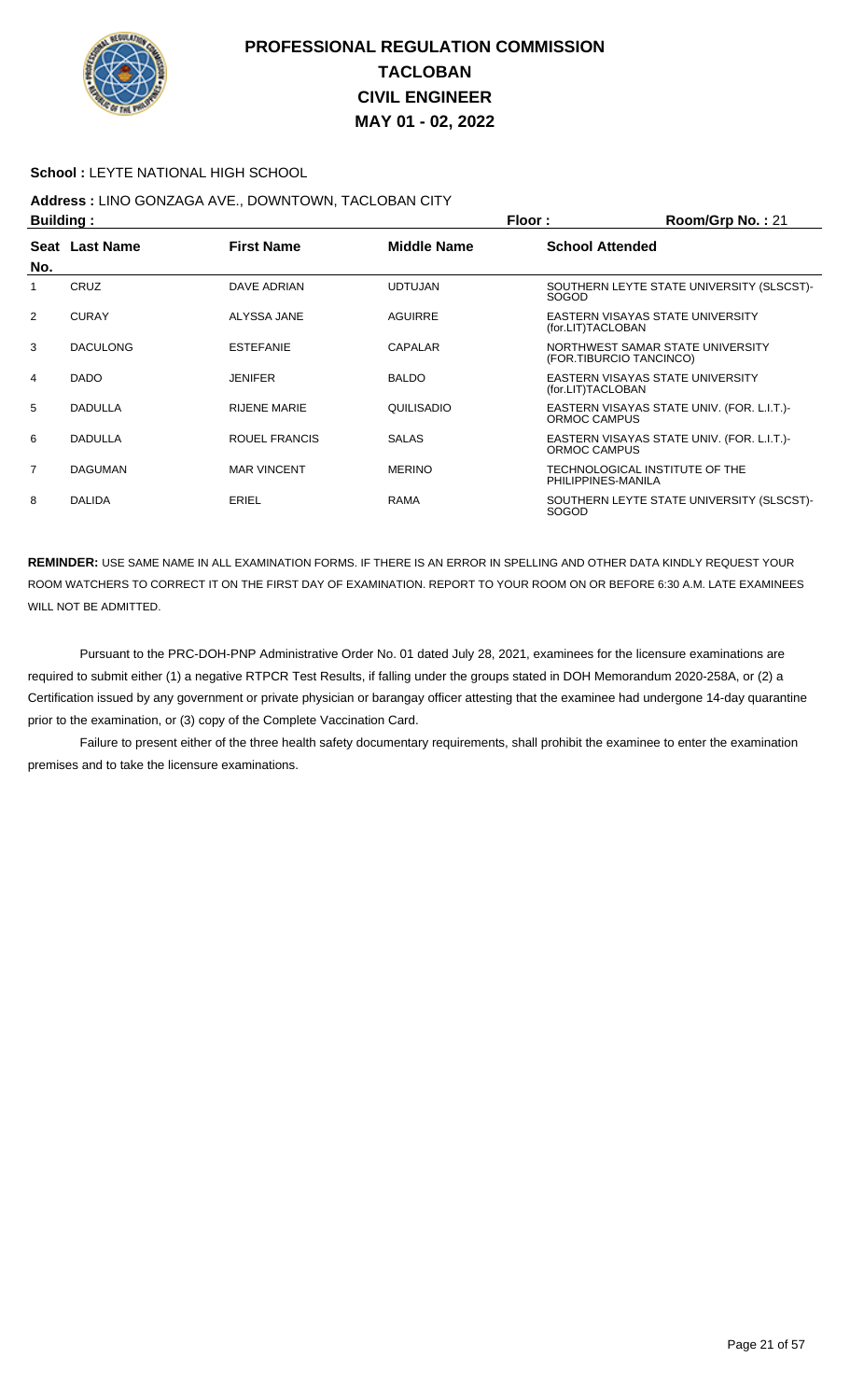

#### **School :** LEYTE NATIONAL HIGH SCHOOL

## **Address :** LINO GONZAGA AVE., DOWNTOWN, TACLOBAN CITY

| <b>Building:</b> |                   |                     | Floor:             | Room/Grp No.: 22       |                                            |
|------------------|-------------------|---------------------|--------------------|------------------------|--------------------------------------------|
|                  | Seat Last Name    | <b>First Name</b>   | <b>Middle Name</b> | <b>School Attended</b> |                                            |
| No.              |                   |                     |                    |                        |                                            |
|                  | <b>DALUMPINES</b> | <b>BENEDICT</b>     | <b>ELAYDA</b>      | ORMOC CAMPUS           | EASTERN VISAYAS STATE UNIV. (FOR. L.I.T.)  |
| 2                | <b>DAPON</b>      | <b>EDMAR</b>        | <b>BAEL</b>        | (for.LIT)TACLOBAN      | EASTERN VISAYAS STATE UNIVERSITY           |
| 3                | <b>DAYAGUIT</b>   | JEANELYN            | <b>ELORIO</b>      |                        | EASTERN SAMAR STATE UNIVERSITY-BORONGAN    |
| 4                | DE HITTA          | <b>NAIDY</b>        | OÑEZA              |                        | EASTERN SAMAR STATE UNIVERSITY-BORONGAN    |
| 5                | DE LA CRUZ        | <b>BEAH FRANCIA</b> | <b>FERNANDEZ</b>   | (for.LIT)TACLOBAN      | EASTERN VISAYAS STATE UNIVERSITY           |
| 6                | DE LA CRUZ        | JESSA LYN           | <b>BALASANOS</b>   | (for.LIT)TACLOBAN      | EASTERN VISAYAS STATE UNIVERSITY           |
| $\overline{7}$   | DE LA CRUZ        | KATHLEEN CLAIRE     | <b>ACILO</b>       | <b>BAYBAY</b>          | VISAYAS STATE UNIVERSITY (for.VISCA,LSU.)- |
| 8                | DE LA PEÑA        | <b>CLAIRE</b>       | <b>BERNAL</b>      | (for.LIT)TACLOBAN      | EASTERN VISAYAS STATE UNIVERSITY           |

**REMINDER:** USE SAME NAME IN ALL EXAMINATION FORMS. IF THERE IS AN ERROR IN SPELLING AND OTHER DATA KINDLY REQUEST YOUR ROOM WATCHERS TO CORRECT IT ON THE FIRST DAY OF EXAMINATION. REPORT TO YOUR ROOM ON OR BEFORE 6:30 A.M. LATE EXAMINEES WILL NOT BE ADMITTED.

 Pursuant to the PRC-DOH-PNP Administrative Order No. 01 dated July 28, 2021, examinees for the licensure examinations are required to submit either (1) a negative RTPCR Test Results, if falling under the groups stated in DOH Memorandum 2020-258A, or (2) a Certification issued by any government or private physician or barangay officer attesting that the examinee had undergone 14-day quarantine prior to the examination, or (3) copy of the Complete Vaccination Card.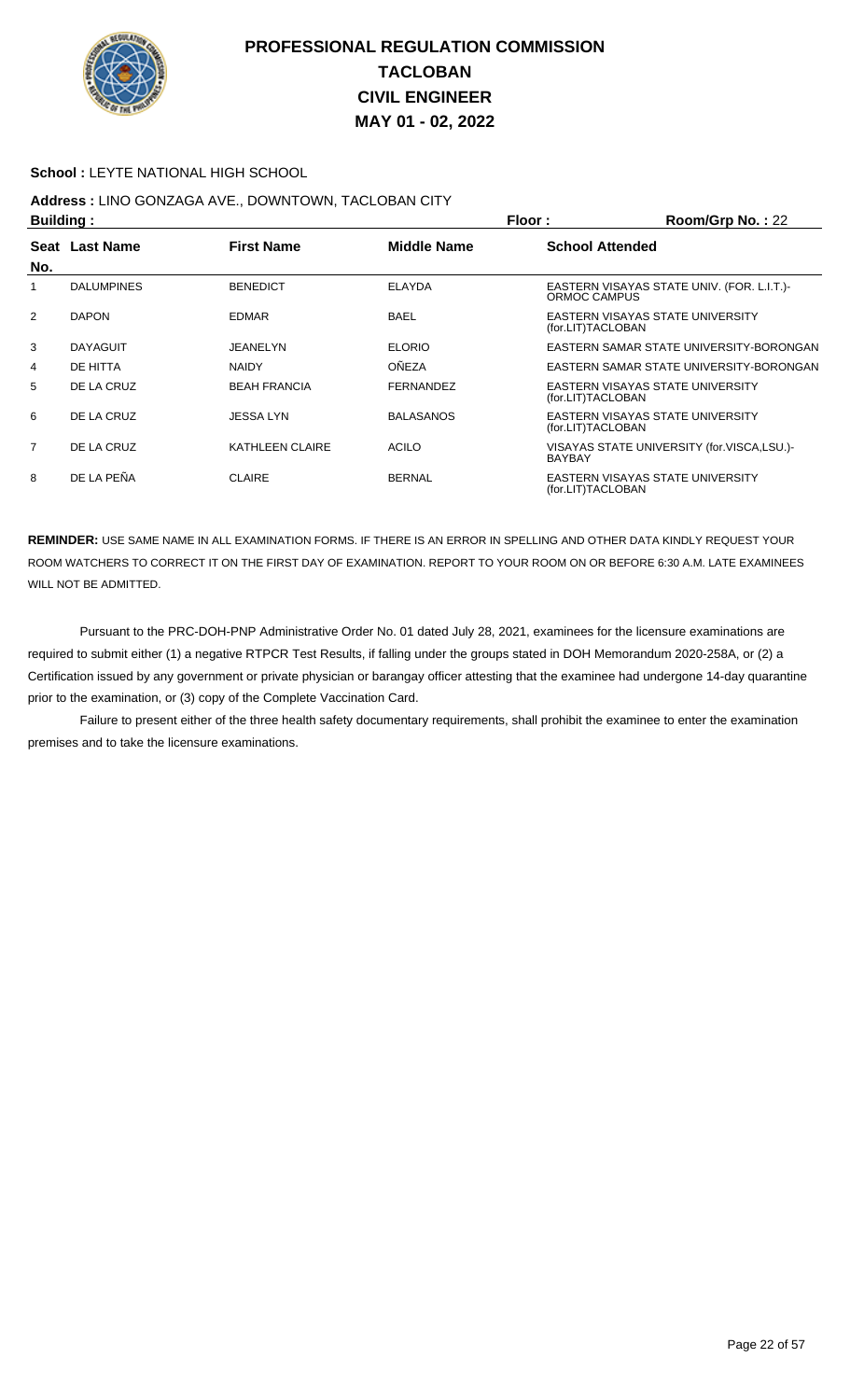

#### **School :** LEYTE NATIONAL HIGH SCHOOL

## **Address :** LINO GONZAGA AVE., DOWNTOWN, TACLOBAN CITY

| <b>Building:</b> |                   |                    |                    | Floor:                  | Room/Grp No.: 23                           |
|------------------|-------------------|--------------------|--------------------|-------------------------|--------------------------------------------|
|                  | Seat Last Name    | <b>First Name</b>  | <b>Middle Name</b> | <b>School Attended</b>  |                                            |
| No.              |                   |                    |                    |                         |                                            |
|                  | <b>DEANANEAS</b>  | <b>JOMELA ROSE</b> | <b>AMANTE</b>      | CAMPUS                  | UNIVERSITY OF EASTERN PHILIPPINES-LAOANG   |
| $\overline{2}$   | <b>DECENA</b>     | <b>HELBERT</b>     | <b>BACANI</b>      | (for.LIT)TACLOBAN       | EASTERN VISAYAS STATE UNIVERSITY           |
| 3                | DEL SOCORRO       | <b>GRETHEL</b>     | <b>EAMIGUEL</b>    | ORMOC CAMPUS            | EASTERN VISAYAS STATE UNIV. (FOR. L.I.T.)- |
| 4                | DELA CRUZ         | <b>ALBERT</b>      | <b>SANTIAGO</b>    | (FOR.TIBURCIO TANCINCO) | NORTHWEST SAMAR STATE UNIVERSITY           |
| 5                | DELA CRUZ         | <b>MANTER DAVE</b> | <b>TEVES</b>       | (for.LIT)TACLOBAN       | EASTERN VISAYAS STATE UNIVERSITY           |
| 6                | DELA CRUZ         | QUINCY ADAMS       | <b>COOK</b>        | CATARMAN                | UNIVERSITY OF EASTERN PHILIPPINES-         |
| $\overline{7}$   | <b>DELA ROSA</b>  | <b>JAICA MARIE</b> | <b>RUBIO</b>       |                         | EASTERN SAMAR STATE UNIVERSITY-BORONGAN    |
| 8                | <b>DELA TORRE</b> | <b>PIA TRISHA</b>  | <b>ARNADO</b>      | ORMOC CAMPUS            | EASTERN VISAYAS STATE UNIV. (FOR. L.I.T.)- |

**REMINDER:** USE SAME NAME IN ALL EXAMINATION FORMS. IF THERE IS AN ERROR IN SPELLING AND OTHER DATA KINDLY REQUEST YOUR ROOM WATCHERS TO CORRECT IT ON THE FIRST DAY OF EXAMINATION. REPORT TO YOUR ROOM ON OR BEFORE 6:30 A.M. LATE EXAMINEES WILL NOT BE ADMITTED.

 Pursuant to the PRC-DOH-PNP Administrative Order No. 01 dated July 28, 2021, examinees for the licensure examinations are required to submit either (1) a negative RTPCR Test Results, if falling under the groups stated in DOH Memorandum 2020-258A, or (2) a Certification issued by any government or private physician or barangay officer attesting that the examinee had undergone 14-day quarantine prior to the examination, or (3) copy of the Complete Vaccination Card.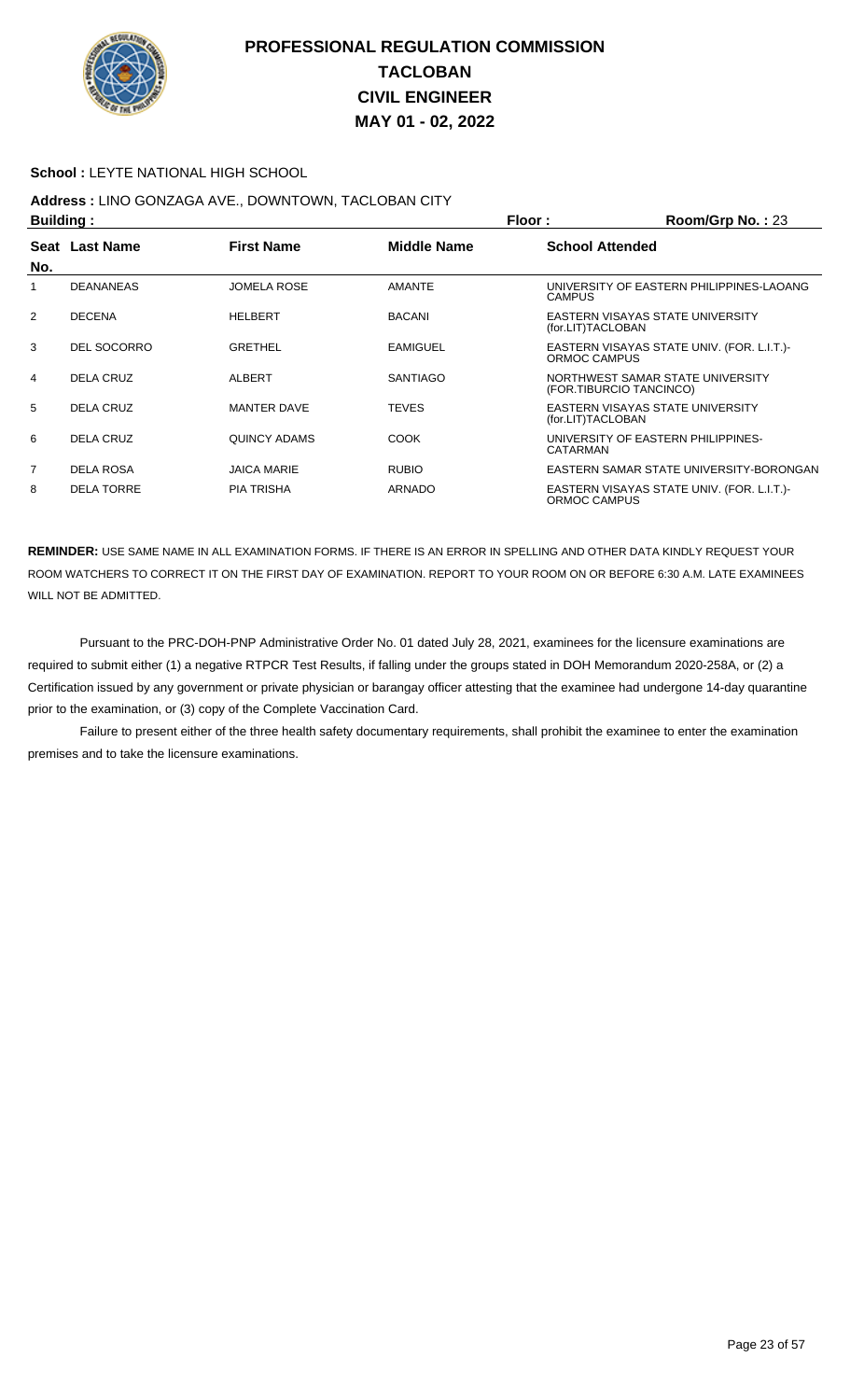

#### **School :** LEYTE NATIONAL HIGH SCHOOL

# **Address :** LINO GONZAGA AVE., DOWNTOWN, TACLOBAN CITY

| <b>Building:</b> |                  |                       |                   | Floor:                 | Room/Grp No.: 24                                            |
|------------------|------------------|-----------------------|-------------------|------------------------|-------------------------------------------------------------|
|                  | Seat Last Name   | <b>First Name</b>     | Middle Name       | <b>School Attended</b> |                                                             |
| No.              |                  |                       |                   |                        |                                                             |
|                  | <b>DELFIN</b>    | <b>JEFFREY</b>        | <b>ANORICO</b>    | NAVAL                  | NAVAL STATE UNIVERSITY (for. NAVAL INST)-                   |
| 2                | <b>DELMONTE</b>  | KIM JUNE              | <b>TABONTABON</b> |                        | SAMAR STATE UNIVERSITY (SAMAR S.P.C.)                       |
| 3                | <b>DIAZ</b>      | CARYL                 | <b>LIBRAO</b>     |                        | NORTHWEST SAMAR STATE UNIVERSITY<br>(FOR.TIBURCIO TANCINCO) |
| $\overline{4}$   | <b>DILAO</b>     | <b>MARY ANN</b>       | <b>CASPE</b>      |                        | EASTERN SAMAR STATE UNIVERSITY-BORONGAN                     |
| 5                | <b>DIOMANGAY</b> | <b>JOHN PAUL</b>      | <b>ONG</b>        |                        | NORTHWEST SAMAR STATE UNIVERSITY<br>(FOR.TIBURCIO TANCINCO) |
| 6                | <b>DOINOG</b>    | <b>ZHARINA CLAIRE</b> | LAGUNA            |                        | SAMAR STATE UNIVERSITY (SAMAR S.P.C.)                       |
| 7                | <b>DOLLADO</b>   | MA. JESSA             | <b>POLANCOS</b>   |                        | SAMAR STATE UNIVERSITY (SAMAR S.P.C.)                       |
| 8                | <b>DOLORITO</b>  | <b>JULIUS</b>         | <b>SALAR</b>      | <b>SOGOD</b>           | SOUTHERN LEYTE STATE UNIVERSITY (SLSCST)-                   |

**REMINDER:** USE SAME NAME IN ALL EXAMINATION FORMS. IF THERE IS AN ERROR IN SPELLING AND OTHER DATA KINDLY REQUEST YOUR ROOM WATCHERS TO CORRECT IT ON THE FIRST DAY OF EXAMINATION. REPORT TO YOUR ROOM ON OR BEFORE 6:30 A.M. LATE EXAMINEES WILL NOT BE ADMITTED.

 Pursuant to the PRC-DOH-PNP Administrative Order No. 01 dated July 28, 2021, examinees for the licensure examinations are required to submit either (1) a negative RTPCR Test Results, if falling under the groups stated in DOH Memorandum 2020-258A, or (2) a Certification issued by any government or private physician or barangay officer attesting that the examinee had undergone 14-day quarantine prior to the examination, or (3) copy of the Complete Vaccination Card.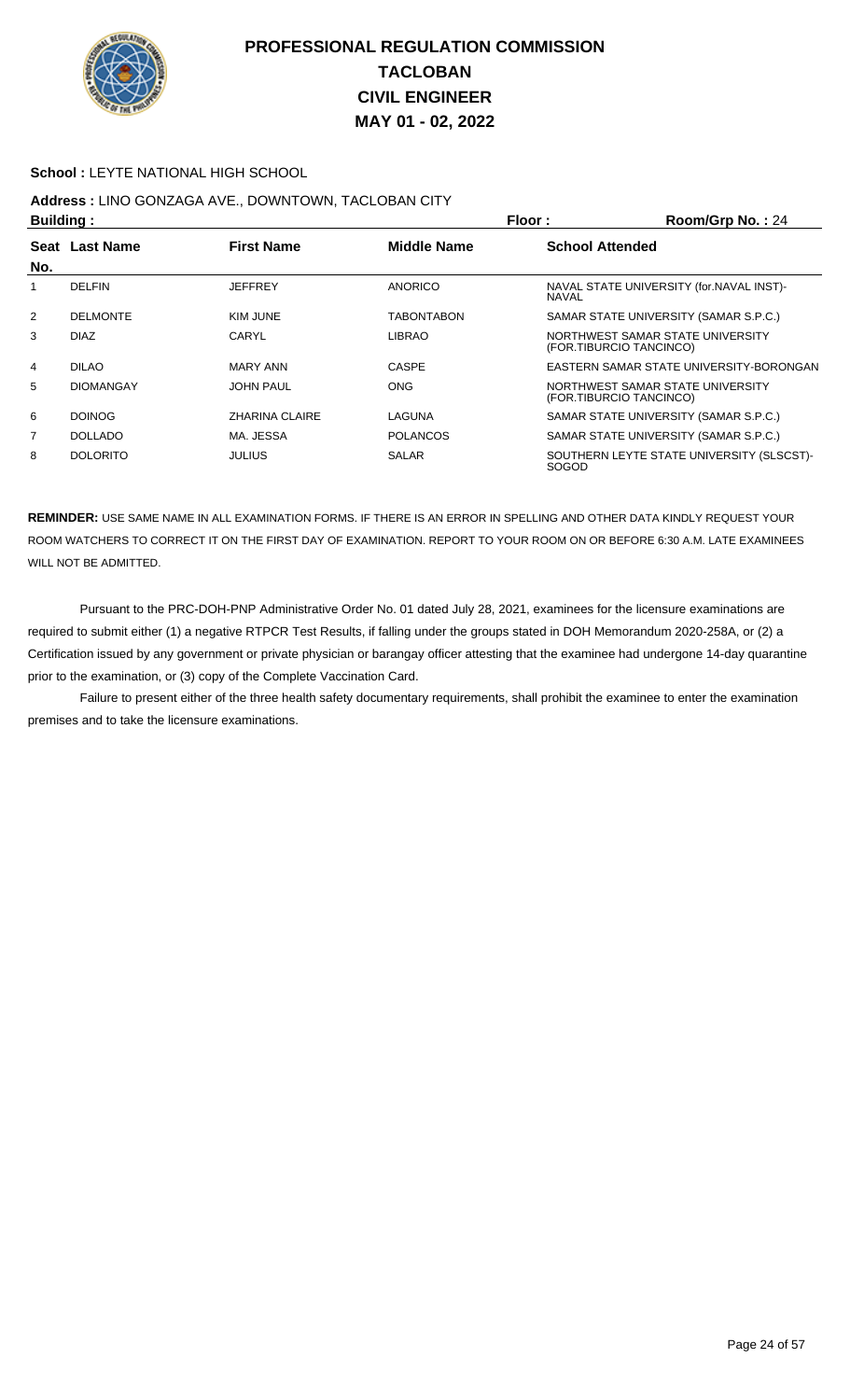

#### **School :** LEYTE NATIONAL HIGH SCHOOL

## **Address :** LINO GONZAGA AVE., DOWNTOWN, TACLOBAN CITY

| <b>Building:</b> |                |                     | Floor:          | Room/Grp No.: 25                                                    |
|------------------|----------------|---------------------|-----------------|---------------------------------------------------------------------|
| No.              | Seat Last Name | <b>First Name</b>   | Middle Name     | <b>School Attended</b>                                              |
|                  | <b>DONAYRE</b> | JUNEIL              | <b>OCON</b>     | VISAYAS STATE UNIVERSITY (for.VISCA,LSU.)-<br>BAYBAY                |
| 2                | <b>DOSABAS</b> | ABBY                | <b>AMOTO</b>    | NORTHWEST SAMAR STATE UNIVERSITY<br>(FOR.TIBURCIO TANCINCO)         |
| 3                | <b>DULA</b>    | <b>NATHAN</b>       | <b>IRINCO</b>   | UNIVERSITY OF EASTERN PHILIPPINES-<br>CATARMAN                      |
| 4                | <b>DUMPANG</b> | MA JELYN            | <b>CELEBRE</b>  | EASTERN VISAYAS STATE UNIV. (FOR. L.I.T.)-<br><b>TANAUAN CAMPUS</b> |
| 5                | <b>ECLIPSE</b> | <b>KENT ANTHONY</b> | <b>BUANGJUG</b> | EASTERN VISAYAS STATE UNIVERSITY<br>(for.LIT)TACLOBAN               |
| 6                | <b>EJARES</b>  | <b>DINA</b>         | <b>DAFFON</b>   | EASTERN VISAYAS STATE UNIV. (FOR. L.I.T.)<br>ORMOC CAMPUS           |
| $\overline{7}$   | <b>ELARDO</b>  | <b>MARK</b>         | <b>CABIGON</b>  | EASTERN VISAYAS STATE UNIVERSITY<br>(for.LIT)TACLOBAN               |
| 8                | <b>ENDICO</b>  | <b>FRANCIS ROY</b>  | <b>PAGAS</b>    | VISAYAS STATE UNIVERSITY (for.VISCA,LSU.)-<br><b>BAYBAY</b>         |

**REMINDER:** USE SAME NAME IN ALL EXAMINATION FORMS. IF THERE IS AN ERROR IN SPELLING AND OTHER DATA KINDLY REQUEST YOUR ROOM WATCHERS TO CORRECT IT ON THE FIRST DAY OF EXAMINATION. REPORT TO YOUR ROOM ON OR BEFORE 6:30 A.M. LATE EXAMINEES WILL NOT BE ADMITTED.

 Pursuant to the PRC-DOH-PNP Administrative Order No. 01 dated July 28, 2021, examinees for the licensure examinations are required to submit either (1) a negative RTPCR Test Results, if falling under the groups stated in DOH Memorandum 2020-258A, or (2) a Certification issued by any government or private physician or barangay officer attesting that the examinee had undergone 14-day quarantine prior to the examination, or (3) copy of the Complete Vaccination Card.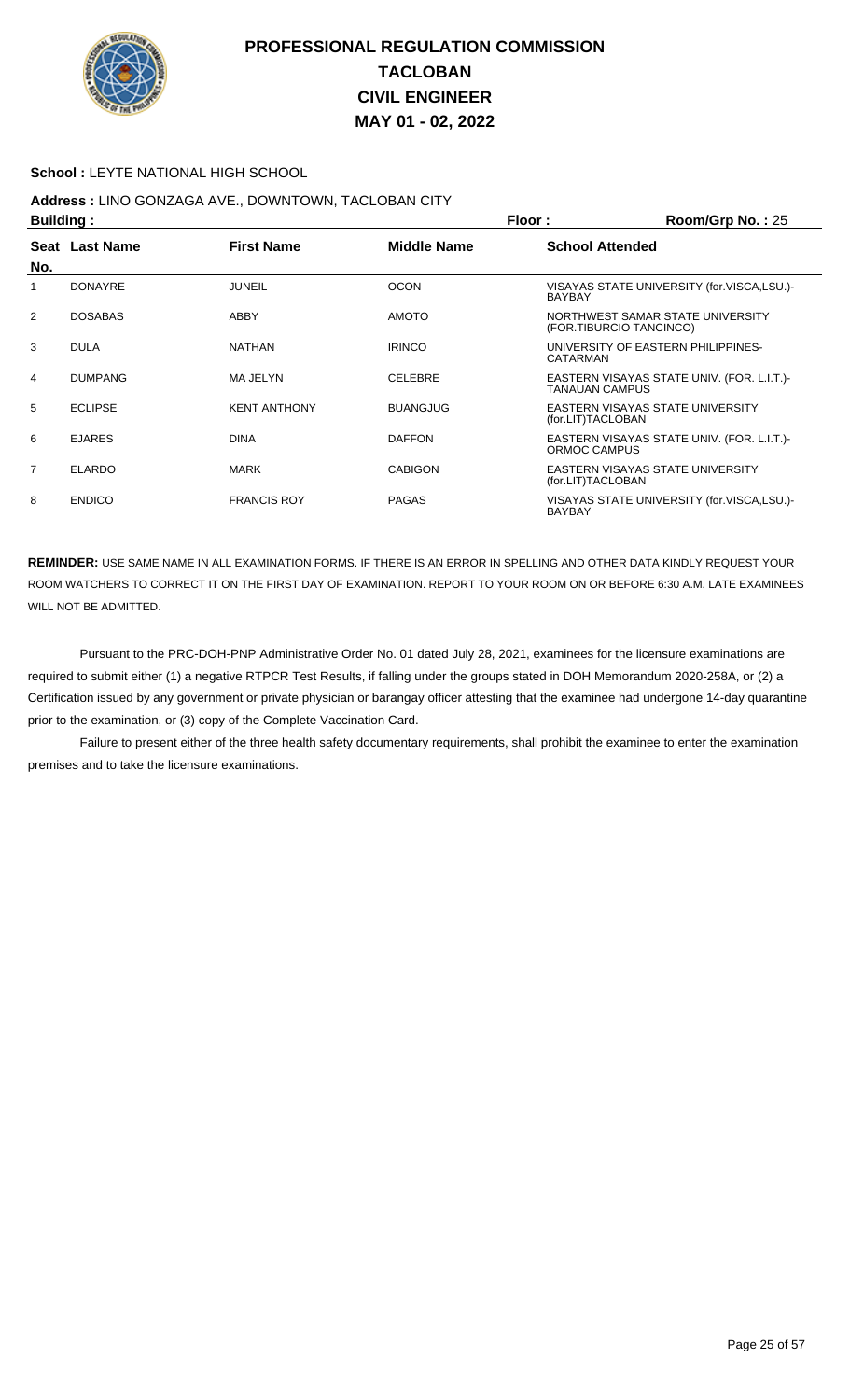

#### **School :** LEYTE NATIONAL HIGH SCHOOL

## **Address :** LINO GONZAGA AVE., DOWNTOWN, TACLOBAN CITY

|                | <b>Building:</b> |                     |                    | Floor:<br>Room/Grp No.: 26 |                                                             |  |
|----------------|------------------|---------------------|--------------------|----------------------------|-------------------------------------------------------------|--|
|                | Seat Last Name   | <b>First Name</b>   | <b>Middle Name</b> | <b>School Attended</b>     |                                                             |  |
| No.            |                  |                     |                    |                            |                                                             |  |
|                | <b>ENRERAS</b>   | <b>LORENZ PAUL</b>  | <b>AMOS</b>        |                            | NORTHWEST SAMAR STATE UNIVERSITY<br>(FOR.TIBURCIO TANCINCO) |  |
| 2              | <b>ENRIQUEZ</b>  | <b>ALVIA</b>        | <b>ALFONSO</b>     | <b>BAYBAY</b>              | VISAYAS STATE UNIVERSITY (for.VISCA,LSU.)-                  |  |
| 3              | <b>ERRO</b>      | <b>DENNIS</b>       | <b>NAVIDAD</b>     |                            | EASTERN SAMAR STATE UNIVERSITY-BORONGAN                     |  |
| 4              | <b>ESCALA</b>    | ARNULFO JR          | <b>OFANDA</b>      |                            | EASTERN SAMAR STATE UNIVERSITY-BORONGAN                     |  |
| 5              | <b>ESPERE</b>    | JHONALYN            | <b>TIDALGO</b>     |                            | SAINT JOSEPH'S COLLEGE-MAASIN                               |  |
| 6              | <b>ESPINA</b>    | <b>JOSHUA</b>       | <b>REYES</b>       | <b>CAMPUS</b>              | EASTERN SAMAR STATE UNIVERSITY-GUIUAN                       |  |
| $\overline{7}$ | <b>ESPINOSA</b>  | <b>FRA ANGELICA</b> | <b>SARAUSA</b>     | <b>SOGOD</b>               | SOUTHERN LEYTE STATE UNIVERSITY (SLSCST)-                   |  |
| 8              | <b>ESPONGA</b>   | ROGELIO JR          | <b>MACAWILE</b>    |                            | EASTERN SAMAR STATE UNIVERSITY-BORONGAN                     |  |

**REMINDER:** USE SAME NAME IN ALL EXAMINATION FORMS. IF THERE IS AN ERROR IN SPELLING AND OTHER DATA KINDLY REQUEST YOUR ROOM WATCHERS TO CORRECT IT ON THE FIRST DAY OF EXAMINATION. REPORT TO YOUR ROOM ON OR BEFORE 6:30 A.M. LATE EXAMINEES WILL NOT BE ADMITTED.

 Pursuant to the PRC-DOH-PNP Administrative Order No. 01 dated July 28, 2021, examinees for the licensure examinations are required to submit either (1) a negative RTPCR Test Results, if falling under the groups stated in DOH Memorandum 2020-258A, or (2) a Certification issued by any government or private physician or barangay officer attesting that the examinee had undergone 14-day quarantine prior to the examination, or (3) copy of the Complete Vaccination Card.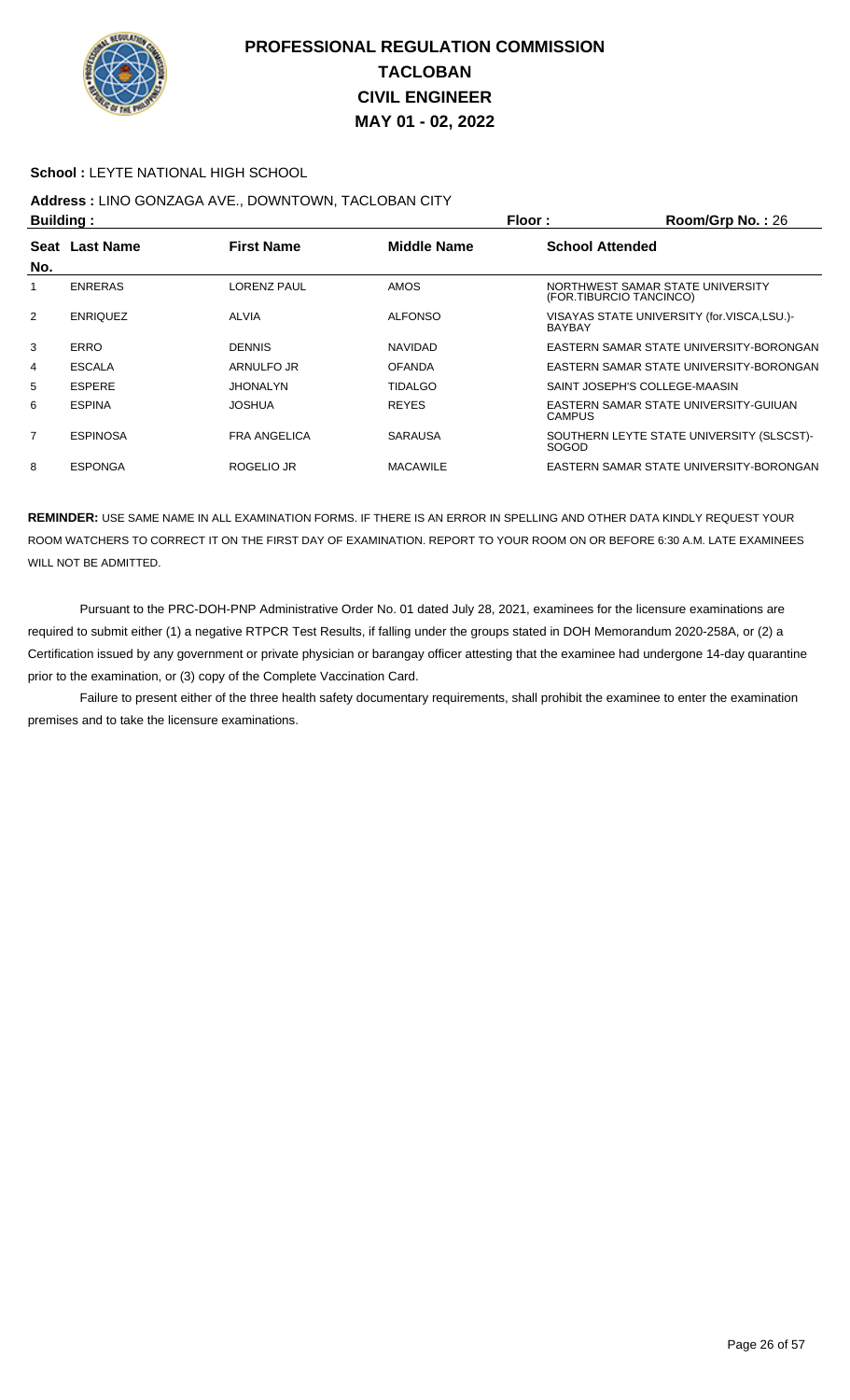

#### **School :** LEYTE NATIONAL HIGH SCHOOL

# **Address :** LINO GONZAGA AVE., DOWNTOWN, TACLOBAN CITY

| <b>Building:</b> |                  |                      | Floor:             | Room/Grp No.: 27                                            |
|------------------|------------------|----------------------|--------------------|-------------------------------------------------------------|
| Seat             | <b>Last Name</b> | <b>First Name</b>    | <b>Middle Name</b> | <b>School Attended</b>                                      |
| No.              |                  |                      |                    |                                                             |
|                  | <b>ESTIL</b>     | DANIEL               | <b>BUNA</b>        | EASTERN SAMAR STATE UNIVERSITY-BORONGAN                     |
| 2                | <b>ESTOQUE</b>   | <b>REYNALDO</b>      |                    | SOUTHERN LEYTE STATE UNIVERSITY (SLSCST)-<br><b>SOGOD</b>   |
| 3                | <b>EUMAGUE</b>   | <b>JONELL</b>        | <b>ALBARICO</b>    | CEBU INSTITUTE OF TECHNOLOGY - UNIVERSITY                   |
| 4                | <b>FALCUNIT</b>  | ALVIN JR             | <b>CASULLA</b>     | SAINT JOSEPH'S COLLEGE-MAASIN                               |
| 5                | FERNANDEZ        | <b>CLYDE DARWEIN</b> | <b>GABING</b>      | NORTHWEST SAMAR STATE UNIVERSITY<br>(FOR.TIBURCIO TANCINCO) |
| 6                | <b>FLORES</b>    | <b>CHRISTINE MAY</b> | <b>VERTULFO</b>    | EASTERN VISAYAS STATE UNIVERSITY<br>(for.LIT)TACLOBAN       |
| $\overline{7}$   | <b>FORTON</b>    | <b>PATRICIA</b>      | CABUGUANG          | EASTERN VISAYAS STATE UNIVERSITY<br>(for.LIT)TACLOBAN       |
| 8                | <b>FUENTES</b>   | <b>MARIA KRISTEL</b> | <b>PEPITO</b>      | VISAYAS STATE UNIVERSITY (for.VISCA,LSU.)-<br><b>BAYBAY</b> |

**REMINDER:** USE SAME NAME IN ALL EXAMINATION FORMS. IF THERE IS AN ERROR IN SPELLING AND OTHER DATA KINDLY REQUEST YOUR ROOM WATCHERS TO CORRECT IT ON THE FIRST DAY OF EXAMINATION. REPORT TO YOUR ROOM ON OR BEFORE 6:30 A.M. LATE EXAMINEES WILL NOT BE ADMITTED.

 Pursuant to the PRC-DOH-PNP Administrative Order No. 01 dated July 28, 2021, examinees for the licensure examinations are required to submit either (1) a negative RTPCR Test Results, if falling under the groups stated in DOH Memorandum 2020-258A, or (2) a Certification issued by any government or private physician or barangay officer attesting that the examinee had undergone 14-day quarantine prior to the examination, or (3) copy of the Complete Vaccination Card.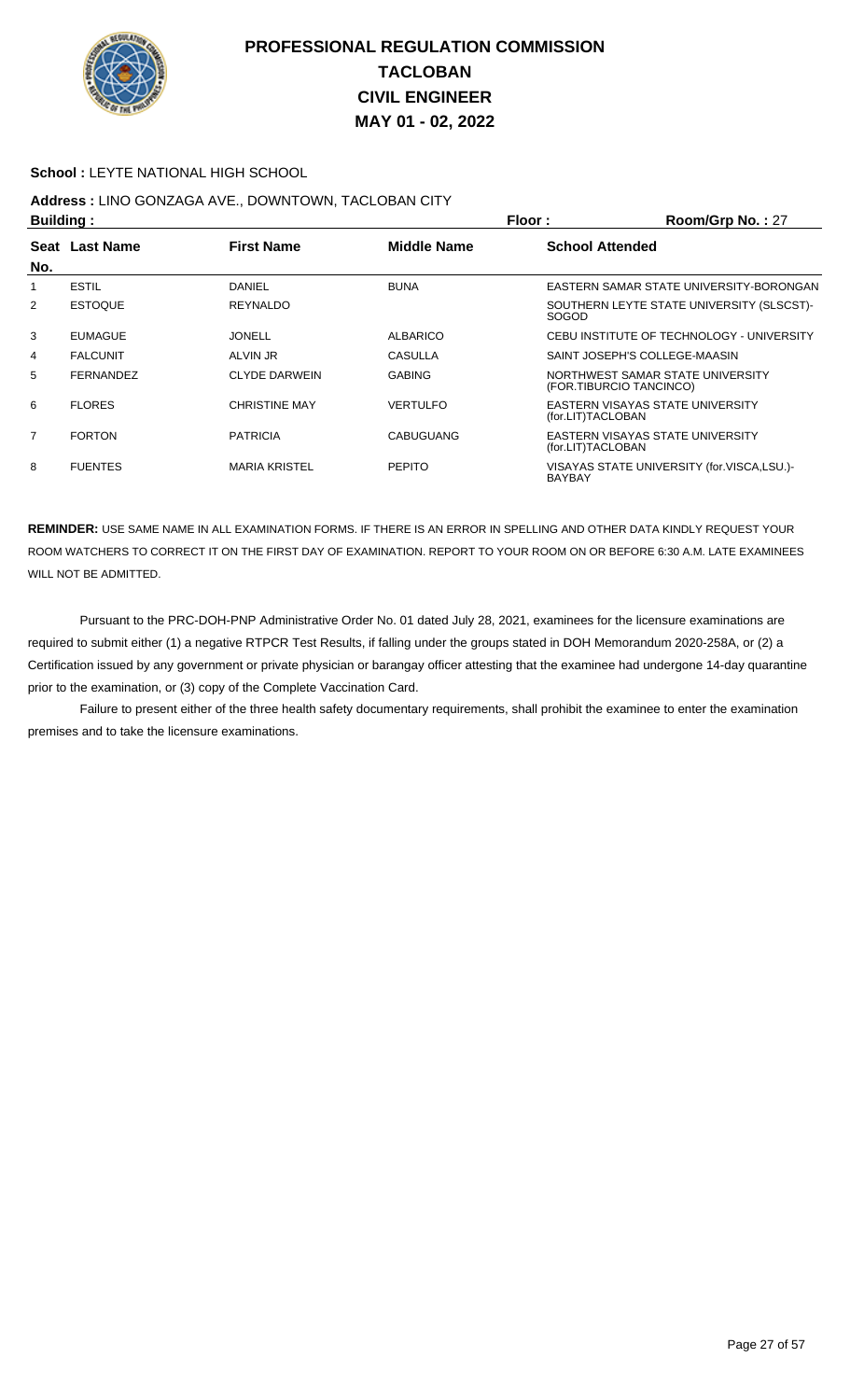

#### **School :** LEYTE NATIONAL HIGH SCHOOL

# **Address :** LINO GONZAGA AVE., DOWNTOWN, TACLOBAN CITY

|                | <b>Building:</b> |                      |                    | Floor:                 | Room/Grp No.: 28                             |
|----------------|------------------|----------------------|--------------------|------------------------|----------------------------------------------|
|                | Seat Last Name   | <b>First Name</b>    | <b>Middle Name</b> | <b>School Attended</b> |                                              |
| No.            |                  |                      |                    |                        |                                              |
|                | <b>FUNGO</b>     | <b>JAMES ALBERT</b>  | <b>ANIB</b>        |                        | SAMAR STATE UNIVERSITY (SAMAR S.P.C.)        |
| 2              | <b>GAGARINO</b>  | <b>NIÑA</b>          | <b>AMOR</b>        | (for.LIT)TACLOBAN      | EASTERN VISAYAS STATE UNIVERSITY             |
| 3              | <b>GALGO</b>     | <b>CATHERINE</b>     | LAGUMBAY           |                        | ASIAN DEVELOPMENT FOUNDATION COLLEGE         |
| 4              | <b>GALLA</b>     | <b>JEFFREY</b>       | ABUDA              | <b>CAMPUS</b>          | EASTERN SAMAR STATE UNIVERSITY-GUIUAN        |
| 5              | GALVEZ           | <b>MAYOUNE</b>       | <b>NASINOPA</b>    | (for.LIT)TACLOBAN      | EASTERN VISAYAS STATE UNIVERSITY             |
| 6              | <b>GARBO</b>     | <b>RUBILYN</b>       | <b>WABINA</b>      | SOGOD                  | SOUTHERN LEYTE STATE UNIVERSITY (SLSCST)-    |
| $\overline{7}$ | <b>GARCIA</b>    | <b>FRANCIS EMMAN</b> | <b>PALOMINO</b>    |                        | FEU INSTITUTE OF TECHNOLOGY (for FEU-E.A.C.) |
| 8              | <b>GARCIANO</b>  | <b>PAUL ALVIN</b>    | <b>MONARES</b>     | ORMOC CAMPUS           | EASTERN VISAYAS STATE UNIV. (FOR. L.I.T.)-   |

**REMINDER:** USE SAME NAME IN ALL EXAMINATION FORMS. IF THERE IS AN ERROR IN SPELLING AND OTHER DATA KINDLY REQUEST YOUR ROOM WATCHERS TO CORRECT IT ON THE FIRST DAY OF EXAMINATION. REPORT TO YOUR ROOM ON OR BEFORE 6:30 A.M. LATE EXAMINEES WILL NOT BE ADMITTED.

 Pursuant to the PRC-DOH-PNP Administrative Order No. 01 dated July 28, 2021, examinees for the licensure examinations are required to submit either (1) a negative RTPCR Test Results, if falling under the groups stated in DOH Memorandum 2020-258A, or (2) a Certification issued by any government or private physician or barangay officer attesting that the examinee had undergone 14-day quarantine prior to the examination, or (3) copy of the Complete Vaccination Card.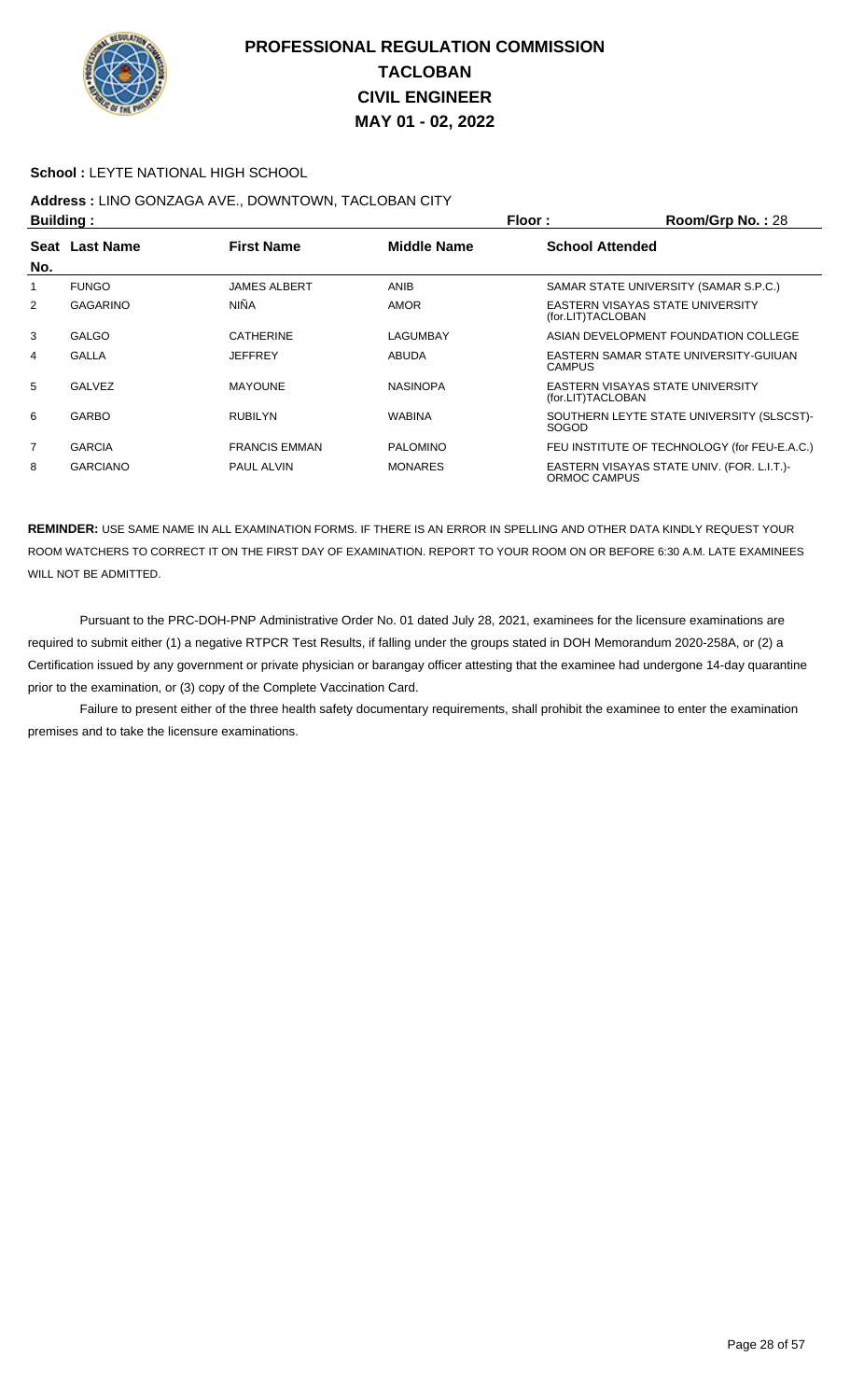

#### **School :** LEYTE NATIONAL HIGH SCHOOL

# **Address :** LINO GONZAGA AVE., DOWNTOWN, TACLOBAN CITY

| <b>Building:</b> |                |                     | Floor:<br>Room/Grp No.: 29 |                        |                                            |
|------------------|----------------|---------------------|----------------------------|------------------------|--------------------------------------------|
|                  | Seat Last Name | <b>First Name</b>   | <b>Middle Name</b>         | <b>School Attended</b> |                                            |
| No.              |                |                     |                            |                        |                                            |
|                  | <b>GAUTANE</b> | JOSHUA NAHUM        | <b>BALSACAO</b>            |                        | EASTERN SAMAR STATE UNIVERSITY-BORONGAN    |
| 2                | <b>GAVIOLA</b> | <b>MARY GRACE</b>   | <b>UBALDE</b>              | <b>NAVAL</b>           | NAVAL STATE UNIVERSITY (for. NAVAL INST)-  |
| 3                | <b>GAVIOLA</b> | <b>PATRICK KEIN</b> | <b>GULTIANO</b>            |                        | SAINT JOSEPH'S COLLEGE-MAASIN              |
| 4                | <b>GEMEDA</b>  | <b>JOHN ELMER</b>   | <b>BOHOLST</b>             | <b>BAYBAY</b>          | VISAYAS STATE UNIVERSITY (for.VISCA,LSU.)- |
| 5                | <b>GERILLA</b> | ROBERT JOSEPH       | <b>CABIDOG</b>             | (for.LIT)TACLOBAN      | EASTERN VISAYAS STATE UNIVERSITY           |
| 6                | <b>GIBA</b>    | <b>JOYCE</b>        | <b>SAMPAG</b>              |                        | EASTERN SAMAR STATE UNIVERSITY-BORONGAN    |
| $\overline{7}$   | GILDO          | <b>JAQUILYN</b>     | CAMAHALAN                  | <b>SOGOD</b>           | SOUTHERN LEYTE STATE UNIVERSITY (SLSCST)-  |
| 8                | <b>GODES</b>   | ANASTACIO JR        | <b>BOCO</b>                |                        | EASTERN SAMAR STATE UNIVERSITY-BORONGAN    |

**REMINDER:** USE SAME NAME IN ALL EXAMINATION FORMS. IF THERE IS AN ERROR IN SPELLING AND OTHER DATA KINDLY REQUEST YOUR ROOM WATCHERS TO CORRECT IT ON THE FIRST DAY OF EXAMINATION. REPORT TO YOUR ROOM ON OR BEFORE 6:30 A.M. LATE EXAMINEES WILL NOT BE ADMITTED.

 Pursuant to the PRC-DOH-PNP Administrative Order No. 01 dated July 28, 2021, examinees for the licensure examinations are required to submit either (1) a negative RTPCR Test Results, if falling under the groups stated in DOH Memorandum 2020-258A, or (2) a Certification issued by any government or private physician or barangay officer attesting that the examinee had undergone 14-day quarantine prior to the examination, or (3) copy of the Complete Vaccination Card.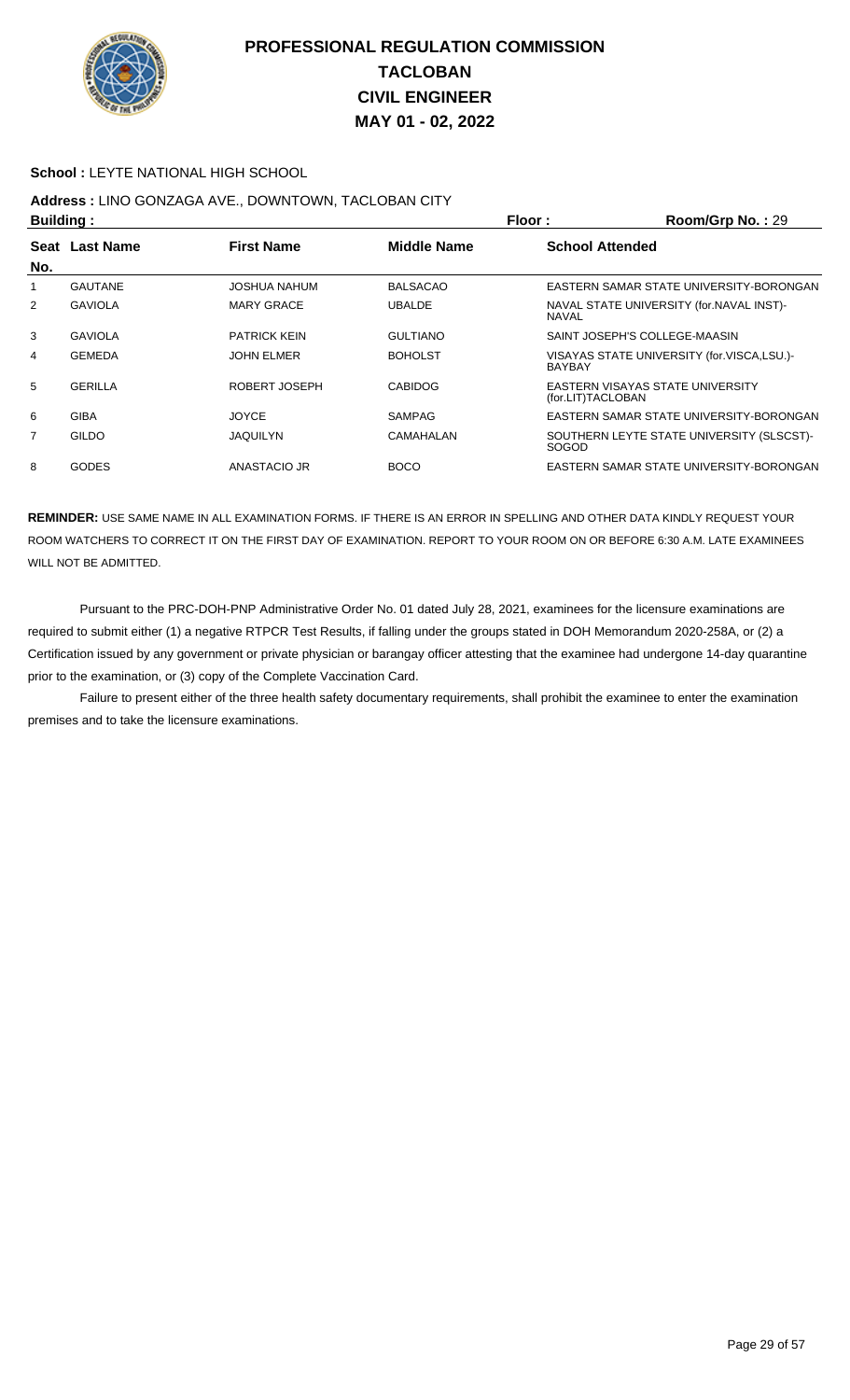

#### **School :** LEYTE NATIONAL HIGH SCHOOL

# **Address :** LINO GONZAGA AVE., DOWNTOWN, TACLOBAN CITY

|     | <b>Building:</b> |                     |                    | Floor:<br>Room/Grp No.: 30 |                                           |  |
|-----|------------------|---------------------|--------------------|----------------------------|-------------------------------------------|--|
|     | Seat Last Name   | <b>First Name</b>   | <b>Middle Name</b> | <b>School Attended</b>     |                                           |  |
| No. |                  |                     |                    |                            |                                           |  |
|     | <b>GODINO</b>    | <b>MIKAELA</b>      | <b>PAYOD</b>       |                            | EASTERN SAMAR STATE UNIVERSITY-BORONGAN   |  |
| 2   | <b>GONGORA</b>   | <b>JUDE MICHAEL</b> | <b>BESCORO</b>     | (for.LIT)TACLOBAN          | EASTERN VISAYAS STATE UNIVERSITY          |  |
| 3   | <b>GONZALES</b>  | ANNALIZA            | <b>AMIDAO</b>      |                            | EASTERN SAMAR STATE UNIVERSITY-BORONGAN   |  |
| 4   | <b>GORNE</b>     | <b>APRIL ROSE</b>   | <b>CABILUNA</b>    | <b>SOGOD</b>               | SOUTHERN LEYTE STATE UNIVERSITY (SLSCST)- |  |
| 5   | <b>GORNE</b>     | CHRISTIAN NATHAN    | SY                 |                            | CEBU INSTITUTE OF TECHNOLOGY - UNIVERSITY |  |
| 6   | <b>GORON</b>     | <b>MARY ANN</b>     | <b>TORRENTE</b>    | <b>SOGOD</b>               | SOUTHERN LEYTE STATE UNIVERSITY (SLSCST)- |  |
| 7   | <b>GUARIN</b>    | <b>SHERWIN</b>      | CREBILLO           | TANAUAN CAMPUS             | EASTERN VISAYAS STATE UNIV. (FOR. L.I.T.) |  |
| 8   | <b>GUARINO</b>   | JOHN BRYAN          | <b>ACEBIAS</b>     | UNIVERSITY OF CEBU         |                                           |  |

**REMINDER:** USE SAME NAME IN ALL EXAMINATION FORMS. IF THERE IS AN ERROR IN SPELLING AND OTHER DATA KINDLY REQUEST YOUR ROOM WATCHERS TO CORRECT IT ON THE FIRST DAY OF EXAMINATION. REPORT TO YOUR ROOM ON OR BEFORE 6:30 A.M. LATE EXAMINEES WILL NOT BE ADMITTED.

 Pursuant to the PRC-DOH-PNP Administrative Order No. 01 dated July 28, 2021, examinees for the licensure examinations are required to submit either (1) a negative RTPCR Test Results, if falling under the groups stated in DOH Memorandum 2020-258A, or (2) a Certification issued by any government or private physician or barangay officer attesting that the examinee had undergone 14-day quarantine prior to the examination, or (3) copy of the Complete Vaccination Card.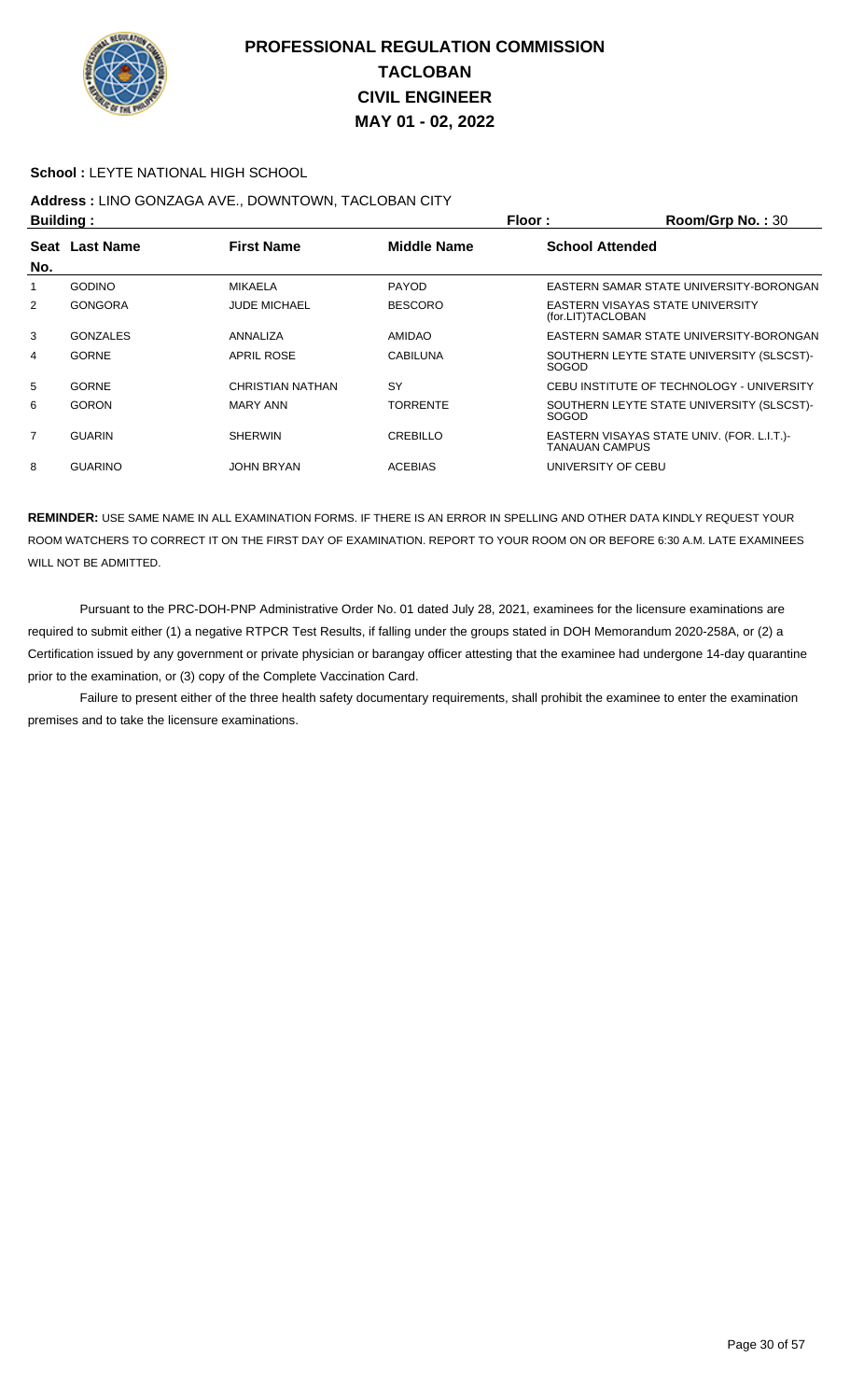

#### **School :** LEYTE NATIONAL HIGH SCHOOL

## **Address :** LINO GONZAGA AVE., DOWNTOWN, TACLOBAN CITY

| Building:   |                   |                     | Floor:             | Room/Grp No.: 31                                            |
|-------------|-------------------|---------------------|--------------------|-------------------------------------------------------------|
| <b>Seat</b> | <b>Last Name</b>  | <b>First Name</b>   | <b>Middle Name</b> | <b>School Attended</b>                                      |
| No.         |                   |                     |                    |                                                             |
|             | <b>GUERRERO</b>   | <b>JOHN VINCENT</b> | <b>REASON</b>      | NORTHWEST SAMAR STATE UNIVERSITY<br>(FOR.TIBURCIO TANCINCO) |
| 2           | <b>GULLES</b>     | <b>JOHN ALLAN</b>   | <b>ALAYON</b>      | VISAYAS STATE UNIVERSITY (for.VISCA,LSU.)-<br><b>BAYBAY</b> |
| 3           | <b>HEGUILLENA</b> | <b>SINCERE</b>      | <b>BERNADAS</b>    | EASTERN VISAYAS STATE UNIVERSITY<br>(for.LIT)TACLOBAN       |
| 4           | <b>HOLASCA</b>    | <b>DANESSE</b>      | <b>ARPON</b>       | EASTERN VISAYAS STATE UNIVERSITY<br>(for.LIT)TACLOBAN       |
| 5           | <b>IBALARROSA</b> | WEDNESDAY           | <b>SIMBLANTE</b>   | SAINT JOSEPH'S COLLEGE-MAASIN                               |
| 6           | <b>IBAÑEZ</b>     | <b>SHERWIN</b>      | <b>GARCIA</b>      | SAMAR STATE UNIVERSITY (SAMAR S.P.C.)                       |
| 7           | <b>IGNACIO</b>    | <b>KEVIN</b>        | <b>RAMAS</b>       | SAMAR STATE UNIVERSITY (SAMAR S.P.C.)                       |
| 8           | <b>IMUS</b>       | LEANDRO             | <b>CAUBALEJO</b>   | ASIAN DEVELOPMENT FOUNDATION COLLEGE                        |

**REMINDER:** USE SAME NAME IN ALL EXAMINATION FORMS. IF THERE IS AN ERROR IN SPELLING AND OTHER DATA KINDLY REQUEST YOUR ROOM WATCHERS TO CORRECT IT ON THE FIRST DAY OF EXAMINATION. REPORT TO YOUR ROOM ON OR BEFORE 6:30 A.M. LATE EXAMINEES WILL NOT BE ADMITTED.

 Pursuant to the PRC-DOH-PNP Administrative Order No. 01 dated July 28, 2021, examinees for the licensure examinations are required to submit either (1) a negative RTPCR Test Results, if falling under the groups stated in DOH Memorandum 2020-258A, or (2) a Certification issued by any government or private physician or barangay officer attesting that the examinee had undergone 14-day quarantine prior to the examination, or (3) copy of the Complete Vaccination Card.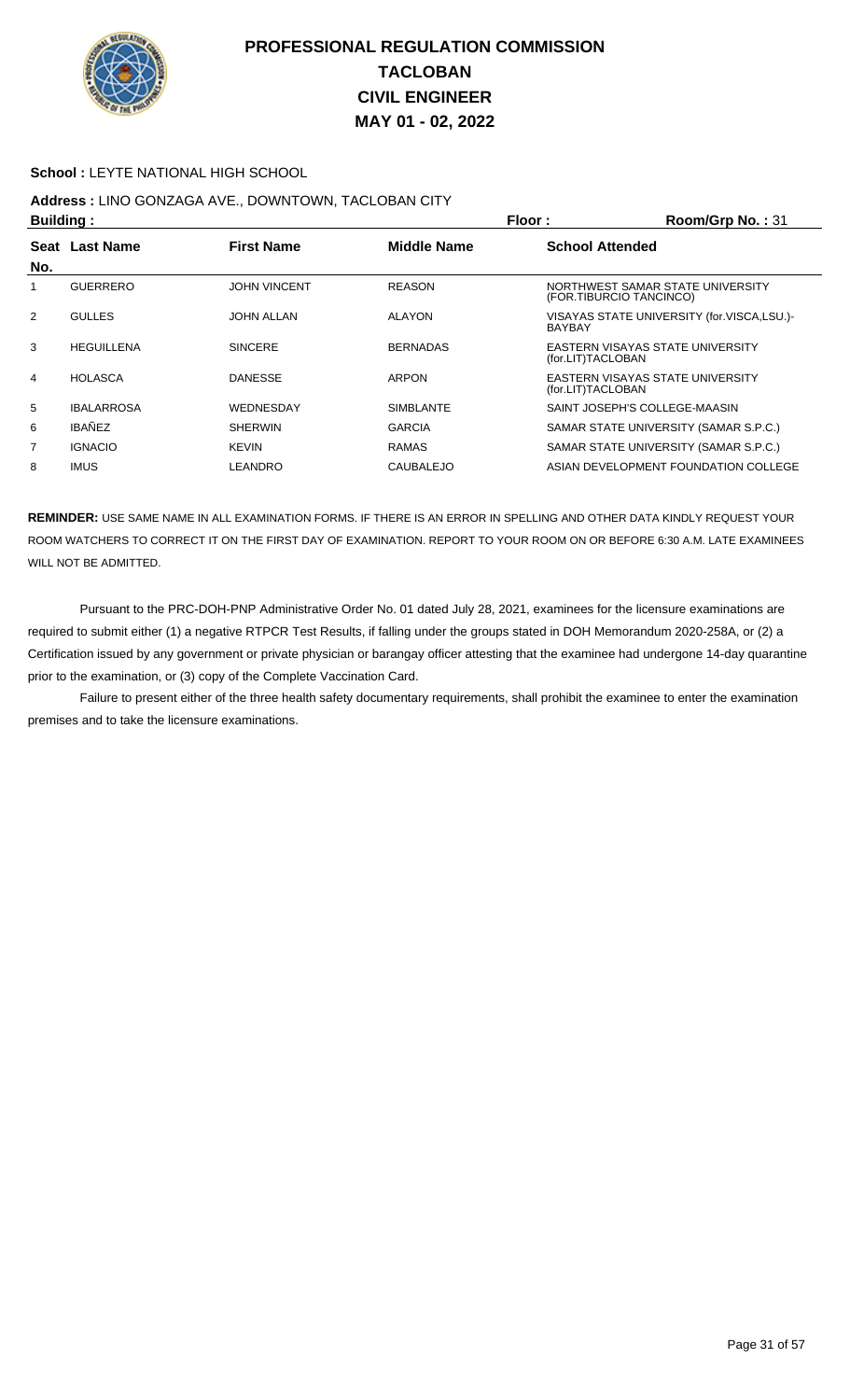

#### **School :** LEYTE NATIONAL HIGH SCHOOL

# **Address :** LINO GONZAGA AVE., DOWNTOWN, TACLOBAN CITY

| <b>Building:</b> |                |                           | Floor:<br>Room/Grp No.: 32 |                        |                                                             |
|------------------|----------------|---------------------------|----------------------------|------------------------|-------------------------------------------------------------|
|                  | Seat Last Name | <b>First Name</b>         | <b>Middle Name</b>         | <b>School Attended</b> |                                                             |
| No.              |                |                           |                            |                        |                                                             |
|                  | <b>ITABLE</b>  | <b>MIRELOU</b>            | ANDALES                    | (for.LIT)TACLOBAN      | EASTERN VISAYAS STATE UNIVERSITY                            |
| 2                | JARADAL        | <b>RANDY</b>              | <b>BANAWIS</b>             |                        | SAMAR STATE UNIVERSITY (SAMAR S.P.C.)                       |
| 3                | <b>JARITO</b>  | MA. GLADYS                | <b>SIERVO</b>              |                        | NORTHWEST SAMAR STATE UNIVERSITY<br>(FOR.TIBURCIO TANCINCO) |
| 4                | <b>JIMENEZ</b> | RODA MAE                  | <b>PECAYO</b>              |                        | EASTERN SAMAR STATE UNIVERSITY-BORONGAN                     |
| 5                | <b>JUBAY</b>   | <b>MARIA ANGELICA</b>     | <b>FENELLERE</b>           |                        | SAMAR STATE UNIVERSITY (SAMAR S.P.C.)                       |
| 6                | <b>KUIZON</b>  | <b>KENNETH ALVIFREITZ</b> | <b>PADIT</b>               |                        | CEBU INSTITUTE OF TECHNOLOGY - UNIVERSITY                   |
| $\overline{7}$   | LABAO          | ERVINE CLUDEL JAN         | <b>VERTUDAZO</b>           | <b>SOGOD</b>           | SOUTHERN LEYTE STATE UNIVERSITY (SLSCST)-                   |
| 8                | LABRA          | <b>PATRECIA</b>           | <b>ANONAT</b>              | ORMOC CAMPUS           | EASTERN VISAYAS STATE UNIV. (FOR. L.I.T.)-                  |

**REMINDER:** USE SAME NAME IN ALL EXAMINATION FORMS. IF THERE IS AN ERROR IN SPELLING AND OTHER DATA KINDLY REQUEST YOUR ROOM WATCHERS TO CORRECT IT ON THE FIRST DAY OF EXAMINATION. REPORT TO YOUR ROOM ON OR BEFORE 6:30 A.M. LATE EXAMINEES WILL NOT BE ADMITTED.

 Pursuant to the PRC-DOH-PNP Administrative Order No. 01 dated July 28, 2021, examinees for the licensure examinations are required to submit either (1) a negative RTPCR Test Results, if falling under the groups stated in DOH Memorandum 2020-258A, or (2) a Certification issued by any government or private physician or barangay officer attesting that the examinee had undergone 14-day quarantine prior to the examination, or (3) copy of the Complete Vaccination Card.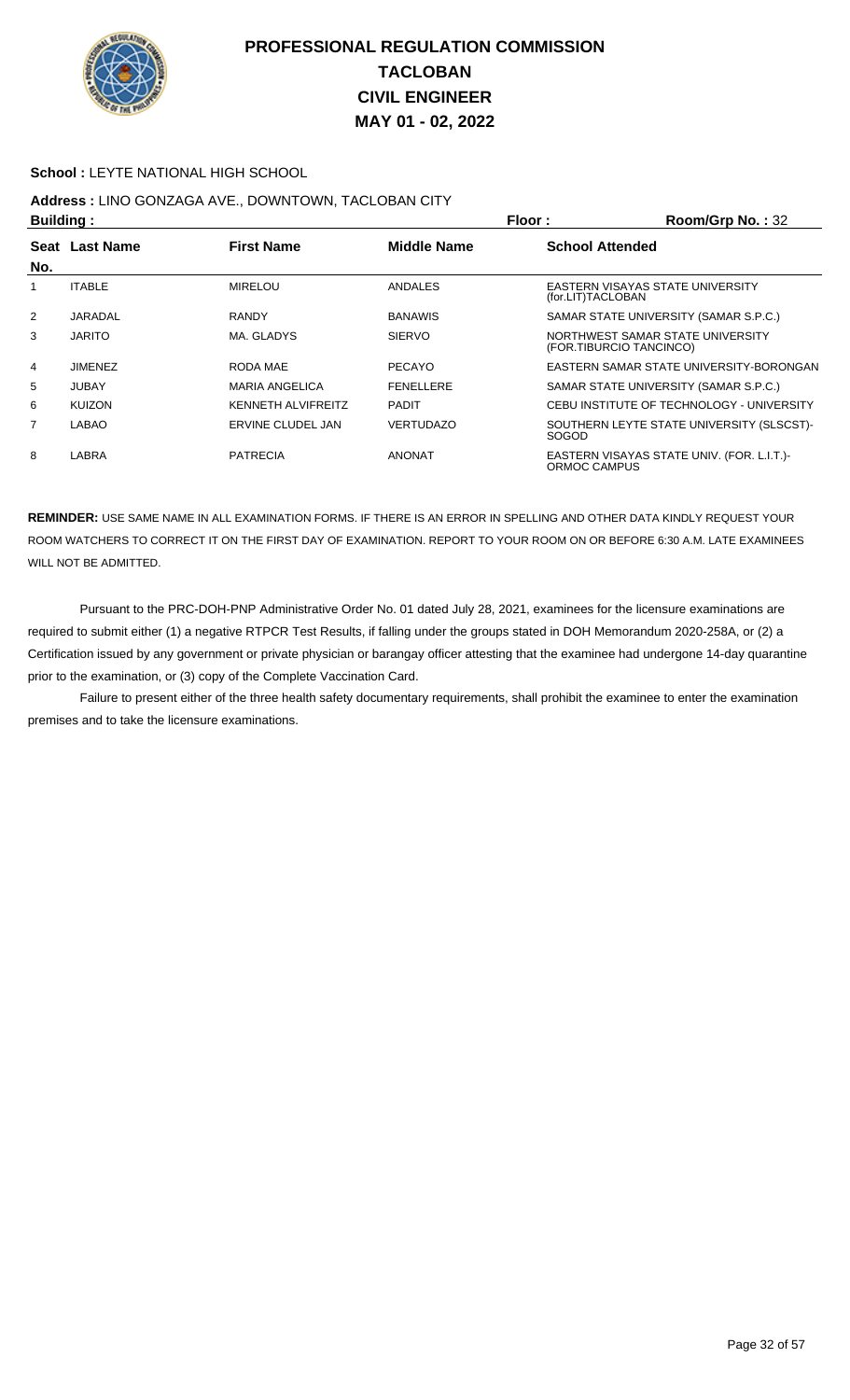

#### **School :** LEYTE NATIONAL HIGH SCHOOL

# **Address :** LINO GONZAGA AVE., DOWNTOWN, TACLOBAN CITY

| <b>Building:</b> |                |                        |                     | Floor:<br>Room/Grp No.: 33 |                                            |  |
|------------------|----------------|------------------------|---------------------|----------------------------|--------------------------------------------|--|
|                  | Seat Last Name | <b>First Name</b>      | <b>Middle Name</b>  | <b>School Attended</b>     |                                            |  |
| No.              |                |                        |                     |                            |                                            |  |
| 1                | LADRERA        | <b>RAHNIE</b>          | <b>LANTAJO</b>      | (for.LIT)TACLOBAN          | EASTERN VISAYAS STATE UNIVERSITY           |  |
| $\overline{2}$   | LAGADO         | <b>GREGORIO JR</b>     | <b>HIMZON</b>       |                            | ASIAN DEVELOPMENT FOUNDATION COLLEGE       |  |
| 3                | LAGRAMADA      | <b>JENNESILLE JEAN</b> | <b>BADOCDOC</b>     | <b>CAMPUS</b>              | EASTERN SAMAR STATE UNIVERSITY-GUIUAN      |  |
| 4                | LAPITAN        | JONA MAE               | <b>COSE</b>         | ORMOC CAMPUS               | EASTERN VISAYAS STATE UNIV. (FOR. L.I.T.)- |  |
| 5                | LARIESTAN      | <b>APRIL JOY</b>       | <b>GUIMBAOLIBOT</b> | <b>CAMPUS</b>              | EASTERN SAMAR STATE UNIVERSITY-GUIUAN      |  |
| 6                | LATORRE        | <b>CHARIECIS MAE</b>   | <b>CADIGOY</b>      | ORMOC CAMPUS               | EASTERN VISAYAS STATE UNIV. (FOR. L.I.T.)- |  |
| $\overline{7}$   | LAUZON         | <b>JISSELE</b>         | CABALTERA           | (for.LIT)TACLOBAN          | EASTERN VISAYAS STATE UNIVERSITY           |  |
| 8                | LAVADO         | <b>HANNAH</b>          | <b>DIONIDO</b>      |                            | EASTERN SAMAR STATE UNIVERSITY-BORONGAN    |  |

**REMINDER:** USE SAME NAME IN ALL EXAMINATION FORMS. IF THERE IS AN ERROR IN SPELLING AND OTHER DATA KINDLY REQUEST YOUR ROOM WATCHERS TO CORRECT IT ON THE FIRST DAY OF EXAMINATION. REPORT TO YOUR ROOM ON OR BEFORE 6:30 A.M. LATE EXAMINEES WILL NOT BE ADMITTED.

 Pursuant to the PRC-DOH-PNP Administrative Order No. 01 dated July 28, 2021, examinees for the licensure examinations are required to submit either (1) a negative RTPCR Test Results, if falling under the groups stated in DOH Memorandum 2020-258A, or (2) a Certification issued by any government or private physician or barangay officer attesting that the examinee had undergone 14-day quarantine prior to the examination, or (3) copy of the Complete Vaccination Card.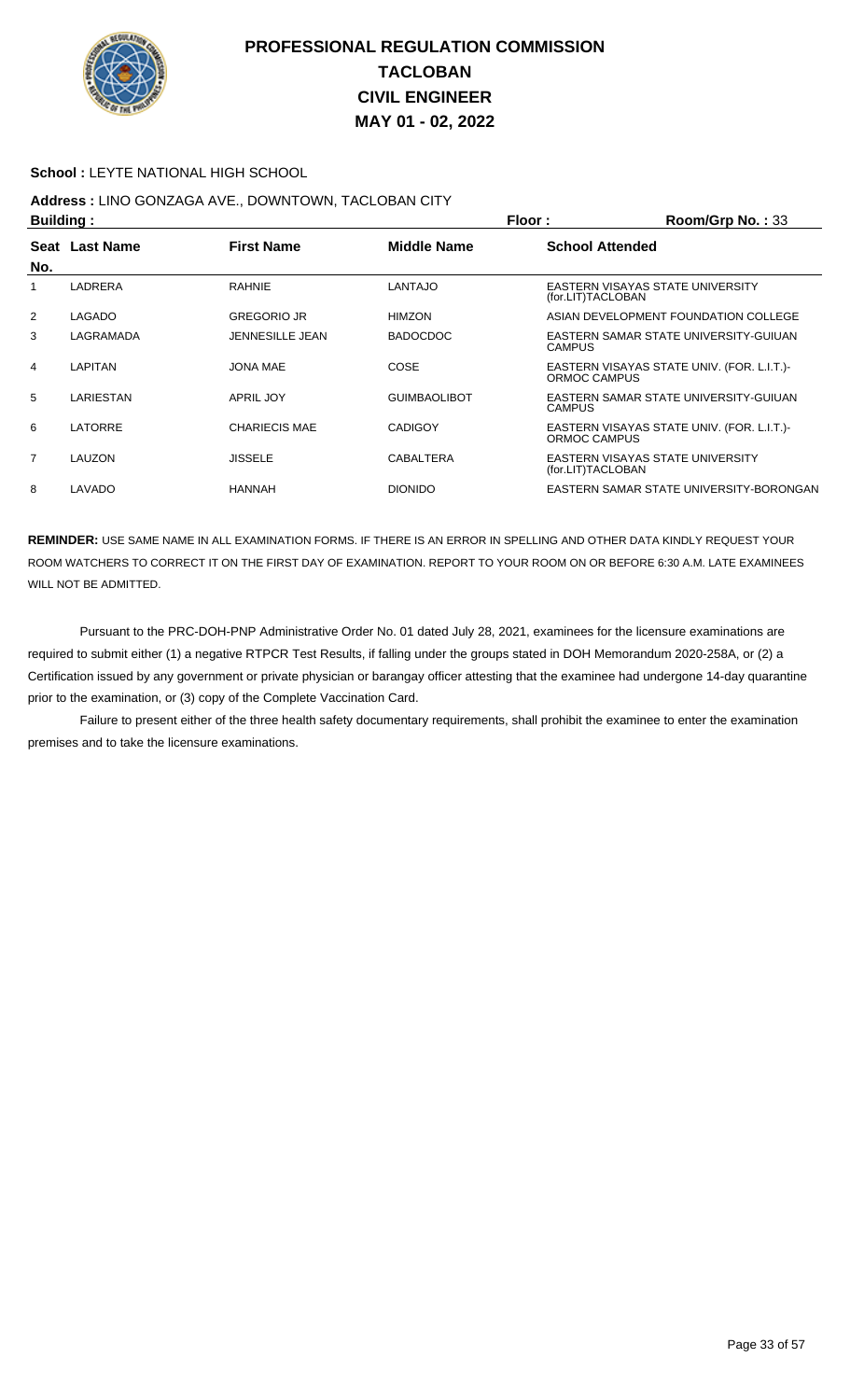

#### **School :** LEYTE NATIONAL HIGH SCHOOL

## **Address :** LINO GONZAGA AVE., DOWNTOWN, TACLOBAN CITY

| <b>Building:</b> |                  |                       |                    | Floor:                 | Room/Grp No.: 34                                            |
|------------------|------------------|-----------------------|--------------------|------------------------|-------------------------------------------------------------|
|                  | Seat Last Name   | <b>First Name</b>     | <b>Middle Name</b> | <b>School Attended</b> |                                                             |
| No.              |                  |                       |                    |                        |                                                             |
|                  | LAYSON           | <b>MARK CHRISTIAN</b> | <b>DOMINGO</b>     |                        | NORTHWEST SAMAR STATE UNIVERSITY<br>(FOR.TIBURCIO TANCINCO) |
| 2                | <b>LECCIONES</b> | <b>MARIA EDENFE</b>   | LLENA              | <b>BAYBAY</b>          | VISAYAS STATE UNIVERSITY (for.VISCA,LSU.)-                  |
| 3                | <b>LIBATO</b>    | <b>NOLLE</b>          | <b>VISCAYDA</b>    | <b>SOGOD</b>           | SOUTHERN LEYTE STATE UNIVERSITY (SLSCST)-                   |
| 4                | LIM              | <b>MARIA NIEVES</b>   | <b>PECENIO</b>     | CATARMAN               | UNIVERSITY OF EASTERN PHILIPPINES-                          |
| 5                | <b>LIPON</b>     | <b>JHAYCEL</b>        | <b>PANCITO</b>     | <b>BAYBAY</b>          | VISAYAS STATE UNIVERSITY (for.VISCA,LSU.)-                  |
| 6                | <b>LOBINA</b>    | <b>MARIA RECA</b>     | <b>BASADA</b>      |                        | EASTERN SAMAR STATE UNIVERSITY-BORONGAN                     |
| 7                | <b>LONGCOP</b>   | KING CLIFF            | <b>TUPAZ</b>       |                        | NORTHWEST SAMAR STATE UNIVERSITY<br>(FOR.TIBURCIO TANCINCO) |
| 8                | <b>LUARES</b>    | CHRISTIAN             | <b>GAVIOLA</b>     | (for.LIT)TACLOBAN      | EASTERN VISAYAS STATE UNIVERSITY                            |

**REMINDER:** USE SAME NAME IN ALL EXAMINATION FORMS. IF THERE IS AN ERROR IN SPELLING AND OTHER DATA KINDLY REQUEST YOUR ROOM WATCHERS TO CORRECT IT ON THE FIRST DAY OF EXAMINATION. REPORT TO YOUR ROOM ON OR BEFORE 6:30 A.M. LATE EXAMINEES WILL NOT BE ADMITTED.

 Pursuant to the PRC-DOH-PNP Administrative Order No. 01 dated July 28, 2021, examinees for the licensure examinations are required to submit either (1) a negative RTPCR Test Results, if falling under the groups stated in DOH Memorandum 2020-258A, or (2) a Certification issued by any government or private physician or barangay officer attesting that the examinee had undergone 14-day quarantine prior to the examination, or (3) copy of the Complete Vaccination Card.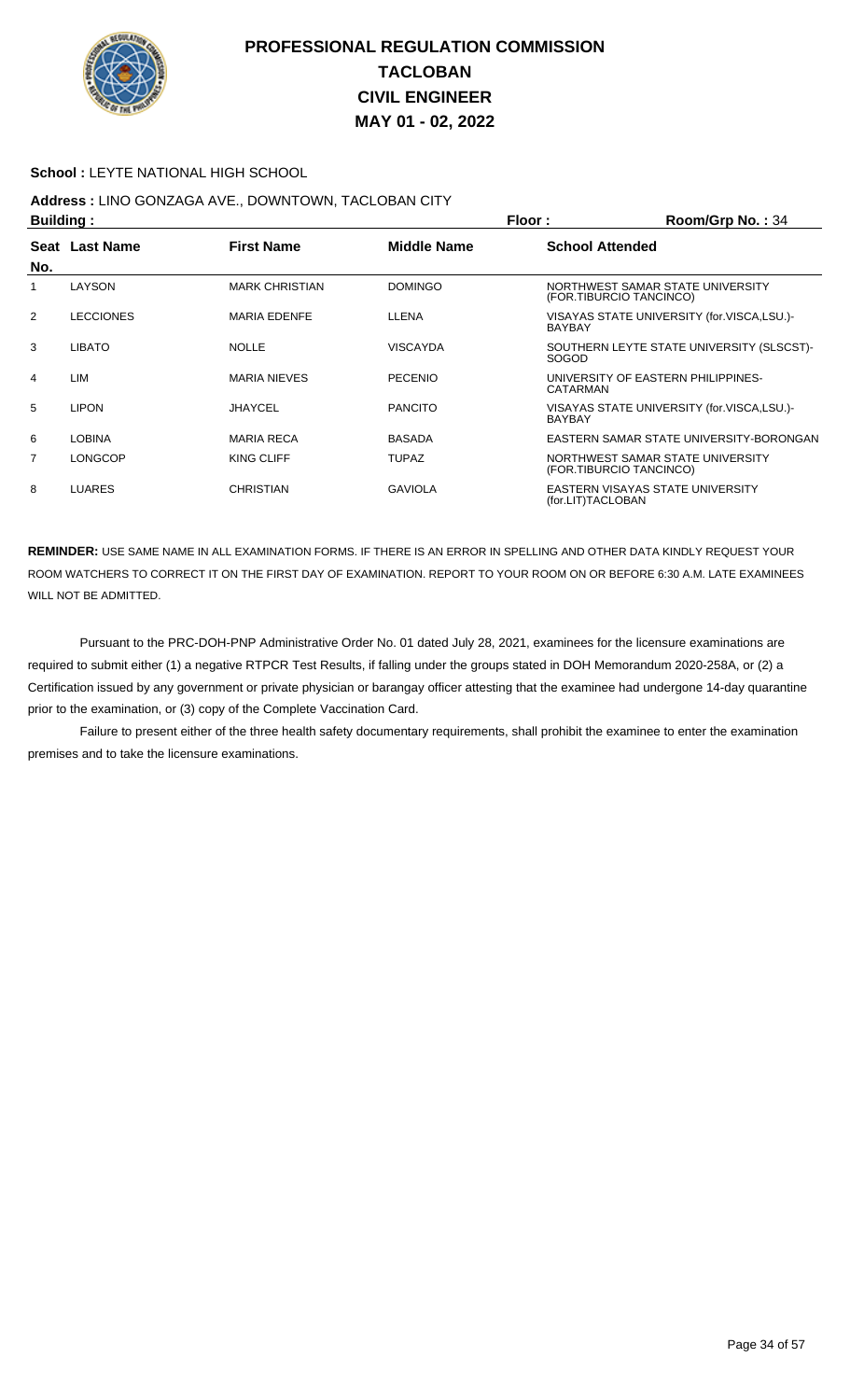

#### **School :** LEYTE NATIONAL HIGH SCHOOL

## **Address :** LINO GONZAGA AVE., DOWNTOWN, TACLOBAN CITY

|                | <b>Building:</b> |                   |                    | Floor:<br>Room/Grp No.: 35                            |                                                             |  |
|----------------|------------------|-------------------|--------------------|-------------------------------------------------------|-------------------------------------------------------------|--|
| Seat           | <b>Last Name</b> | <b>First Name</b> | <b>Middle Name</b> | <b>School Attended</b>                                |                                                             |  |
| No.            |                  |                   |                    |                                                       |                                                             |  |
|                | <b>LUBONG</b>    | LEIZEL            | <b>ELLICO</b>      | <b>SOGOD</b>                                          | SOUTHERN LEYTE STATE UNIVERSITY (SLSCST)-                   |  |
| $\overline{2}$ | MACALALAD        | TRISTAN JOHN      | <b>GLORIA</b>      |                                                       | EASTERN SAMAR STATE UNIVERSITY-BORONGAN                     |  |
| 3              | <b>MACASUSI</b>  | ARNEL             | <b>CUMLA</b>       | EASTERN VISAYAS STATE UNIVERSITY<br>(for.LIT)TACLOBAN |                                                             |  |
| 4              | MADEJA           | ENGELBERT JR      | <b>PIALANE</b>     |                                                       | ASIAN DEVELOPMENT FOUNDATION COLLEGE                        |  |
| 5              | MAGAT            | JENY              | <b>PITOGO</b>      | ORMOC CAMPUS                                          | EASTERN VISAYAS STATE UNIV. (FOR. L.I.T.)-                  |  |
| 6              | MAGSAYO          | <b>GERILYN</b>    | <b>BALIDO</b>      |                                                       | SAINT JOSEPH'S COLLEGE-MAASIN                               |  |
| 7              | MAHAYAG          | <b>RESAN</b>      | <b>DISCALLAR</b>   |                                                       | NORTHWEST SAMAR STATE UNIVERSITY<br>(FOR.TIBURCIO TANCINCO) |  |
| 8              | MAHINAY          | <b>REY</b>        | <b>MAHUSAY</b>     |                                                       | SAMAR STATE UNIVERSITY (SAMAR S.P.C.)                       |  |

**REMINDER:** USE SAME NAME IN ALL EXAMINATION FORMS. IF THERE IS AN ERROR IN SPELLING AND OTHER DATA KINDLY REQUEST YOUR ROOM WATCHERS TO CORRECT IT ON THE FIRST DAY OF EXAMINATION. REPORT TO YOUR ROOM ON OR BEFORE 6:30 A.M. LATE EXAMINEES WILL NOT BE ADMITTED.

 Pursuant to the PRC-DOH-PNP Administrative Order No. 01 dated July 28, 2021, examinees for the licensure examinations are required to submit either (1) a negative RTPCR Test Results, if falling under the groups stated in DOH Memorandum 2020-258A, or (2) a Certification issued by any government or private physician or barangay officer attesting that the examinee had undergone 14-day quarantine prior to the examination, or (3) copy of the Complete Vaccination Card.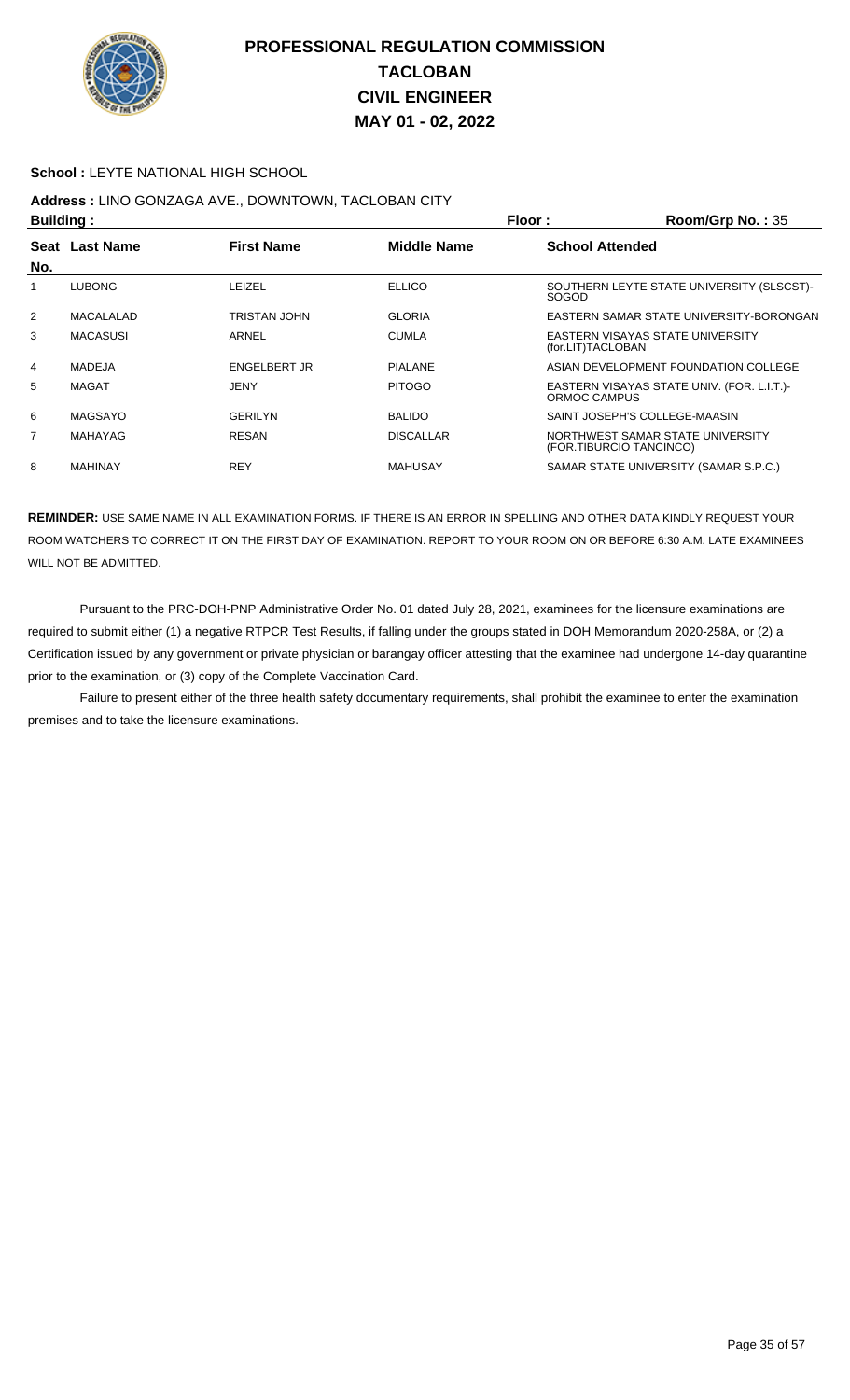

#### **School :** LEYTE NATIONAL HIGH SCHOOL

## **Address :** LINO GONZAGA AVE., DOWNTOWN, TACLOBAN CITY

|                | <b>Building:</b>  |                          |                    | Floor:<br>$Room/Grp$ No.: $36$ |                                                             |  |
|----------------|-------------------|--------------------------|--------------------|--------------------------------|-------------------------------------------------------------|--|
|                | Seat Last Name    | <b>First Name</b>        | <b>Middle Name</b> | <b>School Attended</b>         |                                                             |  |
| No.            |                   |                          |                    |                                |                                                             |  |
|                | <b>MAISO</b>      | <b>BRIGITTE MAE VELL</b> | CASTILLO           | CATARMAN                       | UNIVERSITY OF EASTERN PHILIPPINES-                          |  |
| 2              | <b>MALANGUIS</b>  | YMBER CECILIA            | <b>POLISTICO</b>   | <b>BAYBAY</b>                  | VISAYAS STATE UNIVERSITY (for.VISCA,LSU.)-                  |  |
| 3              | MALDA             | <b>MIRIAM</b>            | MEJIA              | <b>SOGOD</b>                   | SOUTHERN LEYTE STATE UNIVERSITY (SLSCST)-                   |  |
| 4              | MALIGALIG         | <b>KENNETH</b>           | <b>BATINGA</b>     |                                | EASTERN SAMAR STATE UNIVERSITY-BORONGAN                     |  |
| 5              | <b>MALINAO</b>    | <b>KIM ISRAEL</b>        | <b>RISOS</b>       |                                | NORTHWEST SAMAR STATE UNIVERSITY<br>(FOR.TIBURCIO TANCINCO) |  |
| 6              | <b>MANCO</b>      | <b>JACKIELOU</b>         | <b>VILLENA</b>     | <b>NAVAL</b>                   | NAVAL STATE UNIVERSITY (for.NAVAL INST)-                    |  |
| $\overline{7}$ | MANGAOIL          | <b>JELICA</b>            | PARACALE           |                                | SAMAR STATE UNIVERSITY (SAMAR S.P.C.)                       |  |
| 8              | <b>MANGROBANG</b> | <b>DAELSON</b>           | VALLEJERA          |                                | MAPUA UNIVERSITY (FOR M.I.T.) - MANILA                      |  |

**REMINDER:** USE SAME NAME IN ALL EXAMINATION FORMS. IF THERE IS AN ERROR IN SPELLING AND OTHER DATA KINDLY REQUEST YOUR ROOM WATCHERS TO CORRECT IT ON THE FIRST DAY OF EXAMINATION. REPORT TO YOUR ROOM ON OR BEFORE 6:30 A.M. LATE EXAMINEES WILL NOT BE ADMITTED.

 Pursuant to the PRC-DOH-PNP Administrative Order No. 01 dated July 28, 2021, examinees for the licensure examinations are required to submit either (1) a negative RTPCR Test Results, if falling under the groups stated in DOH Memorandum 2020-258A, or (2) a Certification issued by any government or private physician or barangay officer attesting that the examinee had undergone 14-day quarantine prior to the examination, or (3) copy of the Complete Vaccination Card.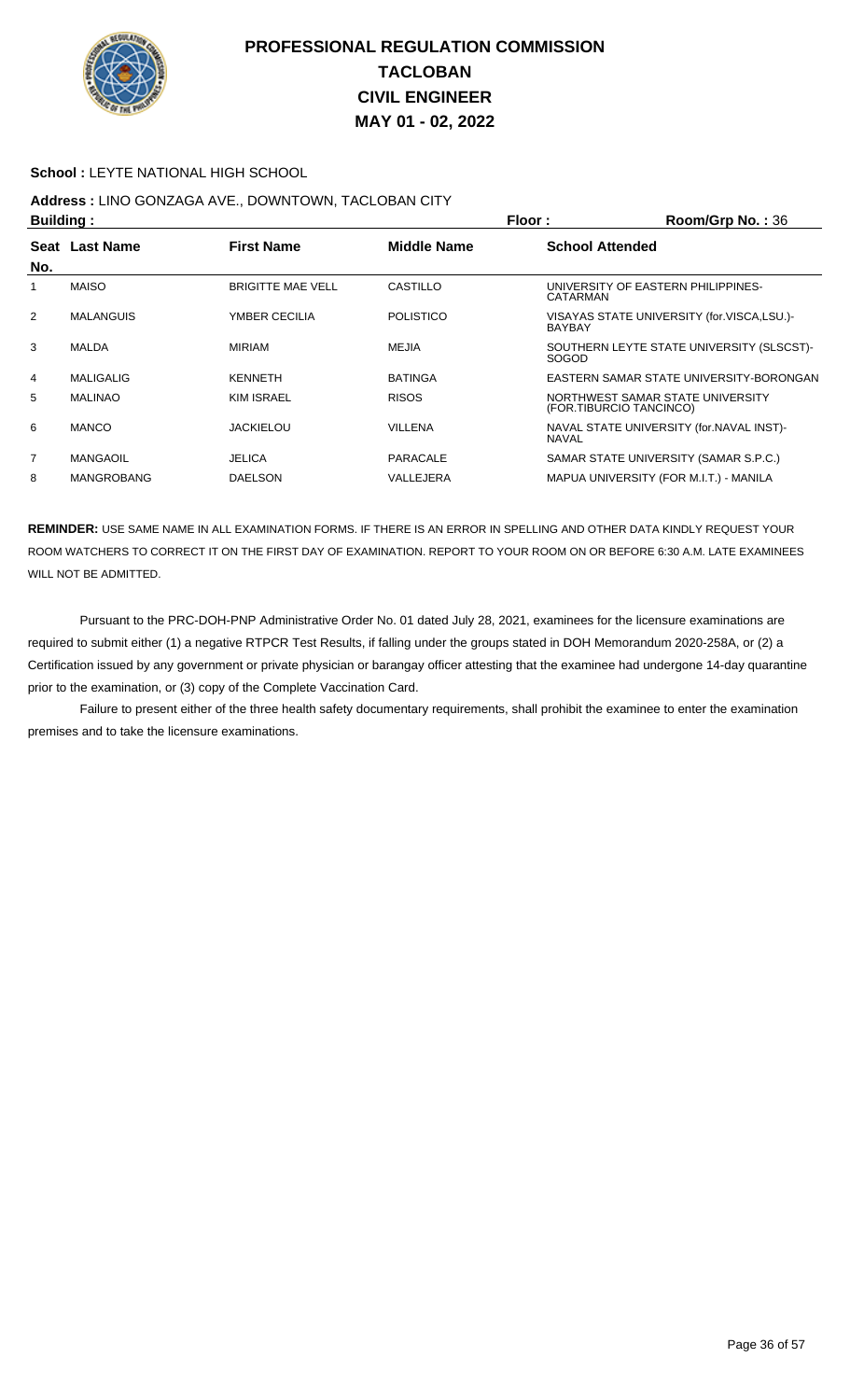

#### **School :** LEYTE NATIONAL HIGH SCHOOL

# **Address :** LINO GONZAGA AVE., DOWNTOWN, TACLOBAN CITY

| <b>Building:</b> |                  |                        |                     | Floor:                 | Room/Grp No.: 37                           |
|------------------|------------------|------------------------|---------------------|------------------------|--------------------------------------------|
|                  | Seat Last Name   | <b>First Name</b>      | <b>Middle Name</b>  | <b>School Attended</b> |                                            |
| No.              |                  |                        |                     |                        |                                            |
|                  | <b>MAQUINCIO</b> | <b>JANICE</b>          | <b>SALVA</b>        | TANAUAN CAMPUS         | EASTERN VISAYAS STATE UNIV. (FOR. L.I.T.)  |
| 2                | <b>MARTINEZ</b>  | <b>HANS DUNCAN</b>     | <b>TAN</b>          |                        | DE LA SALLE UNIVERSITY-MANILA              |
| 3                | <b>MATAGANAS</b> | <b>MERIAM</b>          | <b>RAMOS</b>        | NAVAL                  | NAVAL STATE UNIVERSITY (for. NAVAL INST)-  |
| 4                | <b>MEGENIO</b>   | <b>CHRISTINE JOY</b>   | <b>EROMA</b>        | CATARMAN               | UNIVERSITY OF EASTERN PHILIPPINES-         |
| 5                | MEJIA            | <b>JOAN</b>            | <b>JOMOC</b>        | <b>BAYBAY</b>          | VISAYAS STATE UNIVERSITY (for.VISCA,LSU.)- |
| 6                | <b>MELORIN</b>   | <b>MARLON</b>          | <b>RANES</b>        |                        | SAINT JOSEPH'S COLLEGE-MAASIN              |
| $\overline{7}$   | <b>MERCADO</b>   | <b>JAG</b>             | <b>MONTEDERAMOS</b> |                        | SAINT JOSEPH'S COLLEGE-MAASIN              |
| 8                | <b>MERCURIO</b>  | <b>MARCYL ANE JULS</b> | <b>CABIA</b>        | <b>BAYBAY</b>          | VISAYAS STATE UNIVERSITY (for.VISCA,LSU.)- |

**REMINDER:** USE SAME NAME IN ALL EXAMINATION FORMS. IF THERE IS AN ERROR IN SPELLING AND OTHER DATA KINDLY REQUEST YOUR ROOM WATCHERS TO CORRECT IT ON THE FIRST DAY OF EXAMINATION. REPORT TO YOUR ROOM ON OR BEFORE 6:30 A.M. LATE EXAMINEES WILL NOT BE ADMITTED.

 Pursuant to the PRC-DOH-PNP Administrative Order No. 01 dated July 28, 2021, examinees for the licensure examinations are required to submit either (1) a negative RTPCR Test Results, if falling under the groups stated in DOH Memorandum 2020-258A, or (2) a Certification issued by any government or private physician or barangay officer attesting that the examinee had undergone 14-day quarantine prior to the examination, or (3) copy of the Complete Vaccination Card.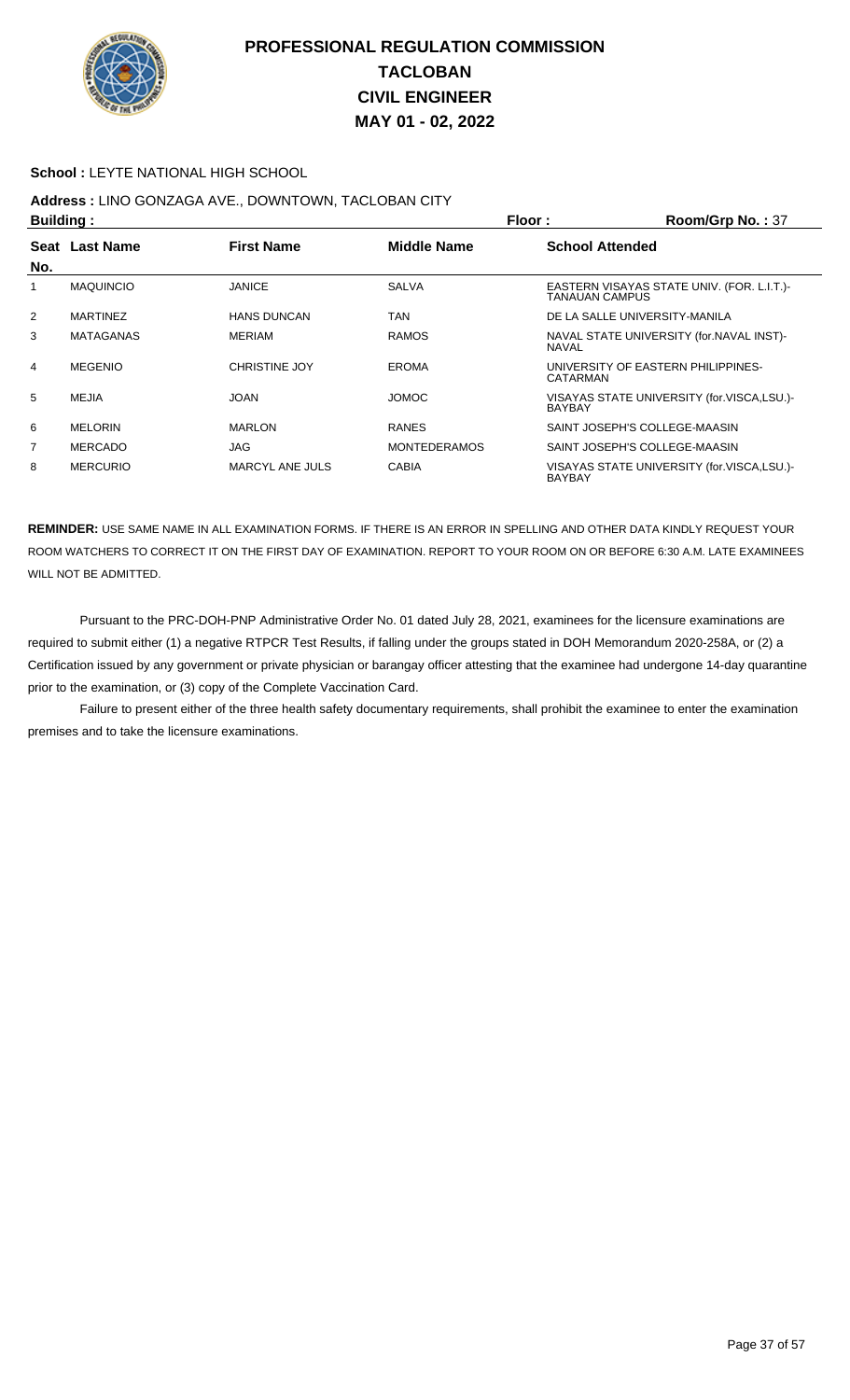

#### **School :** LEYTE NATIONAL HIGH SCHOOL

## **Address :** LINO GONZAGA AVE., DOWNTOWN, TACLOBAN CITY

| <b>Building:</b> |                   |                       | Floor:             | Room/Grp No.: 38       |                                            |
|------------------|-------------------|-----------------------|--------------------|------------------------|--------------------------------------------|
|                  | Seat Last Name    | <b>First Name</b>     | <b>Middle Name</b> | <b>School Attended</b> |                                            |
| No.              |                   |                       |                    |                        |                                            |
|                  | MESA              | <b>MARK ANDREW</b>    | <b>ALZATE</b>      |                        | EASTERN SAMAR STATE UNIVERSITY-BORONGAN    |
| 2                | <b>MICMIC</b>     | <b>RENIEL</b>         | <b>DAMAYO</b>      | ORMOC CAMPUS           | EASTERN VISAYAS STATE UNIV. (FOR. L.I.T.)  |
| 3                | <b>MOAÑA</b>      | <b>CHERRY ANN</b>     | <b>TAPANG</b>      | ORMOC CAMPUS           | EASTERN VISAYAS STATE UNIV. (FOR. L.I.T.)  |
| 4                | <b>MODESTO</b>    | <b>RODIL</b>          | <b>SABUYA</b>      | (for.LIT)TACLOBAN      | EASTERN VISAYAS STATE UNIVERSITY           |
| 5                | <b>MOLAR</b>      | <b>VALLE REY JANE</b> | <b>PAPA</b>        | <b>SOGOD</b>           | SOUTHERN LEYTE STATE UNIVERSITY (SLSCST)-  |
| 6                | <b>MOLINA</b>     | PRECIOUS HANNAH       | <b>DALEN</b>       | <b>BAYBAY</b>          | VISAYAS STATE UNIVERSITY (for.VISCA,LSU.)- |
| $\overline{7}$   | <b>MONSANTO</b>   | <b>JOAN</b>           | <b>CENIZA</b>      | ORMOC CAMPUS           | EASTERN VISAYAS STATE UNIV. (FOR. L.I.T.)  |
| 8                | <b>MONTECALBO</b> | <b>CHERRY ANN</b>     | <b>LUAYON</b>      | SOGOD                  | SOUTHERN LEYTE STATE UNIVERSITY (SLSCST)-  |

**REMINDER:** USE SAME NAME IN ALL EXAMINATION FORMS. IF THERE IS AN ERROR IN SPELLING AND OTHER DATA KINDLY REQUEST YOUR ROOM WATCHERS TO CORRECT IT ON THE FIRST DAY OF EXAMINATION. REPORT TO YOUR ROOM ON OR BEFORE 6:30 A.M. LATE EXAMINEES WILL NOT BE ADMITTED.

 Pursuant to the PRC-DOH-PNP Administrative Order No. 01 dated July 28, 2021, examinees for the licensure examinations are required to submit either (1) a negative RTPCR Test Results, if falling under the groups stated in DOH Memorandum 2020-258A, or (2) a Certification issued by any government or private physician or barangay officer attesting that the examinee had undergone 14-day quarantine prior to the examination, or (3) copy of the Complete Vaccination Card.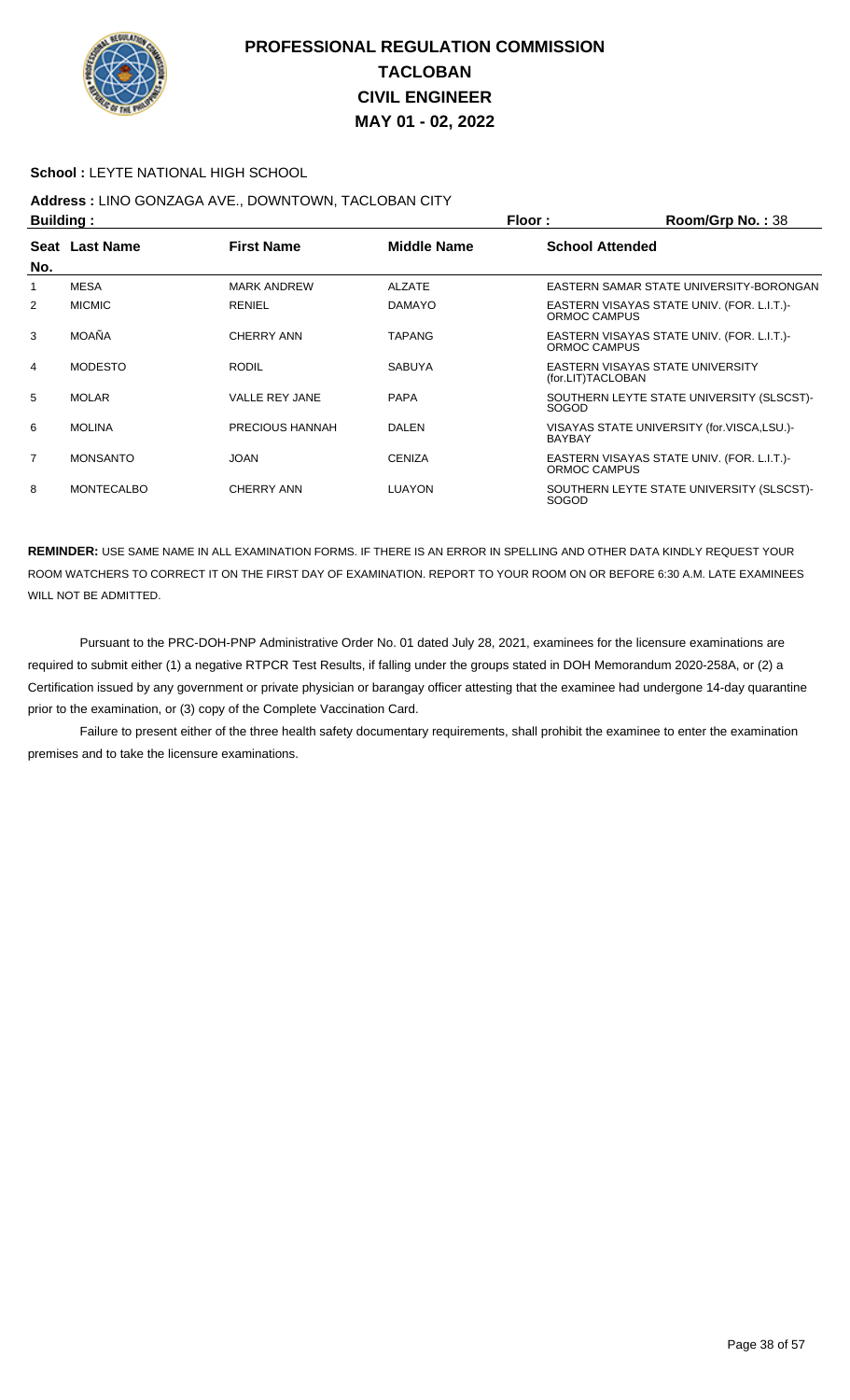

#### **School :** LEYTE NATIONAL HIGH SCHOOL

# **Address :** LINO GONZAGA AVE., DOWNTOWN, TACLOBAN CITY

| <b>Building:</b> |                 |                     | Floor:<br>Room/Grp No.: 39 |                         |                                            |
|------------------|-----------------|---------------------|----------------------------|-------------------------|--------------------------------------------|
|                  | Seat Last Name  | <b>First Name</b>   | <b>Middle Name</b>         | <b>School Attended</b>  |                                            |
| No.              |                 |                     |                            |                         |                                            |
| 1                | <b>MONTES</b>   | <b>JAMES</b>        | <b>DOCENA</b>              |                         | EASTERN SAMAR STATE UNIVERSITY-BORONGAN    |
| 2                | <b>MONTON</b>   | <b>CLARISSA</b>     | VELARDE                    | (FOR.TIBURCIO TANCINCO) | NORTHWEST SAMAR STATE UNIVERSITY           |
| 3                | <b>MORACA</b>   | <b>CHANDA</b>       | <b>GEMENTIZA</b>           | (FOR.TIBURCIO TANCINCO) | NORTHWEST SAMAR STATE UNIVERSITY           |
| 4                | <b>MORADOS</b>  | <b>CZINDY MARIE</b> | <b>FRANCISCO</b>           | (for.LIT)TACLOBAN       | <b>EASTERN VISAYAS STATE UNIVERSITY</b>    |
| 5                | <b>MORALITA</b> | <b>AUBREY</b>       | <b>ARPON</b>               | (for.LIT)TACLOBAN       | EASTERN VISAYAS STATE UNIVERSITY           |
| 6                | <b>MORATA</b>   | <b>HANNAH MAE</b>   | <b>TABUDLONG</b>           | <b>BAYBAY</b>           | VISAYAS STATE UNIVERSITY (for.VISCA,LSU.)- |
| $\overline{7}$   | MORE            | ANN LESLEY          | <b>SEVERINO</b>            | <b>TANAUAN CAMPUS</b>   | EASTERN VISAYAS STATE UNIV. (FOR. L.I.T.)- |
| 8                | <b>MORILLO</b>  | <b>KIM PAOLO</b>    | MASBAD                     | <b>BAYBAY</b>           | VISAYAS STATE UNIVERSITY (for.VISCA,LSU.)- |

**REMINDER:** USE SAME NAME IN ALL EXAMINATION FORMS. IF THERE IS AN ERROR IN SPELLING AND OTHER DATA KINDLY REQUEST YOUR ROOM WATCHERS TO CORRECT IT ON THE FIRST DAY OF EXAMINATION. REPORT TO YOUR ROOM ON OR BEFORE 6:30 A.M. LATE EXAMINEES WILL NOT BE ADMITTED.

 Pursuant to the PRC-DOH-PNP Administrative Order No. 01 dated July 28, 2021, examinees for the licensure examinations are required to submit either (1) a negative RTPCR Test Results, if falling under the groups stated in DOH Memorandum 2020-258A, or (2) a Certification issued by any government or private physician or barangay officer attesting that the examinee had undergone 14-day quarantine prior to the examination, or (3) copy of the Complete Vaccination Card.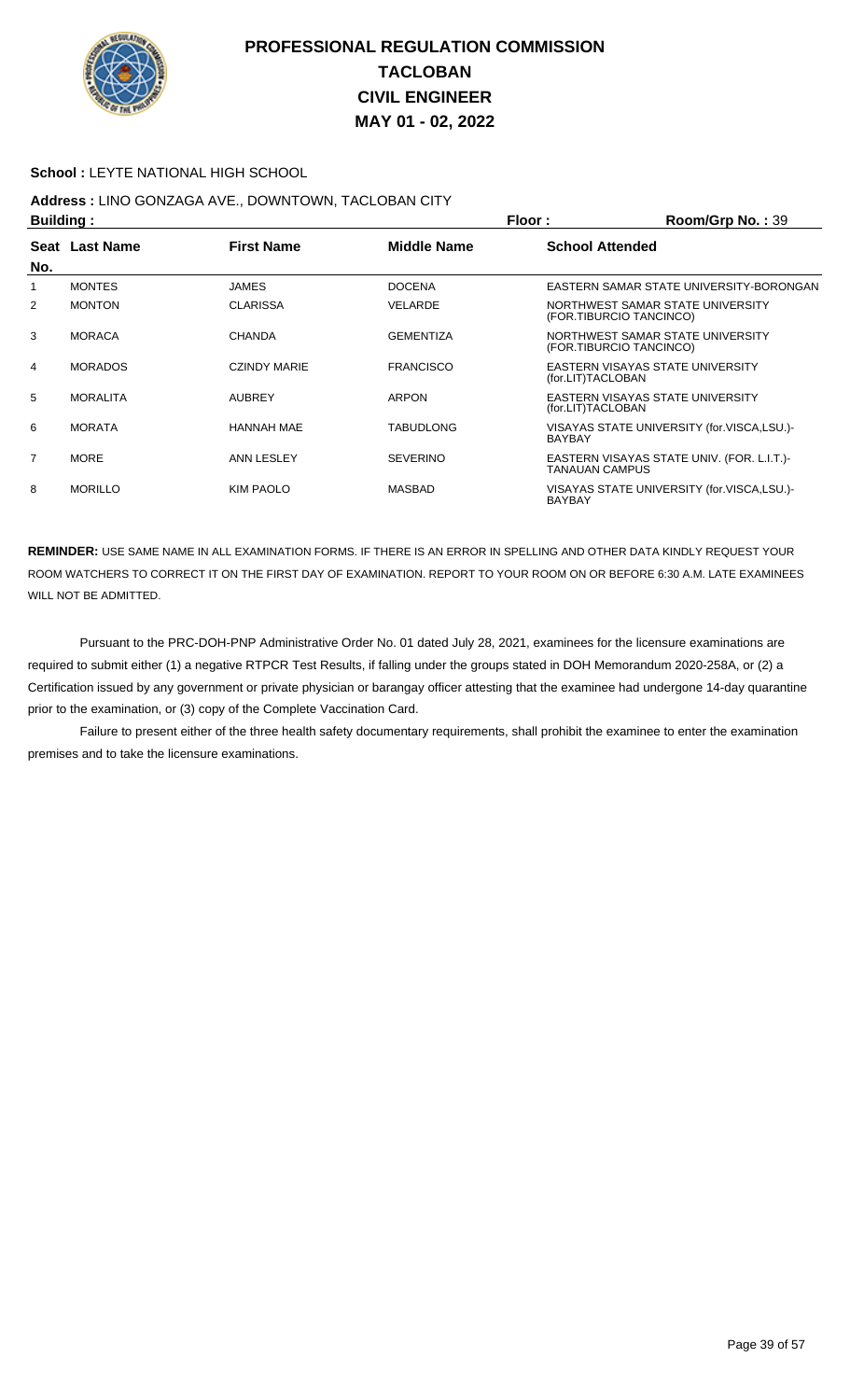

#### **School :** LEYTE NATIONAL HIGH SCHOOL

# **Address :** LINO GONZAGA AVE., DOWNTOWN, TACLOBAN CITY

| <b>Building:</b> |                |                              | Floor:             | Room/Grp No.: 40       |                                                             |
|------------------|----------------|------------------------------|--------------------|------------------------|-------------------------------------------------------------|
|                  | Seat Last Name | <b>First Name</b>            | <b>Middle Name</b> | <b>School Attended</b> |                                                             |
| No.              |                |                              |                    |                        |                                                             |
|                  | <b>MUTIA</b>   | <b>REGINE</b>                | <b>HUBAJIB</b>     |                        | EASTERN SAMAR STATE UNIVERSITY-BORONGAN                     |
| 2                | <b>MUYA</b>    | LAILA                        | <b>GATOC</b>       | <b>BAYBAY</b>          | VISAYAS STATE UNIVERSITY (for.VISCA,LSU.)-                  |
| 3                | <b>NANTES</b>  | <b>MICAH ROSE</b>            | <b>PALER</b>       |                        | SAINT JOSEPH'S COLLEGE-MAASIN                               |
| 4                | <b>NARBAY</b>  | <b>CLINT NI<sub>nO</sub></b> | <b>JURANE</b>      | <b>SOGOD</b>           | SOUTHERN LEYTE STATE UNIVERSITY (SLSCST)-                   |
| 5                | <b>NAVALES</b> | <b>CHRISTOPHER JAY</b>       | <b>CANTILANG</b>   | (for.LIT)TACLOBAN      | EASTERN VISAYAS STATE UNIVERSITY                            |
| 6                | <b>NAVARRO</b> | <b>SHEKINAH</b>              | LINAY              | (for.LIT)TACLOBAN      | EASTERN VISAYAS STATE UNIVERSITY                            |
| $\overline{7}$   | <b>NICOLAS</b> | <b>CYNTHIA CLARE</b>         | CAILO              |                        | NORTHWEST SAMAR STATE UNIVERSITY<br>(FOR.TIBURCIO TANCINCO) |
| 8                | <b>NORCIO</b>  | <b>RAMON ANGELO</b>          | <b>MONTANCES</b>   |                        | EASTERN SAMAR STATE UNIVERSITY-BORONGAN                     |

**REMINDER:** USE SAME NAME IN ALL EXAMINATION FORMS. IF THERE IS AN ERROR IN SPELLING AND OTHER DATA KINDLY REQUEST YOUR ROOM WATCHERS TO CORRECT IT ON THE FIRST DAY OF EXAMINATION. REPORT TO YOUR ROOM ON OR BEFORE 6:30 A.M. LATE EXAMINEES WILL NOT BE ADMITTED.

 Pursuant to the PRC-DOH-PNP Administrative Order No. 01 dated July 28, 2021, examinees for the licensure examinations are required to submit either (1) a negative RTPCR Test Results, if falling under the groups stated in DOH Memorandum 2020-258A, or (2) a Certification issued by any government or private physician or barangay officer attesting that the examinee had undergone 14-day quarantine prior to the examination, or (3) copy of the Complete Vaccination Card.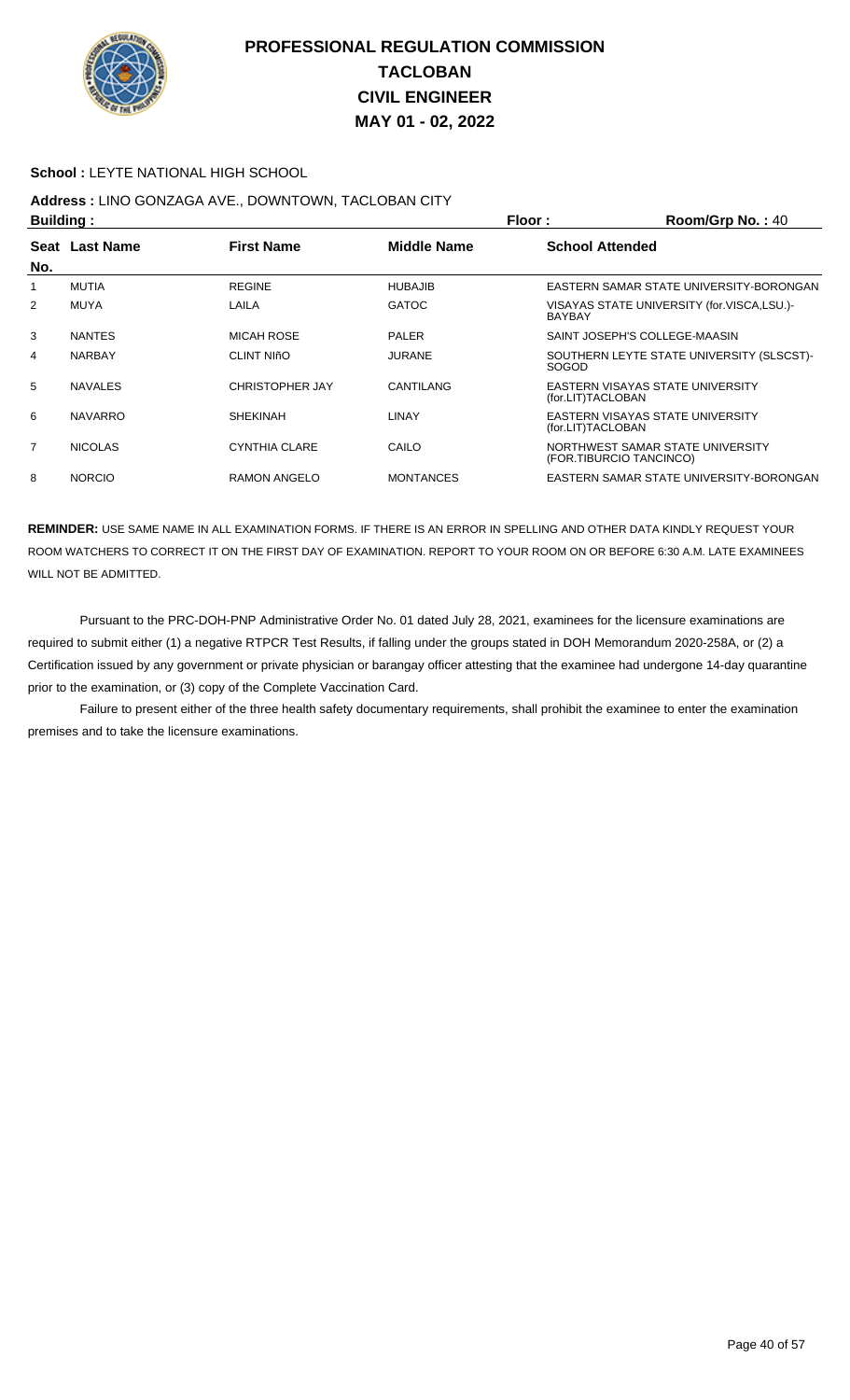

#### **School :** LEYTE NATIONAL HIGH SCHOOL

# **Address :** LINO GONZAGA AVE., DOWNTOWN, TACLOBAN CITY

| <b>Building:</b> |                 |                      |                    | Floor:                 | Room/Grp No.: 41                          |
|------------------|-----------------|----------------------|--------------------|------------------------|-------------------------------------------|
|                  | Seat Last Name  | <b>First Name</b>    | <b>Middle Name</b> | <b>School Attended</b> |                                           |
| No.              |                 |                      |                    |                        |                                           |
| 1                | <b>NOROMOR</b>  | <b>VINCENT CARLO</b> | CASILLANO          |                        | EASTERN SAMAR STATE UNIVERSITY-BORONGAN   |
| $\overline{2}$   | <b>NUEVO</b>    | <b>JESSABEL</b>      | <b>ABADIANO</b>    |                        | SAMAR STATE UNIVERSITY (SAMAR S.P.C.)     |
| 3                | <b>OCAMPO</b>   | PAULEEN JOYCEE       | <b>BULAN</b>       |                        | EASTERN SAMAR STATE UNIVERSITY-BORONGAN   |
| 4                | <b>OCENAR</b>   | DAVID JR             | <b>MACABATAO</b>   |                        | SAMAR STATE UNIVERSITY (SAMAR S.P.C.)     |
| 5                | <b>ODUYA</b>    | <b>JIM NANDEE</b>    | <b>MACATUMBAS</b>  | <b>CAMPUS</b>          | EASTERN SAMAR STATE UNIVERSITY-GUIUAN     |
| 6                | <b>OGANIA</b>   | <b>LISANDRO</b>      | <b>PADIT</b>       | <b>CAMPUS</b>          | EASTERN SAMAR STATE UNIVERSITY-GUIUAN     |
| $\overline{7}$   | <b>OLASIMAN</b> | VONEL                | <b>PINO</b>        | <b>SOGOD</b>           | SOUTHERN LEYTE STATE UNIVERSITY (SLSCST)- |
| 8                | <b>OLIVAR</b>   | <b>MARY CHRIS</b>    |                    | (for.LIT)TACLOBAN      | EASTERN VISAYAS STATE UNIVERSITY          |

**REMINDER:** USE SAME NAME IN ALL EXAMINATION FORMS. IF THERE IS AN ERROR IN SPELLING AND OTHER DATA KINDLY REQUEST YOUR ROOM WATCHERS TO CORRECT IT ON THE FIRST DAY OF EXAMINATION. REPORT TO YOUR ROOM ON OR BEFORE 6:30 A.M. LATE EXAMINEES WILL NOT BE ADMITTED.

 Pursuant to the PRC-DOH-PNP Administrative Order No. 01 dated July 28, 2021, examinees for the licensure examinations are required to submit either (1) a negative RTPCR Test Results, if falling under the groups stated in DOH Memorandum 2020-258A, or (2) a Certification issued by any government or private physician or barangay officer attesting that the examinee had undergone 14-day quarantine prior to the examination, or (3) copy of the Complete Vaccination Card.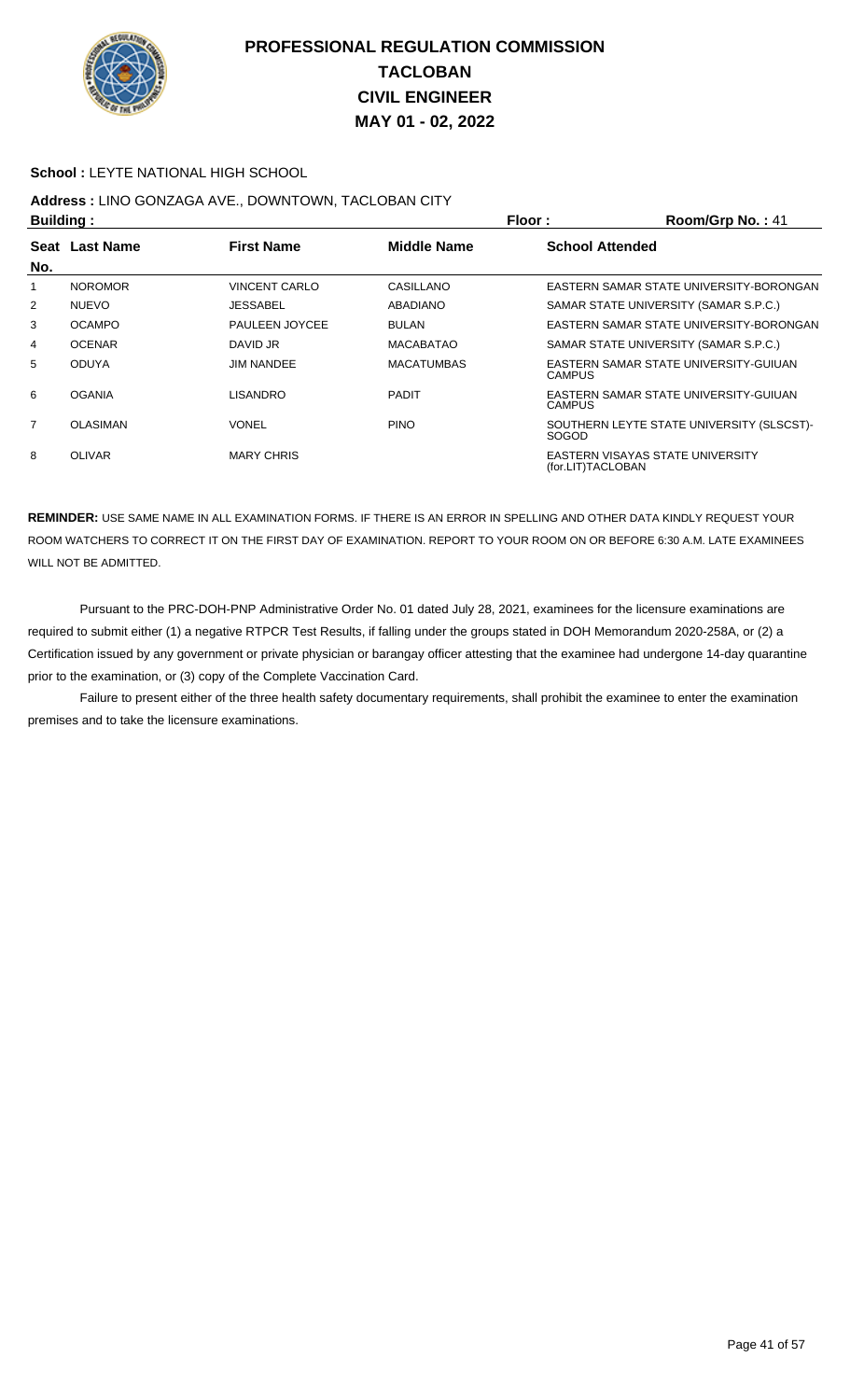

#### **School :** LEYTE NATIONAL HIGH SCHOOL

# **Address :** LINO GONZAGA AVE., DOWNTOWN, TACLOBAN CITY

| <b>Building:</b> |                 |                    | Floor:         | Room/Grp No.: 42        |                                            |
|------------------|-----------------|--------------------|----------------|-------------------------|--------------------------------------------|
| No.              | Seat Last Name  | <b>First Name</b>  | Middle Name    | <b>School Attended</b>  |                                            |
| 1                | <b>OLIVERON</b> | <b>KEVIN</b>       | PABALOLOT      | <b>SOGOD</b>            | SOUTHERN LEYTE STATE UNIVERSITY (SLSCST)-  |
| $\overline{2}$   | <b>OPENION</b>  | ABEGAIL            | <b>CHAVEZ</b>  | (for.LIT)TACLOBAN       | EASTERN VISAYAS STATE UNIVERSITY           |
| 3                | <b>OPINIANO</b> | KIA MAE            | FABILLAR       | (for.LIT)TACLOBAN       | EASTERN VISAYAS STATE UNIVERSITY           |
| 4                | <b>ORACION</b>  | SHAELLA KATE       | <b>ALA</b>     | PHILIPPINES-QUEZON CITY | TECHNOLOGICAL INSTITUTE OF THE             |
| 5                | ORAÑO           | <b>NAP</b>         | <b>DANIEL</b>  | <b>SOGOD</b>            | SOUTHERN LEYTE STATE UNIVERSITY (SLSCST)-  |
| 6                | <b>ORBE</b>     | <b>MARK HAROLD</b> | <b>REPASA</b>  | <b>TANAUAN CAMPUS</b>   | EASTERN VISAYAS STATE UNIV. (FOR. L.I.T.)- |
| $\overline{7}$   | <b>ORDIZ</b>    | <b>RUEL</b>        | <b>UDARBE</b>  |                         | SAINT JOSEPH'S COLLEGE-MAASIN              |
| 8                | <b>OROC</b>     | RACHEL MYKA        | <b>PIANGCO</b> |                         | ASIAN DEVELOPMENT FOUNDATION COLLEGE       |

**REMINDER:** USE SAME NAME IN ALL EXAMINATION FORMS. IF THERE IS AN ERROR IN SPELLING AND OTHER DATA KINDLY REQUEST YOUR ROOM WATCHERS TO CORRECT IT ON THE FIRST DAY OF EXAMINATION. REPORT TO YOUR ROOM ON OR BEFORE 6:30 A.M. LATE EXAMINEES WILL NOT BE ADMITTED.

 Pursuant to the PRC-DOH-PNP Administrative Order No. 01 dated July 28, 2021, examinees for the licensure examinations are required to submit either (1) a negative RTPCR Test Results, if falling under the groups stated in DOH Memorandum 2020-258A, or (2) a Certification issued by any government or private physician or barangay officer attesting that the examinee had undergone 14-day quarantine prior to the examination, or (3) copy of the Complete Vaccination Card.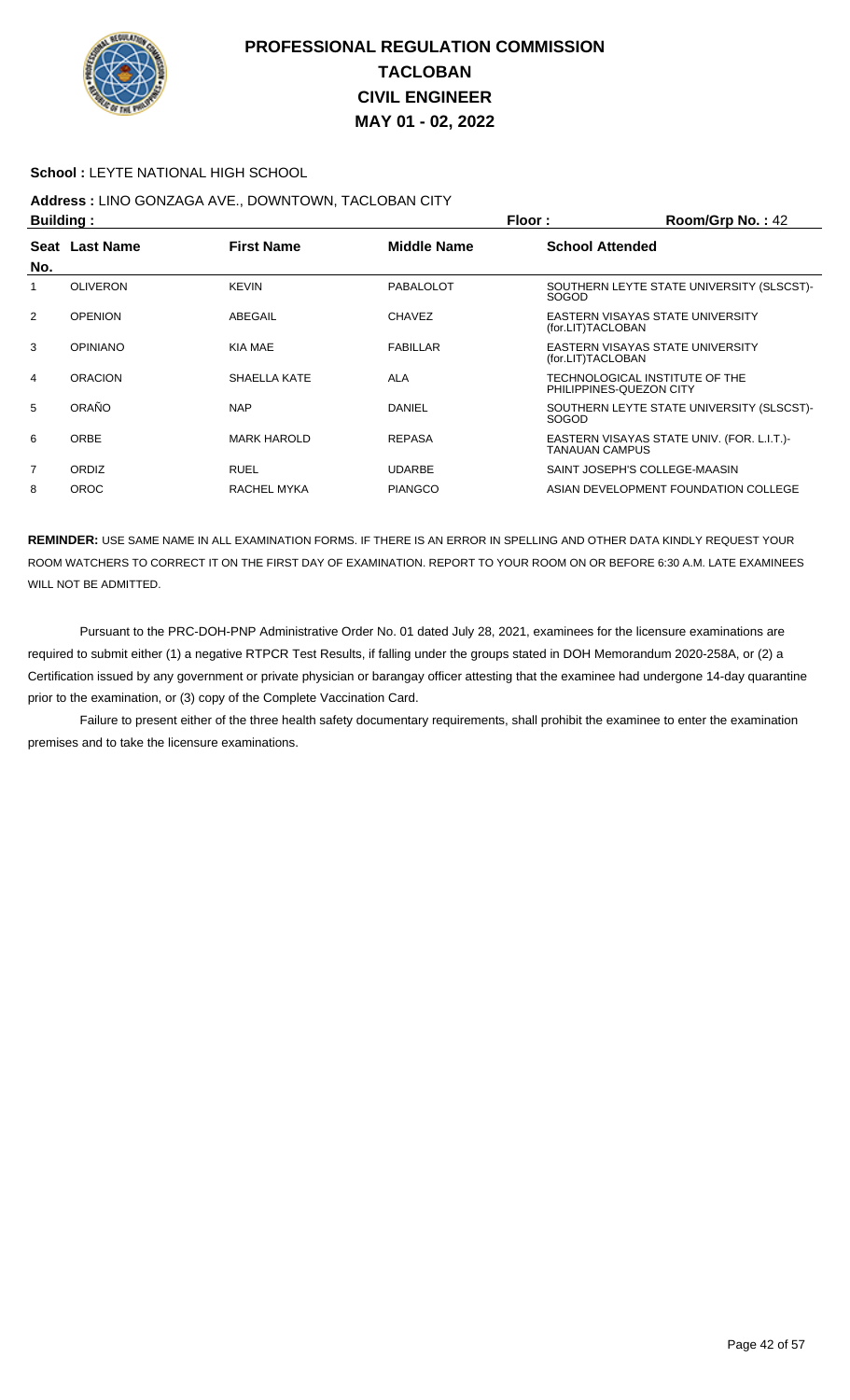

#### **School :** LEYTE NATIONAL HIGH SCHOOL

## **Address :** LINO GONZAGA AVE., DOWNTOWN, TACLOBAN CITY

|                |                | Floor:<br>Building: |                    |                         | Room/Grp No.: 43                        |
|----------------|----------------|---------------------|--------------------|-------------------------|-----------------------------------------|
|                | Seat Last Name | <b>First Name</b>   | <b>Middle Name</b> | <b>School Attended</b>  |                                         |
| No.            |                |                     |                    |                         |                                         |
|                | ORSOLINO       | <b>BEVERLY</b>      | <b>MERCADER</b>    | (FOR.TIBURCIO TANCINCO) | NORTHWEST SAMAR STATE UNIVERSITY        |
| 2              | <b>ORTEGA</b>  | ALMARK              | <b>OLFATO</b>      | (for.LIT)TACLOBAN       | EASTERN VISAYAS STATE UNIVERSITY        |
| 3              | ORTIZ          | KATHLEEN ZANE       | <b>VELASCO</b>     | (FOR.TIBURCIO TANCINCO) | NORTHWEST SAMAR STATE UNIVERSITY        |
| 4              | <b>PACAURO</b> | <b>JELIAN</b>       | <b>PATAYON</b>     | (for.LIT)TACLOBAN       | EASTERN VISAYAS STATE UNIVERSITY        |
| 5              | <b>PACAYRA</b> | <b>MARK KERVIN</b>  | <b>DESALIZA</b>    |                         | EASTERN SAMAR STATE UNIVERSITY-BORONGAN |
| 6              | <b>PACOMA</b>  | <b>BERNADETTE</b>   | <b>OBAL</b>        |                         | SAMAR STATE UNIVERSITY (SAMAR S.P.C.)   |
| $\overline{7}$ | PADERAN        | <b>DOLLY</b>        | <b>CELIS</b>       | (for.LIT)TACLOBAN       | EASTERN VISAYAS STATE UNIVERSITY        |
| 8              | <b>PADUA</b>   | <b>CHEENNE</b>      | <b>DORDE</b>       |                         | EASTERN SAMAR STATE UNIVERSITY-BORONGAN |

**REMINDER:** USE SAME NAME IN ALL EXAMINATION FORMS. IF THERE IS AN ERROR IN SPELLING AND OTHER DATA KINDLY REQUEST YOUR ROOM WATCHERS TO CORRECT IT ON THE FIRST DAY OF EXAMINATION. REPORT TO YOUR ROOM ON OR BEFORE 6:30 A.M. LATE EXAMINEES WILL NOT BE ADMITTED.

 Pursuant to the PRC-DOH-PNP Administrative Order No. 01 dated July 28, 2021, examinees for the licensure examinations are required to submit either (1) a negative RTPCR Test Results, if falling under the groups stated in DOH Memorandum 2020-258A, or (2) a Certification issued by any government or private physician or barangay officer attesting that the examinee had undergone 14-day quarantine prior to the examination, or (3) copy of the Complete Vaccination Card.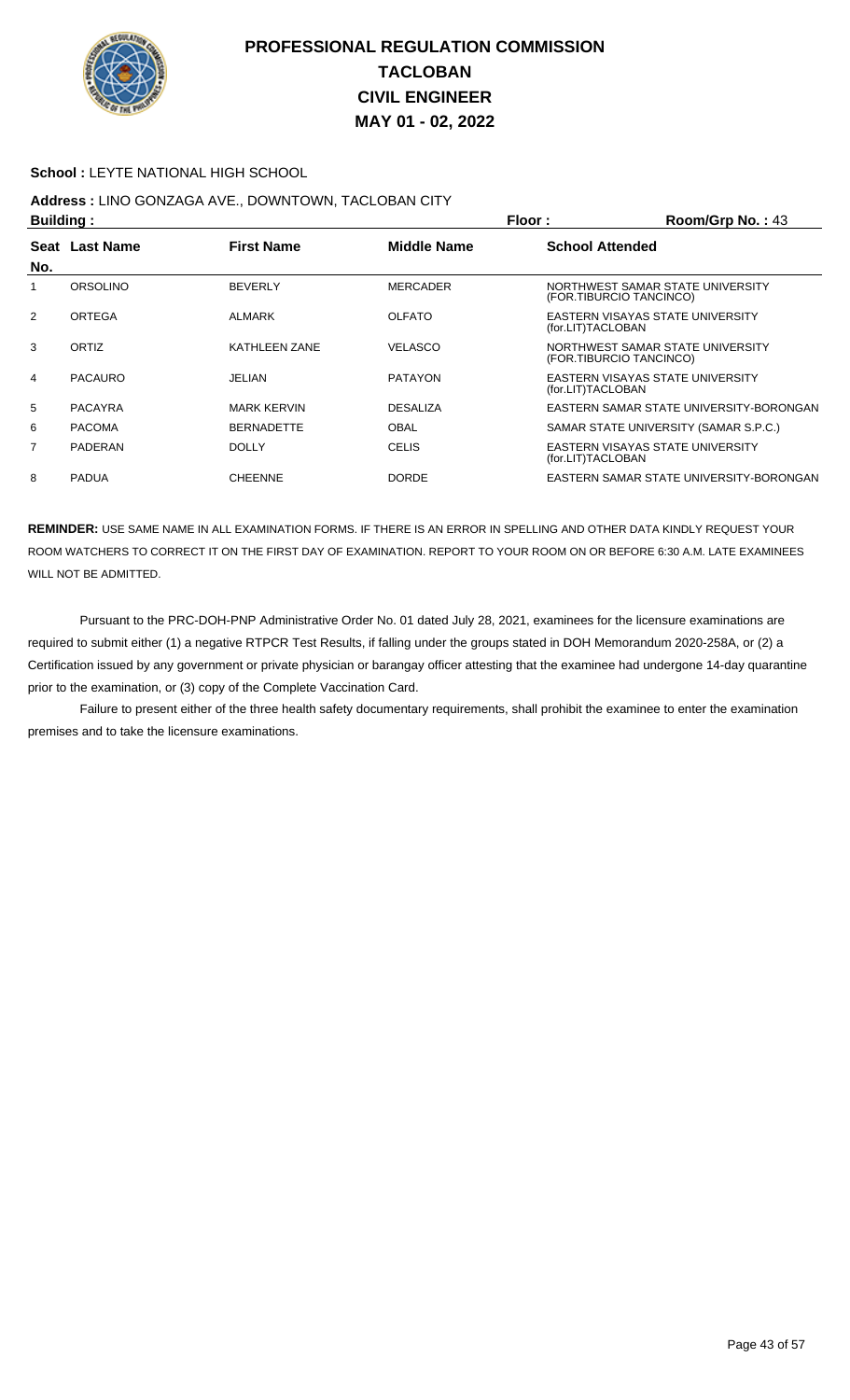

#### **School :** LEYTE NATIONAL HIGH SCHOOL

# **Address :** LINO GONZAGA AVE., DOWNTOWN, TACLOBAN CITY

| Building:      |                |                     | Floor:<br>Room/Grp No.: 44 |                        |                                            |
|----------------|----------------|---------------------|----------------------------|------------------------|--------------------------------------------|
|                | Seat Last Name | <b>First Name</b>   | <b>Middle Name</b>         | <b>School Attended</b> |                                            |
| No.            |                |                     |                            |                        |                                            |
| 1              | PADUHILAO      | <b>JOY SAMILLE</b>  | <b>ESPERAS</b>             | (for.LIT)TACLOBAN      | EASTERN VISAYAS STATE UNIVERSITY           |
| $\overline{2}$ | PAGAD          | <b>MARK ANTHONY</b> | <b>BATINGA</b>             |                        | EASTERN SAMAR STATE UNIVERSITY-BORONGAN    |
| 3              | PAILAGO        | <b>JAPETH</b>       | <b>LICOPIT</b>             | (for.LIT)TACLOBAN      | EASTERN VISAYAS STATE UNIVERSITY           |
| 4              | PAISANO        | <b>RIZA</b>         | <b>CAYON</b>               | <b>BAYBAY</b>          | VISAYAS STATE UNIVERSITY (for.VISCA,LSU.)- |
| 5              | PAL            | <b>JAYMON</b>       | QUISADA                    | <b>SOGOD</b>           | SOUTHERN LEYTE STATE UNIVERSITY (SLSCST)-  |
| 6              | <b>PALADA</b>  | <b>RAVINCE</b>      | <b>MOSLARES</b>            |                        | EASTERN SAMAR STATE UNIVERSITY-BORONGAN    |
| 7              | <b>PANCITO</b> | <b>JHONA</b>        | <b>BUOT</b>                | (for.LIT)TACLOBAN      | EASTERN VISAYAS STATE UNIVERSITY           |
| 8              | <b>PAPAS</b>   | <b>JESON</b>        | <b>MACALDO</b>             |                        | SAINT JOSEPH'S COLLEGE-MAASIN              |

**REMINDER:** USE SAME NAME IN ALL EXAMINATION FORMS. IF THERE IS AN ERROR IN SPELLING AND OTHER DATA KINDLY REQUEST YOUR ROOM WATCHERS TO CORRECT IT ON THE FIRST DAY OF EXAMINATION. REPORT TO YOUR ROOM ON OR BEFORE 6:30 A.M. LATE EXAMINEES WILL NOT BE ADMITTED.

 Pursuant to the PRC-DOH-PNP Administrative Order No. 01 dated July 28, 2021, examinees for the licensure examinations are required to submit either (1) a negative RTPCR Test Results, if falling under the groups stated in DOH Memorandum 2020-258A, or (2) a Certification issued by any government or private physician or barangay officer attesting that the examinee had undergone 14-day quarantine prior to the examination, or (3) copy of the Complete Vaccination Card.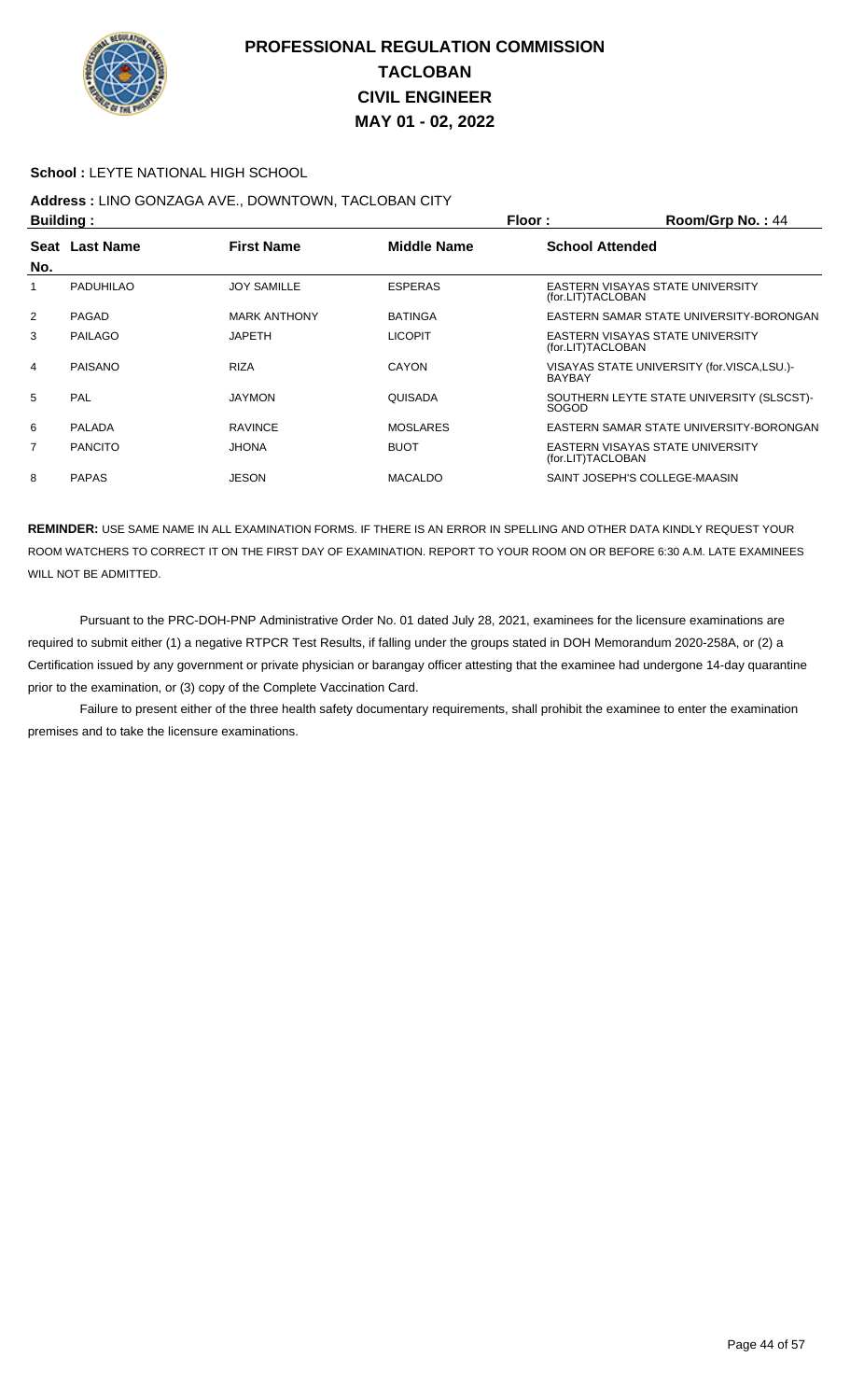

#### **School :** LEYTE NATIONAL HIGH SCHOOL

## **Address :** LINO GONZAGA AVE., DOWNTOWN, TACLOBAN CITY

|                | <b>Building:</b> |                      |                    | Floor:                  | $Room/Grp$ No.: 45                         |
|----------------|------------------|----------------------|--------------------|-------------------------|--------------------------------------------|
|                | Seat Last Name   | <b>First Name</b>    | <b>Middle Name</b> | <b>School Attended</b>  |                                            |
| No.            |                  |                      |                    |                         |                                            |
|                | <b>PAREDES</b>   | <b>REYMARK</b>       | CALOS              |                         | EASTERN SAMAR STATE UNIVERSITY-BORONGAN    |
| 2              | <b>PARONI</b>    | <b>RYAN</b>          | LAZARTE            | (for.LIT)TACLOBAN       | EASTERN VISAYAS STATE UNIVERSITY           |
| 3              | <b>PEDAMATO</b>  | <b>JETHRO</b>        | <b>ACERO</b>       | CATARMAN                | UNIVERSITY OF EASTERN PHILIPPINES-         |
| 4              | PEDRA            | <b>GIAMIE</b>        | SANO               | ORMOC CAMPUS            | EASTERN VISAYAS STATE UNIV. (FOR. L.I.T.)- |
| 5              | PEGANO           | <b>CHERYLOU</b>      | <b>MANTO</b>       | ORMOC CAMPUS            | EASTERN VISAYAS STATE UNIV. (FOR. L.I.T.)- |
| 6              | PELAREJA         | <b>ALMERA</b>        | <b>DABLO</b>       | ORMOC CAMPUS            | EASTERN VISAYAS STATE UNIV. (FOR. L.I.T.)- |
| $\overline{7}$ | PELICANO         | JENNILYN             | <b>MAGANNIG</b>    | (FOR.TIBURCIO TANCINCO) | NORTHWEST SAMAR STATE UNIVERSITY           |
| 8              | <b>PENDEJITO</b> | <b>MARIE LALAINE</b> | <b>BISNAR</b>      | <b>SOGOD</b>            | SOUTHERN LEYTE STATE UNIVERSITY (SLSCST)-  |

**REMINDER:** USE SAME NAME IN ALL EXAMINATION FORMS. IF THERE IS AN ERROR IN SPELLING AND OTHER DATA KINDLY REQUEST YOUR ROOM WATCHERS TO CORRECT IT ON THE FIRST DAY OF EXAMINATION. REPORT TO YOUR ROOM ON OR BEFORE 6:30 A.M. LATE EXAMINEES WILL NOT BE ADMITTED.

 Pursuant to the PRC-DOH-PNP Administrative Order No. 01 dated July 28, 2021, examinees for the licensure examinations are required to submit either (1) a negative RTPCR Test Results, if falling under the groups stated in DOH Memorandum 2020-258A, or (2) a Certification issued by any government or private physician or barangay officer attesting that the examinee had undergone 14-day quarantine prior to the examination, or (3) copy of the Complete Vaccination Card.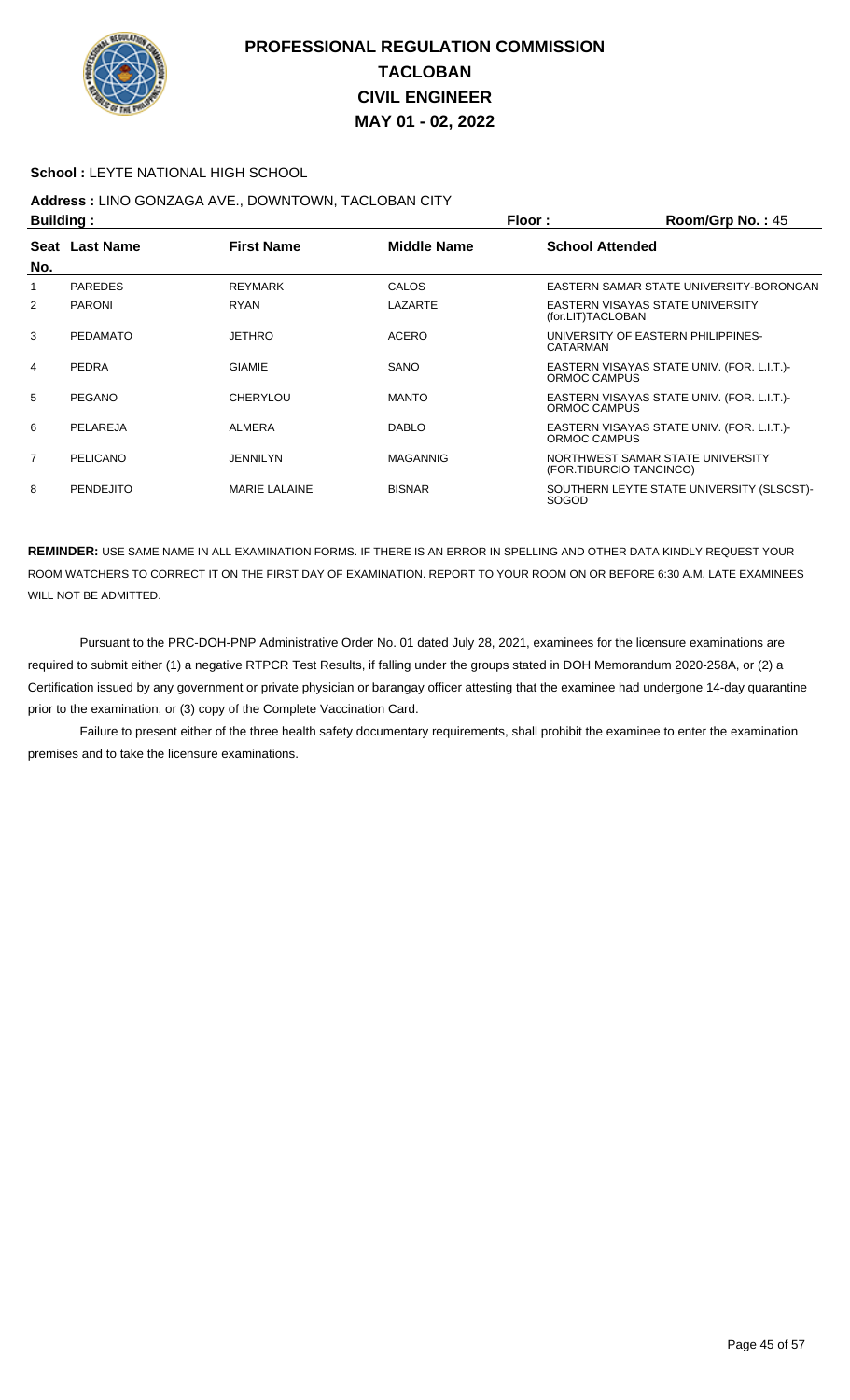

#### **School :** LEYTE NATIONAL HIGH SCHOOL

# **Address :** LINO GONZAGA AVE., DOWNTOWN, TACLOBAN CITY

| <b>Building:</b> |                   |                        | Floor:             | Room/Grp No.: 46       |                                                             |
|------------------|-------------------|------------------------|--------------------|------------------------|-------------------------------------------------------------|
| No.              | Seat Last Name    | <b>First Name</b>      | <b>Middle Name</b> | <b>School Attended</b> |                                                             |
|                  | PERIÑA            | MA. SHELO ANGELICA     | <b>ALINSUB</b>     | ORMOC CAMPUS           | EASTERN VISAYAS STATE UNIV. (FOR. L.I.T.)                   |
| 2                | <b>PETRONIO</b>   | ROMULO JR              | <b>TAN</b>         |                        | DIVINE WORD UNIVERSITY-TACLOBAN                             |
| 3                | <b>POBLETE</b>    | <b>JOHN CARLO</b>      | <b>CORONA</b>      | <b>CAMPUS</b>          | UNIVERSITY OF EASTERN PHILIPPINES-LAOANG                    |
| 4                | <b>PONFERRADA</b> | <b>JOHNSON</b>         | <b>RECAMADAS</b>   | (for.LIT)TACLOBAN      | EASTERN VISAYAS STATE UNIVERSITY                            |
| 5                | <b>PONTICA</b>    | <b>JASON</b>           | <b>BALAGASAY</b>   | (for.LIT)TACLOBAN      | EASTERN VISAYAS STATE UNIVERSITY                            |
| 6                | <b>POSO</b>       | <b>CHRISTINE MARIE</b> | <b>GALIT</b>       |                        | NORTHWEST SAMAR STATE UNIVERSITY<br>(FOR.TIBURCIO TANCINCO) |
| $\overline{7}$   | PROGELLA          | <b>ALDRIN</b>          | GALO               |                        | NORTHWEST SAMAR STATE UNIVERSITY<br>(FOR.TIBURCIO TANCINCO) |
| 8                | QUILANTANG        | <b>GENISA</b>          |                    | <b>BAYBAY</b>          | VISAYAS STATE UNIVERSITY (for.VISCA,LSU.)-                  |

**REMINDER:** USE SAME NAME IN ALL EXAMINATION FORMS. IF THERE IS AN ERROR IN SPELLING AND OTHER DATA KINDLY REQUEST YOUR ROOM WATCHERS TO CORRECT IT ON THE FIRST DAY OF EXAMINATION. REPORT TO YOUR ROOM ON OR BEFORE 6:30 A.M. LATE EXAMINEES WILL NOT BE ADMITTED.

 Pursuant to the PRC-DOH-PNP Administrative Order No. 01 dated July 28, 2021, examinees for the licensure examinations are required to submit either (1) a negative RTPCR Test Results, if falling under the groups stated in DOH Memorandum 2020-258A, or (2) a Certification issued by any government or private physician or barangay officer attesting that the examinee had undergone 14-day quarantine prior to the examination, or (3) copy of the Complete Vaccination Card.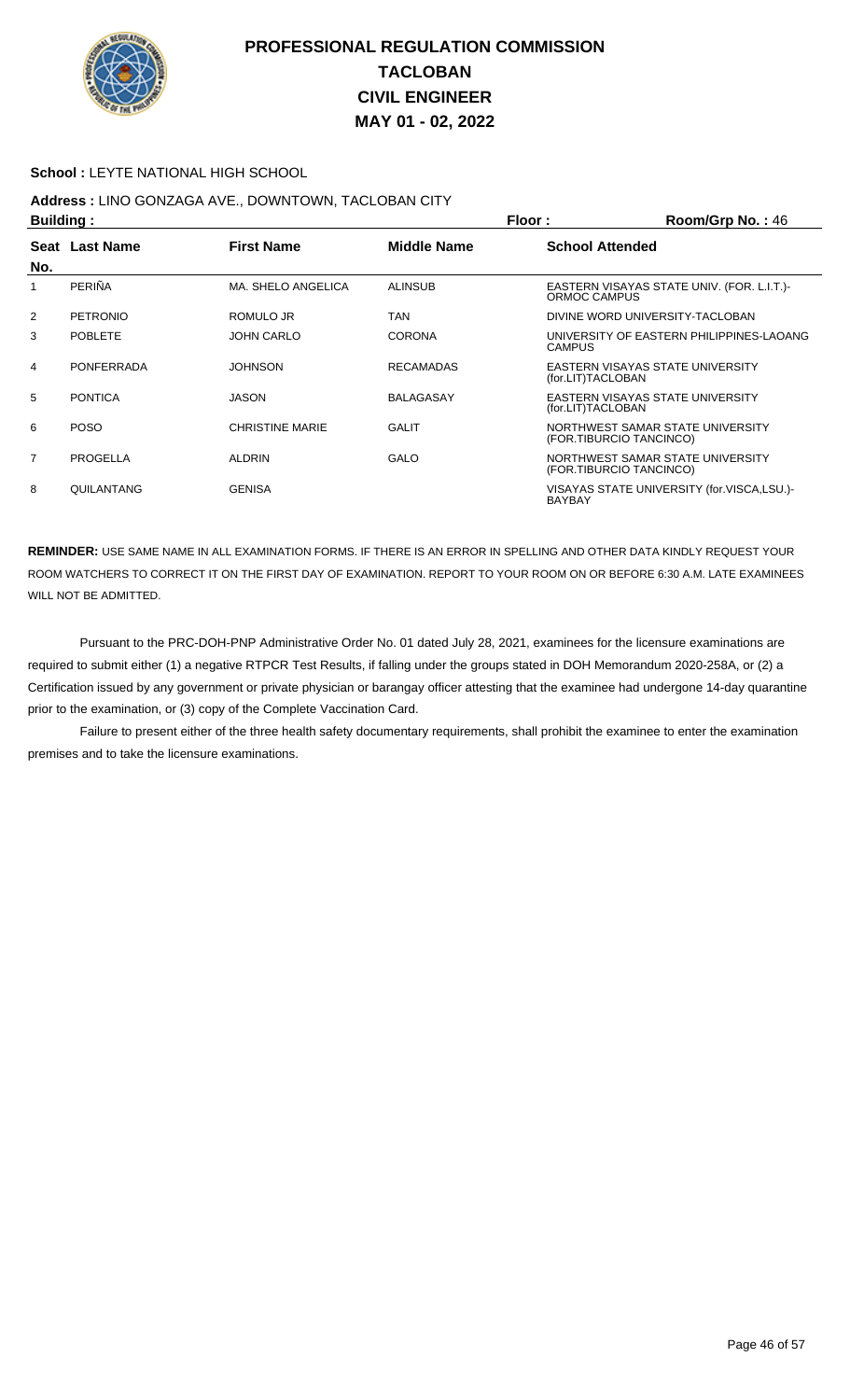

#### **School :** LEYTE NATIONAL HIGH SCHOOL

## **Address :** LINO GONZAGA AVE., DOWNTOWN, TACLOBAN CITY

| <b>Building:</b> |                 |                      | Floor:<br>Room/Grp No.: 47 |                                                             |  |
|------------------|-----------------|----------------------|----------------------------|-------------------------------------------------------------|--|
|                  | Seat Last Name  | <b>First Name</b>    | Middle Name                | <b>School Attended</b>                                      |  |
| No.              |                 |                      |                            |                                                             |  |
|                  | <b>QUINABO</b>  | <b>CLAUDINE MAY</b>  | DEL PILAR                  | EASTERN VISAYAS STATE UNIVERSITY<br>(for.LIT)TACLOBAN       |  |
| 2                | <b>QUINTANA</b> | <b>JEAN ROSE</b>     | LAGUNZAD                   | EASTERN VISAYAS STATE UNIVERSITY<br>(for.LIT)TACLOBAN       |  |
| 3                | <b>RAGA</b>     | <b>PRINCESS</b>      | <b>VITOR</b>               | VISAYAS STATE UNIVERSITY (for.VISCA,LSU.)-<br><b>BAYBAY</b> |  |
| 4                | <b>RAMOS</b>    | <b>MARK LOUIE</b>    | <b>SABUSAB</b>             | EASTERN VISAYAS STATE UNIVERSITY<br>(for.LIT)TACLOBAN       |  |
| 5                | <b>RANOCO</b>   | <b>JESSA</b>         | <b>VIRTUDAZO</b>           | SOUTHERN LEYTE STATE UNIVERSITY (SLSCST)-<br>SOGOD          |  |
| 6                | <b>RAPALES</b>  | SHEIRA MAE           | <b>DURANTE</b>             | EASTERN VISAYAS STATE UNIV. (FOR. L.I.T.)<br>ORMOC CAMPUS   |  |
| $\overline{7}$   | <b>RAUT</b>     | SHEILA LYNN          | <b>SARVIDA</b>             | UNIVERSITY OF BOHOL                                         |  |
| 8                | <b>RAYMUNDO</b> | <b>REAGYN PHILIP</b> | <b>CAYUNDA</b>             | ASIAN DEVELOPMENT FOUNDATION COLLEGE                        |  |

**REMINDER:** USE SAME NAME IN ALL EXAMINATION FORMS. IF THERE IS AN ERROR IN SPELLING AND OTHER DATA KINDLY REQUEST YOUR ROOM WATCHERS TO CORRECT IT ON THE FIRST DAY OF EXAMINATION. REPORT TO YOUR ROOM ON OR BEFORE 6:30 A.M. LATE EXAMINEES WILL NOT BE ADMITTED.

 Pursuant to the PRC-DOH-PNP Administrative Order No. 01 dated July 28, 2021, examinees for the licensure examinations are required to submit either (1) a negative RTPCR Test Results, if falling under the groups stated in DOH Memorandum 2020-258A, or (2) a Certification issued by any government or private physician or barangay officer attesting that the examinee had undergone 14-day quarantine prior to the examination, or (3) copy of the Complete Vaccination Card.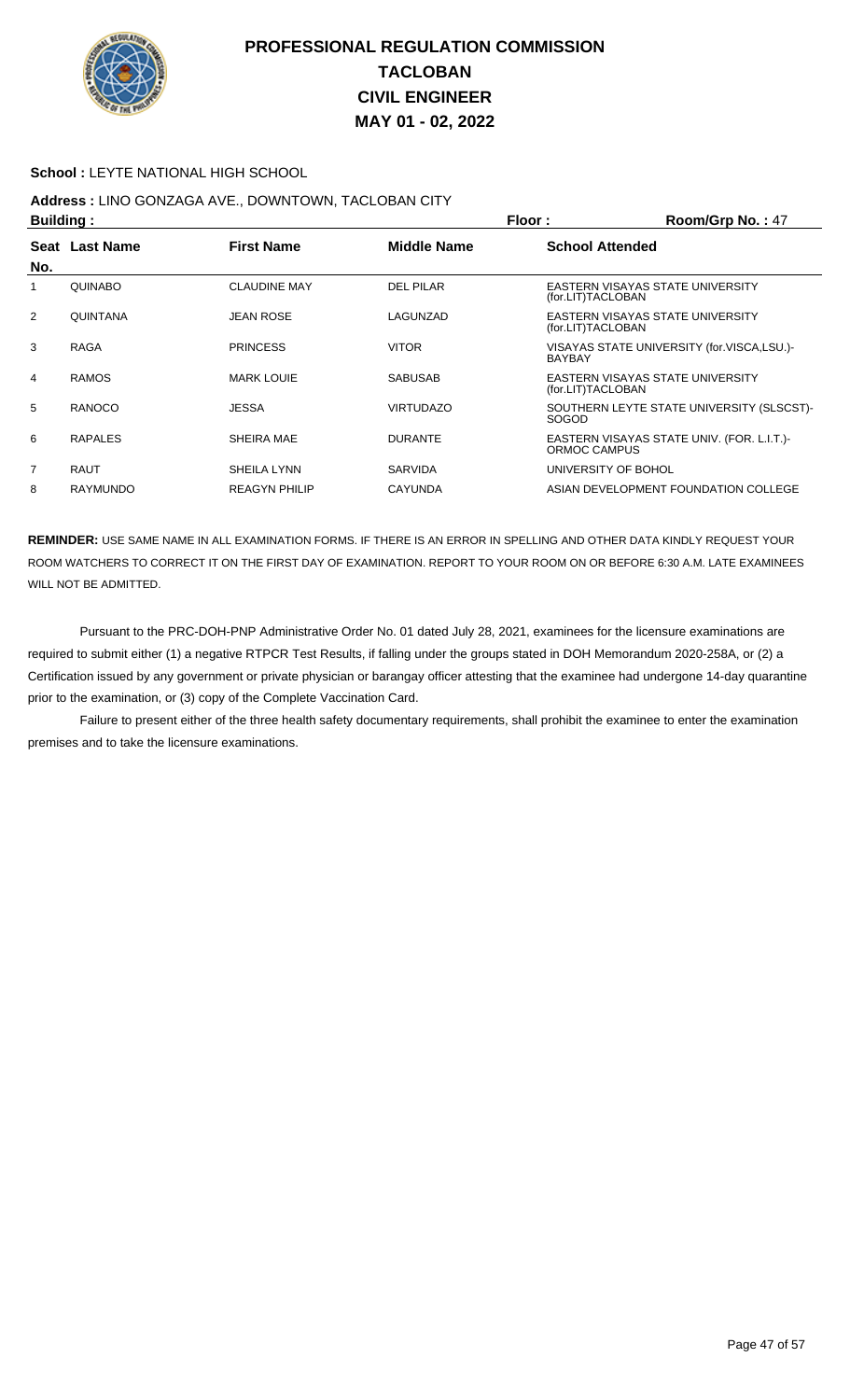

#### **School :** LEYTE NATIONAL HIGH SCHOOL

# **Address :** LINO GONZAGA AVE., DOWNTOWN, TACLOBAN CITY

| <b>Building:</b> |                   |                         |                    | Floor:                 | Room/Grp No.: 48                          |
|------------------|-------------------|-------------------------|--------------------|------------------------|-------------------------------------------|
| Seat             | <b>Last Name</b>  | <b>First Name</b>       | <b>Middle Name</b> | <b>School Attended</b> |                                           |
| No.              |                   |                         |                    |                        |                                           |
|                  | <b>REAS</b>       | <b>JUSTIN PHILLIP</b>   | RAJAL              | (for.LIT)TACLOBAN      | EASTERN VISAYAS STATE UNIVERSITY          |
| 2                | <b>REBARTER</b>   | <b>ROCHE</b>            | <b>COLIMA</b>      |                        | EASTERN SAMAR STATE UNIVERSITY-BORONGAN   |
| 3                | <b>REDIANG</b>    | CARL FRANCIS            | LABUTAP            | <b>CAMPUS</b>          | EASTERN SAMAR STATE UNIVERSITY-GUIUAN     |
| 4                | <b>RELLONA</b>    | <b>JUDITH</b>           | <b>GUTI-AY</b>     | (for.LIT)TACLOBAN      | EASTERN VISAYAS STATE UNIVERSITY          |
| 5                | <b>RELON</b>      | <b>PATRICIA</b>         | CASAS              |                        | CEBU INSTITUTE OF TECHNOLOGY - UNIVERSITY |
| 6                | <b>RESOS</b>      | <b>JOLAN</b>            | <b>SIANO</b>       |                        | SAINT JOSEPH'S COLLEGE-MAASIN             |
| 7                | <b>RICABLANCA</b> | <b>JACINTO</b>          | <b>SEBUGUERO</b>   | (for.LIT)TACLOBAN      | EASTERN VISAYAS STATE UNIVERSITY          |
| 8                | <b>RILLON</b>     | <b>CHRISTIAN JEROME</b> | AREVALO            | (for.LIT)TACLOBAN      | EASTERN VISAYAS STATE UNIVERSITY          |

**REMINDER:** USE SAME NAME IN ALL EXAMINATION FORMS. IF THERE IS AN ERROR IN SPELLING AND OTHER DATA KINDLY REQUEST YOUR ROOM WATCHERS TO CORRECT IT ON THE FIRST DAY OF EXAMINATION. REPORT TO YOUR ROOM ON OR BEFORE 6:30 A.M. LATE EXAMINEES WILL NOT BE ADMITTED.

 Pursuant to the PRC-DOH-PNP Administrative Order No. 01 dated July 28, 2021, examinees for the licensure examinations are required to submit either (1) a negative RTPCR Test Results, if falling under the groups stated in DOH Memorandum 2020-258A, or (2) a Certification issued by any government or private physician or barangay officer attesting that the examinee had undergone 14-day quarantine prior to the examination, or (3) copy of the Complete Vaccination Card.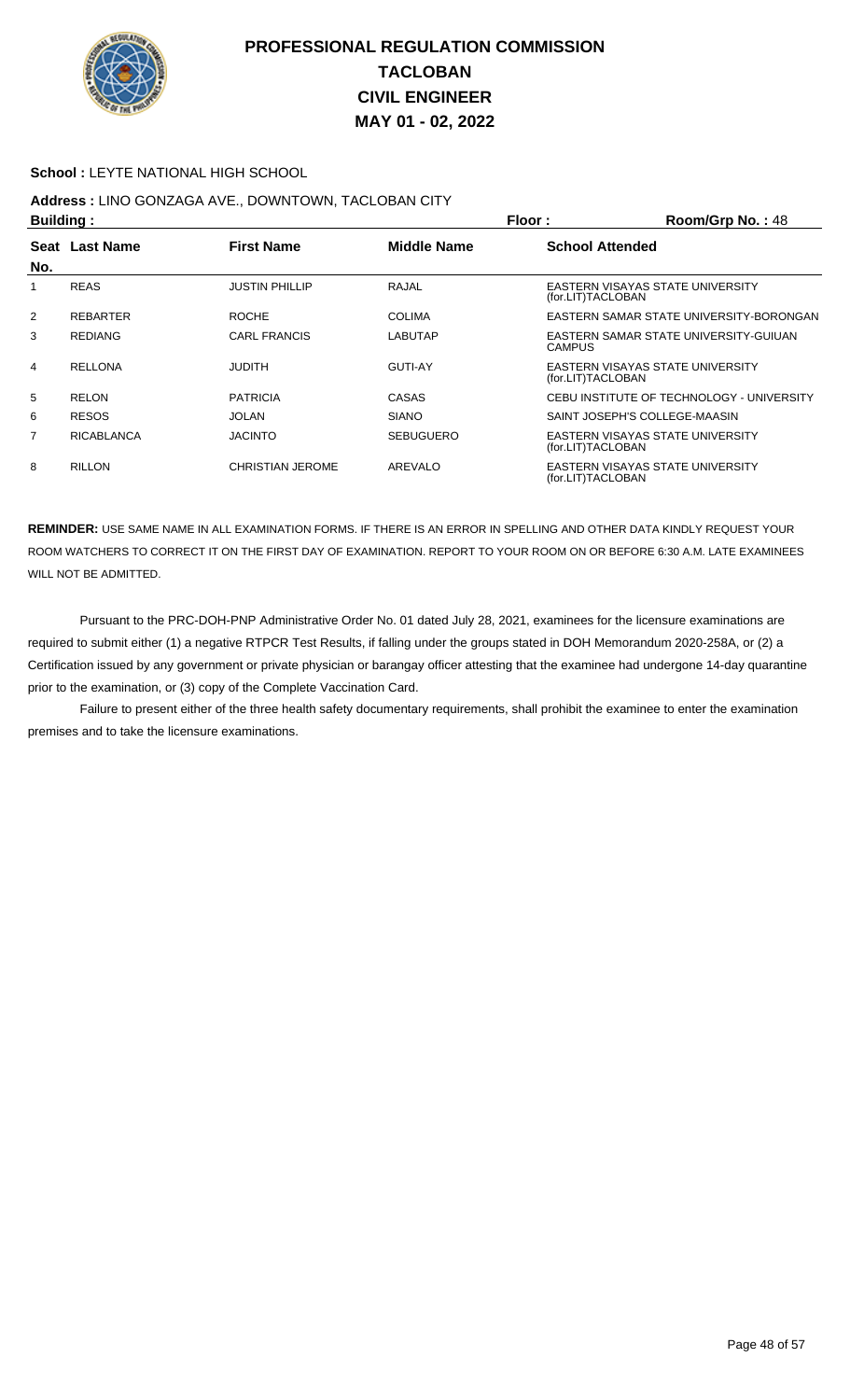

#### **School :** LEYTE NATIONAL HIGH SCHOOL

## **Address :** LINO GONZAGA AVE., DOWNTOWN, TACLOBAN CITY

| <b>Building:</b> |                |                        | Floor:             | Room/Grp No.: 49       |                                           |
|------------------|----------------|------------------------|--------------------|------------------------|-------------------------------------------|
|                  | Seat Last Name | <b>First Name</b>      | <b>Middle Name</b> | <b>School Attended</b> |                                           |
| No.              |                |                        |                    |                        |                                           |
|                  | <b>RIPALDA</b> | <b>CHRISTYLL JOYCE</b> | <b>AYUSTE</b>      | (for.LIT)TACLOBAN      | EASTERN VISAYAS STATE UNIVERSITY          |
| 2                | <b>RIPALDA</b> | ELLINE CLAUDETTE       | <b>FUENTES</b>     | (for.LIT)TACLOBAN      | EASTERN VISAYAS STATE UNIVERSITY          |
| 3                | <b>ROCHA</b>   | <b>NOEL</b>            | <b>DAVOCOL</b>     |                        | ASIAN DEVELOPMENT FOUNDATION COLLEGE      |
| 4                | <b>ROLDAN</b>  | <b>REYNALDO JR</b>     | <b>RADONES</b>     | (for.LIT)TACLOBAN      | EASTERN VISAYAS STATE UNIVERSITY          |
| 5                | <b>RONDINA</b> | CALVIN                 | <b>ALMIA</b>       |                        | ASIAN DEVELOPMENT FOUNDATION COLLEGE      |
| 6                | <b>ROSALES</b> | <b>RANILYN</b>         | JABALDE            | <b>SOGOD</b>           | SOUTHERN LEYTE STATE UNIVERSITY (SLSCST)- |
| $\overline{7}$   | <b>ROSETE</b>  | AUBREY ROSETTE         | <b>DADIZON</b>     | (for.LIT)TACLOBAN      | EASTERN VISAYAS STATE UNIVERSITY          |
| 8                | <b>RUFIN</b>   | <b>JESSIE</b>          | <b>GUARTE</b>      |                        | SAINT JOSEPH'S COLLEGE-MAASIN             |

**REMINDER:** USE SAME NAME IN ALL EXAMINATION FORMS. IF THERE IS AN ERROR IN SPELLING AND OTHER DATA KINDLY REQUEST YOUR ROOM WATCHERS TO CORRECT IT ON THE FIRST DAY OF EXAMINATION. REPORT TO YOUR ROOM ON OR BEFORE 6:30 A.M. LATE EXAMINEES WILL NOT BE ADMITTED.

 Pursuant to the PRC-DOH-PNP Administrative Order No. 01 dated July 28, 2021, examinees for the licensure examinations are required to submit either (1) a negative RTPCR Test Results, if falling under the groups stated in DOH Memorandum 2020-258A, or (2) a Certification issued by any government or private physician or barangay officer attesting that the examinee had undergone 14-day quarantine prior to the examination, or (3) copy of the Complete Vaccination Card.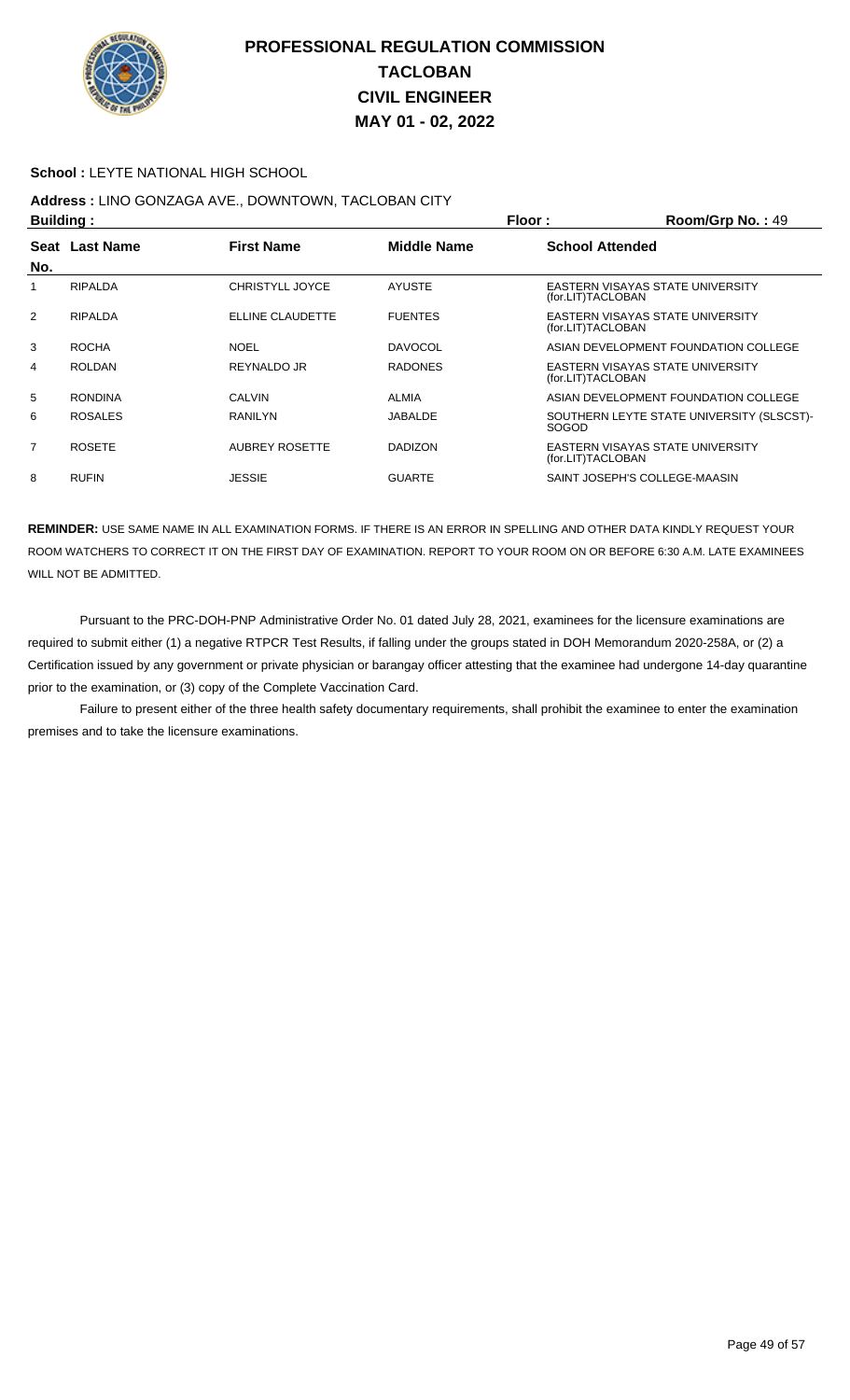

#### **School :** LEYTE NATIONAL HIGH SCHOOL

## **Address :** LINO GONZAGA AVE., DOWNTOWN, TACLOBAN CITY

|     | <b>Building:</b> |                    |                 | Floor:                  | Room/Grp No.: 50                           |
|-----|------------------|--------------------|-----------------|-------------------------|--------------------------------------------|
| No. | Seat Last Name   | <b>First Name</b>  | Middle Name     | <b>School Attended</b>  |                                            |
| 1   | <b>RUFINO</b>    | <b>GINALYN</b>     | CAIN            | (for.LIT)TACLOBAN       | EASTERN VISAYAS STATE UNIVERSITY           |
| 2   | <b>SAAVEDRA</b>  | DANNIEL REY        | <b>BANDILLA</b> | (FOR.TIBURCIO TANCINCO) | NORTHWEST SAMAR STATE UNIVERSITY           |
| 3   | <b>SABIT</b>     | <b>MARION KARL</b> | <b>REAL</b>     | <b>TANAUAN CAMPUS</b>   | EASTERN VISAYAS STATE UNIV. (FOR. L.I.T.)- |
| 4   | <b>SAGA</b>      | <b>JOMAR</b>       | AGOYLO          | <b>SOGOD</b>            | SOUTHERN LEYTE STATE UNIVERSITY (SLSCST)-  |
| 5   | <b>SALANAP</b>   | <b>DESIREE</b>     | <b>GARBE</b>    | ORMOC CAMPUS            | EASTERN VISAYAS STATE UNIV. (FOR. L.I.T.)- |
| 6   | <b>SALAS</b>     | <b>CHERRY MAE</b>  | <b>GALVE</b>    |                         | EASTERN SAMAR STATE UNIVERSITY-BORONGAN    |
| 7   | <b>SALAZAR</b>   | <b>HAROLD</b>      | <b>BONADOR</b>  | <b>SOGOD</b>            | SOUTHERN LEYTE STATE UNIVERSITY (SLSCST)-  |
| 8   | <b>SALAZAR</b>   | <b>JOHN REY</b>    | <b>AGNES</b>    | (for.LIT)TACLOBAN       | EASTERN VISAYAS STATE UNIVERSITY           |

**REMINDER:** USE SAME NAME IN ALL EXAMINATION FORMS. IF THERE IS AN ERROR IN SPELLING AND OTHER DATA KINDLY REQUEST YOUR ROOM WATCHERS TO CORRECT IT ON THE FIRST DAY OF EXAMINATION. REPORT TO YOUR ROOM ON OR BEFORE 6:30 A.M. LATE EXAMINEES WILL NOT BE ADMITTED.

 Pursuant to the PRC-DOH-PNP Administrative Order No. 01 dated July 28, 2021, examinees for the licensure examinations are required to submit either (1) a negative RTPCR Test Results, if falling under the groups stated in DOH Memorandum 2020-258A, or (2) a Certification issued by any government or private physician or barangay officer attesting that the examinee had undergone 14-day quarantine prior to the examination, or (3) copy of the Complete Vaccination Card.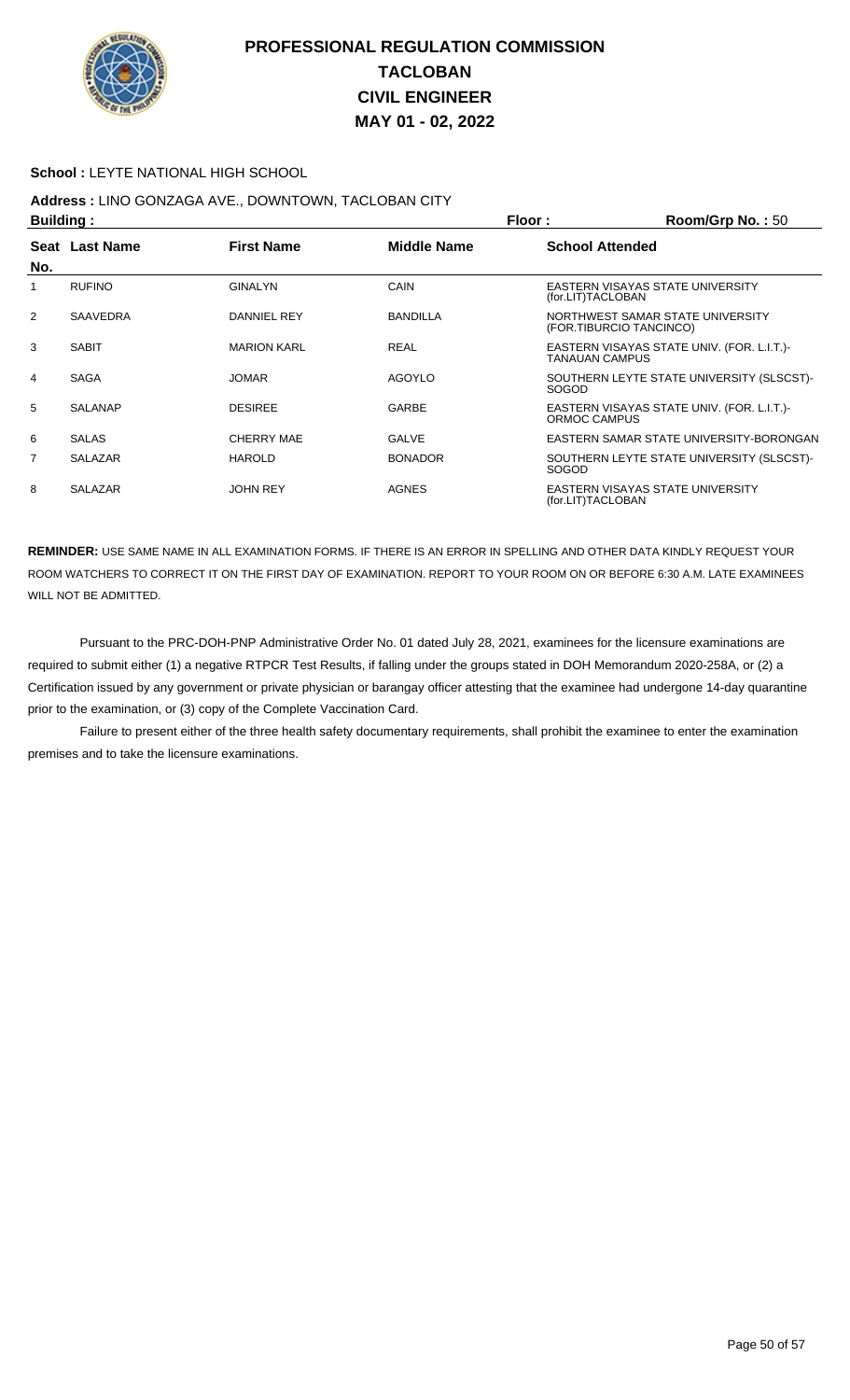

#### **School :** LEYTE NATIONAL HIGH SCHOOL

# **Address :** LINO GONZAGA AVE., DOWNTOWN, TACLOBAN CITY

| <b>Building:</b> |                |                     | Floor:<br>Room/Grp No.: 51 |                         |                                            |
|------------------|----------------|---------------------|----------------------------|-------------------------|--------------------------------------------|
|                  | Seat Last Name | <b>First Name</b>   | <b>Middle Name</b>         | <b>School Attended</b>  |                                            |
| No.              |                |                     |                            |                         |                                            |
| 1                | <b>SALAZAR</b> | <b>MARK JERICHO</b> | LAUREZO                    | (for.LIT)TACLOBAN       | EASTERN VISAYAS STATE UNIVERSITY           |
| 2                | <b>SALUBRE</b> | <b>REINA MARIE</b>  | <b>MERCADO</b>             | <b>BAYBAY</b>           | VISAYAS STATE UNIVERSITY (for.VISCA,LSU.)- |
| 3                | <b>SANCHEZ</b> | <b>RAINIER</b>      | SAQUIN                     |                         | MISAMIS UNIVERSITY-OZAMIS CITY             |
| 4                | <b>SAPIN</b>   | <b>MARIA ALICE</b>  | <b>PAJARITO</b>            | SOGOD                   | SOUTHERN LEYTE STATE UNIVERSITY (SLSCST)-  |
| 5                | <b>SAPORAS</b> | NHEILBERT           | <b>CAHAMBING</b>           | <b>BAYBAY</b>           | VISAYAS STATE UNIVERSITY (for.VISCA,LSU.)- |
| 6                | SARANILLO      | JAIME               | JABAAN                     |                         | CEBU INSTITUTE OF TECHNOLOGY - UNIVERSITY  |
| $\overline{7}$   | SAWA-AN        | <b>CHRISTIAN</b>    | CARANYAGAN                 | (for.LIT)TACLOBAN       | EASTERN VISAYAS STATE UNIVERSITY           |
| 8                | <b>SERRATO</b> | <b>HEVIRIC</b>      | <b>SEPTO</b>               | (FOR.TIBURCIO TANCINCO) | NORTHWEST SAMAR STATE UNIVERSITY           |

**REMINDER:** USE SAME NAME IN ALL EXAMINATION FORMS. IF THERE IS AN ERROR IN SPELLING AND OTHER DATA KINDLY REQUEST YOUR ROOM WATCHERS TO CORRECT IT ON THE FIRST DAY OF EXAMINATION. REPORT TO YOUR ROOM ON OR BEFORE 6:30 A.M. LATE EXAMINEES WILL NOT BE ADMITTED.

 Pursuant to the PRC-DOH-PNP Administrative Order No. 01 dated July 28, 2021, examinees for the licensure examinations are required to submit either (1) a negative RTPCR Test Results, if falling under the groups stated in DOH Memorandum 2020-258A, or (2) a Certification issued by any government or private physician or barangay officer attesting that the examinee had undergone 14-day quarantine prior to the examination, or (3) copy of the Complete Vaccination Card.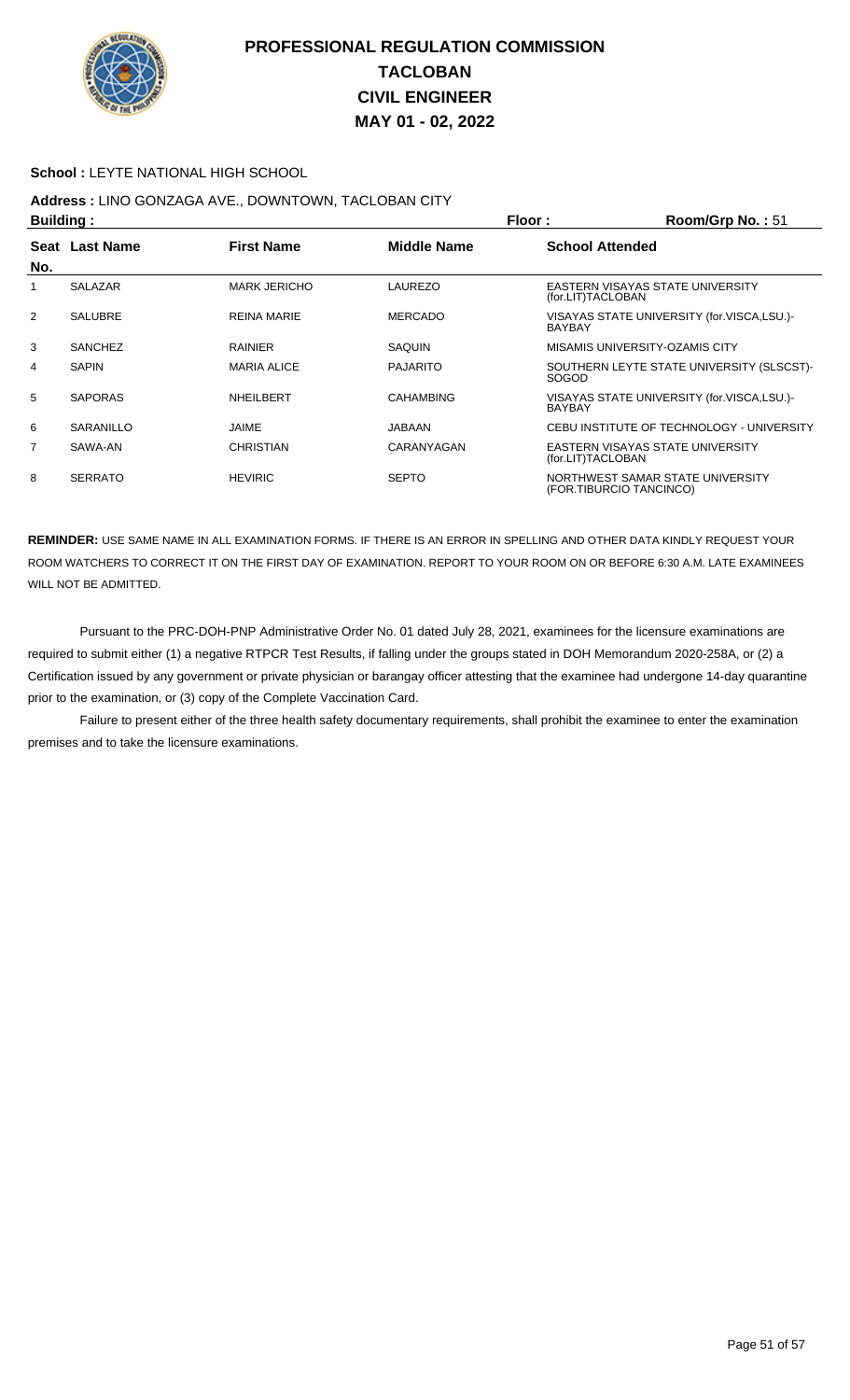

#### **School :** LEYTE NATIONAL HIGH SCHOOL

## **Address :** LINO GONZAGA AVE., DOWNTOWN, TACLOBAN CITY

|     | <b>Building:</b> |                     |                    | Floor:                 | Room/Grp No.: 52                           |
|-----|------------------|---------------------|--------------------|------------------------|--------------------------------------------|
| No. | Seat Last Name   | <b>First Name</b>   | <b>Middle Name</b> | <b>School Attended</b> |                                            |
|     | <b>SIO</b>       | <b>BERN ANDRE</b>   | <b>JABOL</b>       | <b>BAYBAY</b>          | VISAYAS STATE UNIVERSITY (for.VISCA,LSU.)- |
| 2   | <b>SLAMA</b>     | DANIELLE JANE       | <b>BUSTILLO</b>    | <b>BILIRAN</b>         | NAVAL STATE UNIVERSITY (for. NAVAL INST)   |
| 3   | <b>SORIANO</b>   | <b>APRIL JUDE</b>   | <b>ROMARES</b>     | <b>SOGOD</b>           | SOUTHERN LEYTE STATE UNIVERSITY (SLSCST)-  |
| 4   | <b>SOSING</b>    | <b>GIOVANNI JR</b>  | <b>PARTOZA</b>     | (for.LIT)TACLOBAN      | EASTERN VISAYAS STATE UNIVERSITY           |
| 5   | <b>SUAN</b>      | RAYMUND CHRISTOPHER | ADARLO             | (for.LIT)TACLOBAN      | EASTERN VISAYAS STATE UNIVERSITY           |
| 6   | <b>SUASBA</b>    | <b>RODNEIL</b>      | <b>CUNANAN</b>     |                        | EASTERN SAMAR STATE UNIVERSITY-BORONGAN    |
| 7   | <b>SUYOM</b>     | <b>SANDRA</b>       | <b>ESPINA</b>      | (for.LIT)TACLOBAN      | EASTERN VISAYAS STATE UNIVERSITY           |
| 8   | <b>TAGANNA</b>   | <b>KERCHIE</b>      | <b>TUMLOS</b>      | (for.LIT)TACLOBAN      | EASTERN VISAYAS STATE UNIVERSITY           |

**REMINDER:** USE SAME NAME IN ALL EXAMINATION FORMS. IF THERE IS AN ERROR IN SPELLING AND OTHER DATA KINDLY REQUEST YOUR ROOM WATCHERS TO CORRECT IT ON THE FIRST DAY OF EXAMINATION. REPORT TO YOUR ROOM ON OR BEFORE 6:30 A.M. LATE EXAMINEES WILL NOT BE ADMITTED.

 Pursuant to the PRC-DOH-PNP Administrative Order No. 01 dated July 28, 2021, examinees for the licensure examinations are required to submit either (1) a negative RTPCR Test Results, if falling under the groups stated in DOH Memorandum 2020-258A, or (2) a Certification issued by any government or private physician or barangay officer attesting that the examinee had undergone 14-day quarantine prior to the examination, or (3) copy of the Complete Vaccination Card.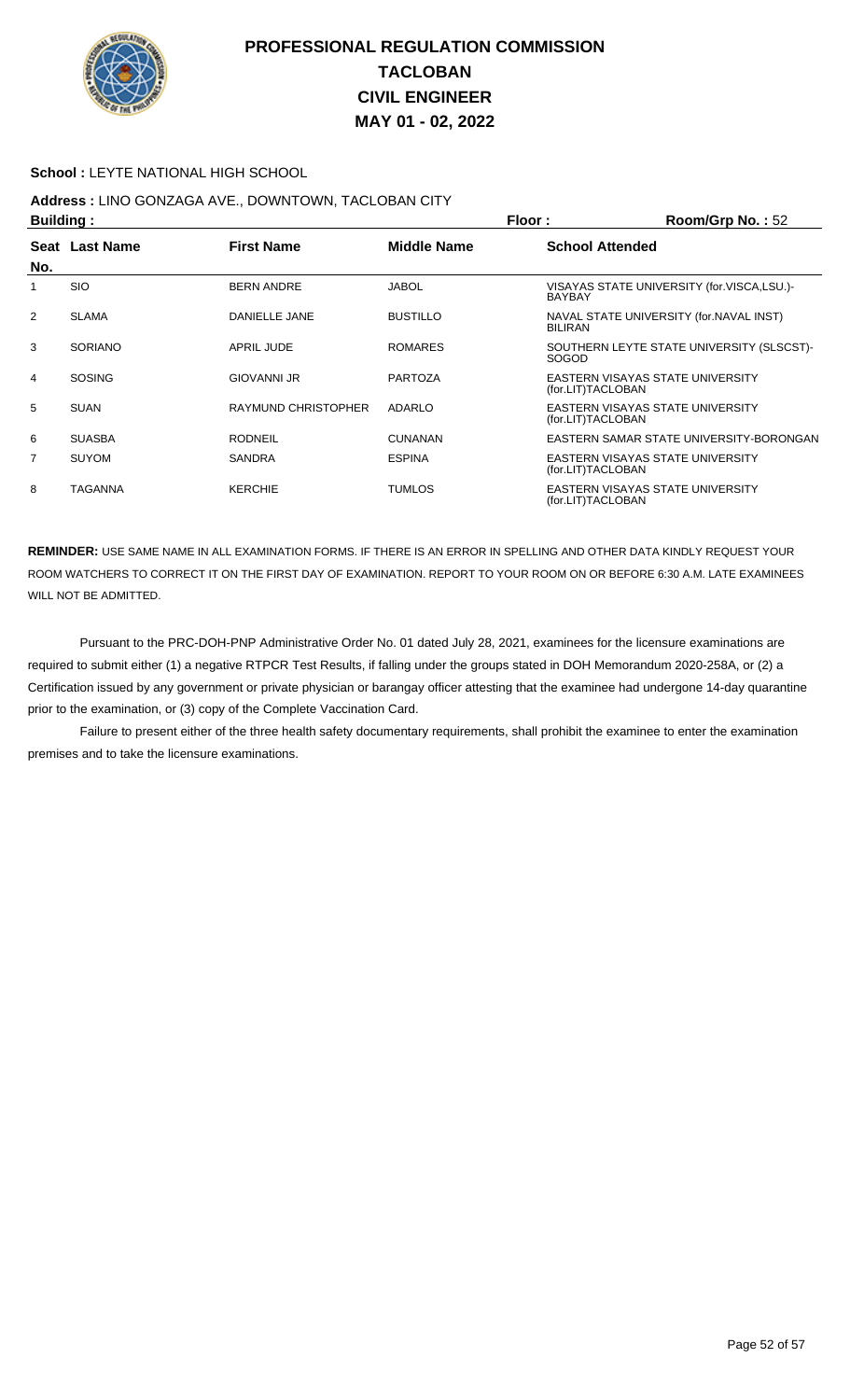

#### **School :** LEYTE NATIONAL HIGH SCHOOL

## **Address :** LINO GONZAGA AVE., DOWNTOWN, TACLOBAN CITY

| <b>Building:</b> |                |                      | Floor:<br>Room/Grp No.: 53 |                        |                                                             |
|------------------|----------------|----------------------|----------------------------|------------------------|-------------------------------------------------------------|
|                  | Seat Last Name | <b>First Name</b>    | <b>Middle Name</b>         | <b>School Attended</b> |                                                             |
| No.              |                |                      |                            |                        |                                                             |
|                  | <b>TAGOY</b>   | <b>CLEFORD</b>       | <b>MAITOM</b>              |                        | SAINT JOSEPH'S COLLEGE-MAASIN                               |
| 2                | <b>TAJORA</b>  | <b>ALEX</b>          | <b>PAYOT</b>               | SOGOD                  | SOUTHERN LEYTE STATE UNIVERSITY (SLSCST)-                   |
| 3                | <b>TAMBAL</b>  | ANGEL ROSE           | <b>CAMPO</b>               | (for.LIT)TACLOBAN      | EASTERN VISAYAS STATE UNIVERSITY                            |
| $\overline{4}$   | <b>TAN</b>     | <b>TRISHA MICCAH</b> | <b>BRAZIL</b>              | <b>BAYBAY</b>          | VISAYAS STATE UNIVERSITY (for.VISCA,LSU.)-                  |
| 5                | <b>TANDOY</b>  | <b>JENNIFER</b>      | CATADO                     | ORMOC CAMPUS           | EASTERN VISAYAS STATE UNIV. (FOR. L.I.T.)-                  |
| 6                | <b>TANIÑAS</b> | <b>HANJIN</b>        | LIM                        |                        | NORTHWEST SAMAR STATE UNIVERSITY<br>(FOR.TIBURCIO TANCINCO) |
| $\overline{7}$   | <b>TARRAYO</b> | NAOMI HANANIAH       | <b>GANANCIAS</b>           |                        | SAMAR STATE UNIVERSITY (SAMAR S.P.C.)                       |
| 8                | <b>TEBRERO</b> | <b>LEEMAR VANN</b>   | <b>SALAMIDA</b>            | (for.LIT)TACLOBAN      | EASTERN VISAYAS STATE UNIVERSITY                            |

**REMINDER:** USE SAME NAME IN ALL EXAMINATION FORMS. IF THERE IS AN ERROR IN SPELLING AND OTHER DATA KINDLY REQUEST YOUR ROOM WATCHERS TO CORRECT IT ON THE FIRST DAY OF EXAMINATION. REPORT TO YOUR ROOM ON OR BEFORE 6:30 A.M. LATE EXAMINEES WILL NOT BE ADMITTED.

 Pursuant to the PRC-DOH-PNP Administrative Order No. 01 dated July 28, 2021, examinees for the licensure examinations are required to submit either (1) a negative RTPCR Test Results, if falling under the groups stated in DOH Memorandum 2020-258A, or (2) a Certification issued by any government or private physician or barangay officer attesting that the examinee had undergone 14-day quarantine prior to the examination, or (3) copy of the Complete Vaccination Card.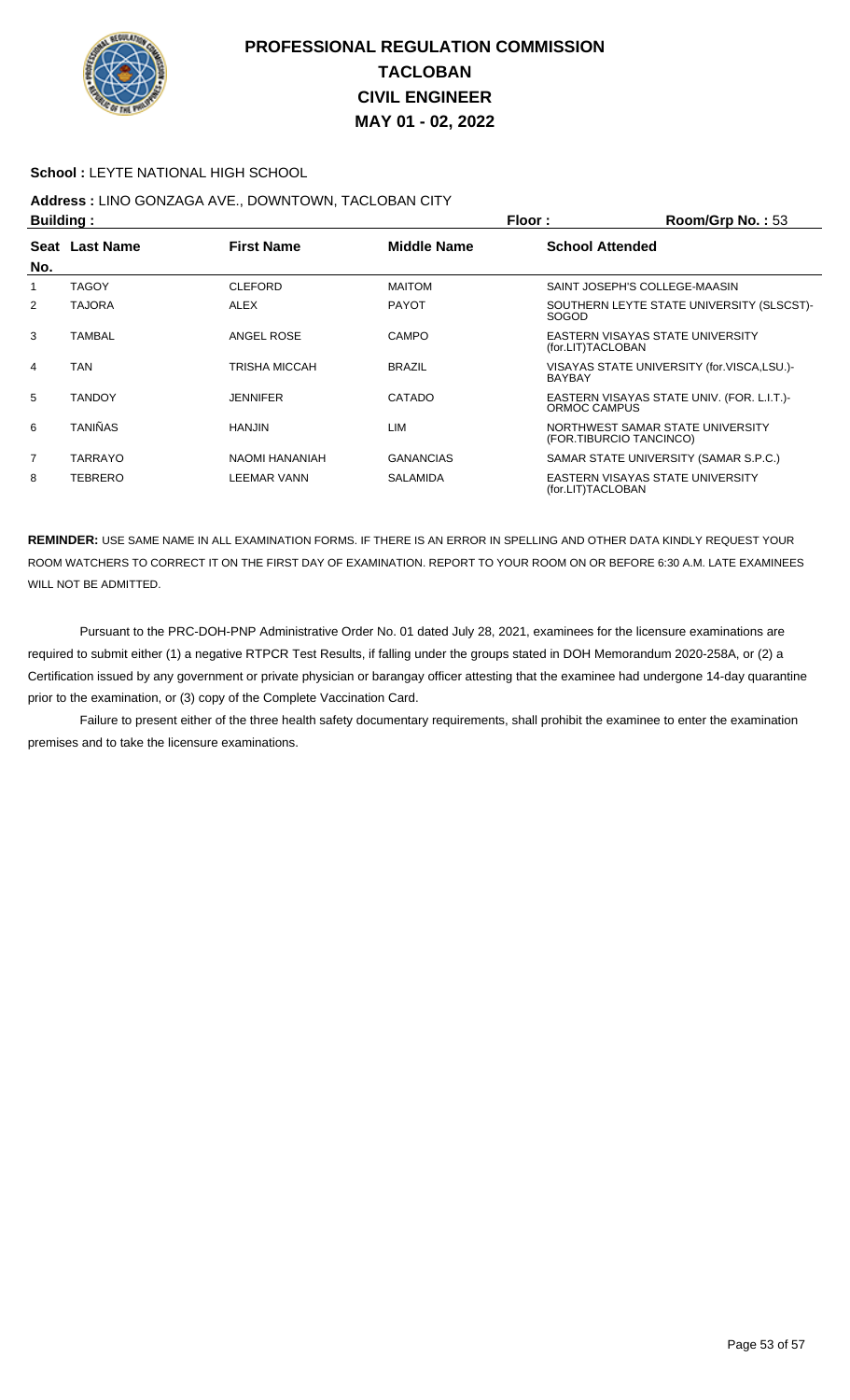

#### **School :** LEYTE NATIONAL HIGH SCHOOL

# **Address :** LINO GONZAGA AVE., DOWNTOWN, TACLOBAN CITY

|     | <b>Building:</b> |                    |                    | Floor:                 | Room/Grp No.: 54                           |
|-----|------------------|--------------------|--------------------|------------------------|--------------------------------------------|
|     | Seat Last Name   | <b>First Name</b>  | <b>Middle Name</b> | <b>School Attended</b> |                                            |
| No. |                  |                    |                    |                        |                                            |
|     | <b>TEGIO</b>     | <b>SALVADOR</b>    | <b>SALARDA</b>     |                        | EASTERN SAMAR STATE UNIVERSITY-BORONGAN    |
| 2   | TELAN            | AMANDA JOYCE       | <b>LADIAO</b>      |                        | EASTERN SAMAR STATE UNIVERSITY-BORONGAN    |
| 3   | <b>TEPOSO</b>    | <b>KRESTIE NEL</b> | <b>BARREDO</b>     | (for.LIT)TACLOBAN      | EASTERN VISAYAS STATE UNIVERSITY           |
| 4   | <b>TIBON</b>     | <b>ROZEL</b>       | <b>LIBAS</b>       | <b>SOGOD</b>           | SOUTHERN LEYTE STATE UNIVERSITY (SLSCST)-  |
| 5   | <b>TIGLEY</b>    | <b>CLIM MYKO</b>   | <b>BARSOLASO</b>   | CATARMAN               | UNIVERSITY OF EASTERN PHILIPPINES-         |
| 6   | <b>TINDOY</b>    | <b>FRITZIE MAY</b> | AROY               |                        | SAINT JOSEPH'S COLLEGE-MAASIN              |
| 7   | <b>TOBILLA</b>   | <b>GERONH</b>      | <b>GADUENA</b>     | <b>TANAUAN CAMPUS</b>  | EASTERN VISAYAS STATE UNIV. (FOR. L.I.T.)- |
| 8   | <b>TOLIBAS</b>   | <b>TEJAY</b>       | LETRAN             | (for.LIT)TACLOBAN      | <b>EASTERN VISAYAS STATE UNIVERSITY</b>    |

**REMINDER:** USE SAME NAME IN ALL EXAMINATION FORMS. IF THERE IS AN ERROR IN SPELLING AND OTHER DATA KINDLY REQUEST YOUR ROOM WATCHERS TO CORRECT IT ON THE FIRST DAY OF EXAMINATION. REPORT TO YOUR ROOM ON OR BEFORE 6:30 A.M. LATE EXAMINEES WILL NOT BE ADMITTED.

 Pursuant to the PRC-DOH-PNP Administrative Order No. 01 dated July 28, 2021, examinees for the licensure examinations are required to submit either (1) a negative RTPCR Test Results, if falling under the groups stated in DOH Memorandum 2020-258A, or (2) a Certification issued by any government or private physician or barangay officer attesting that the examinee had undergone 14-day quarantine prior to the examination, or (3) copy of the Complete Vaccination Card.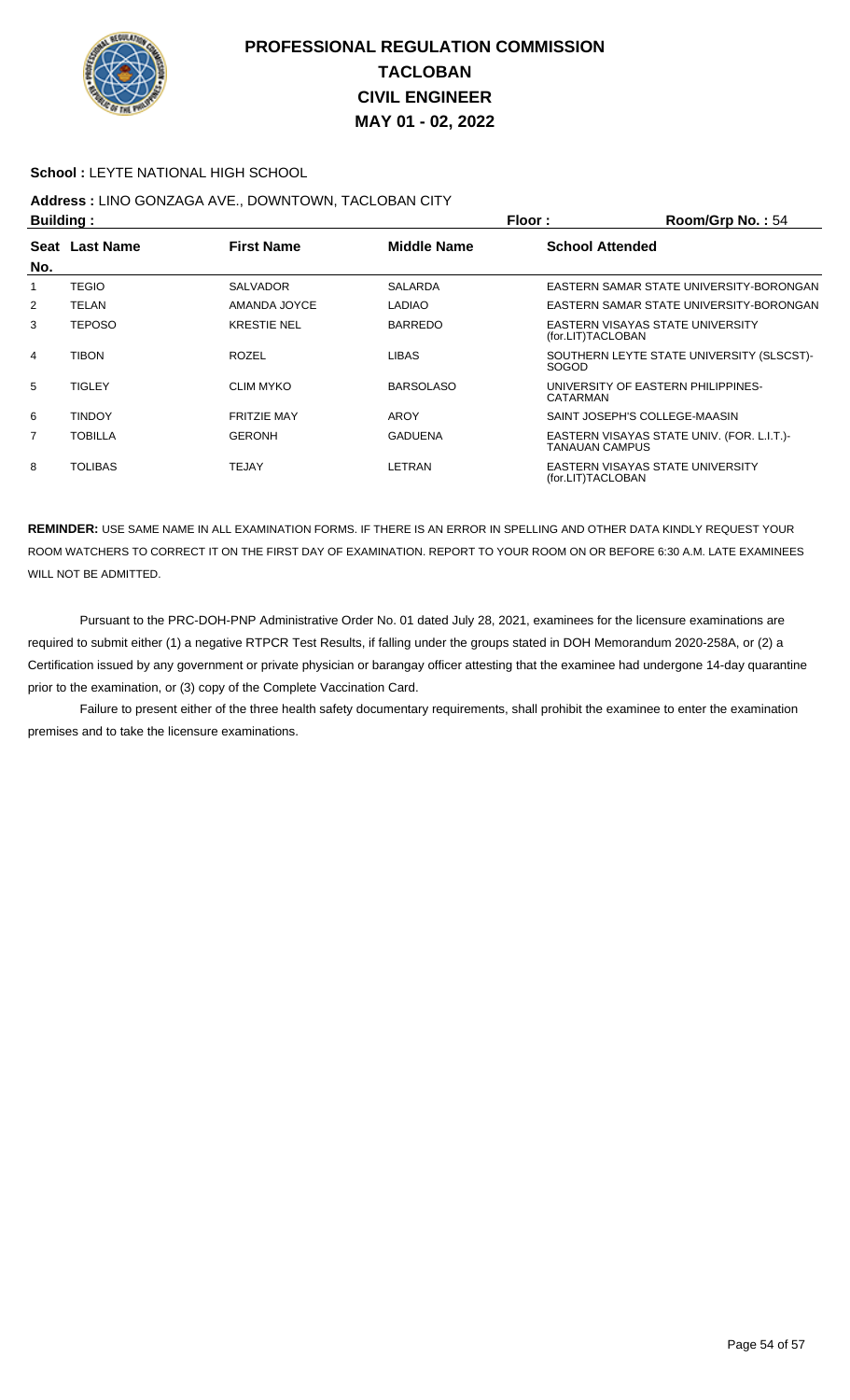

#### **School :** LEYTE NATIONAL HIGH SCHOOL

# **Address :** LINO GONZAGA AVE., DOWNTOWN, TACLOBAN CITY

| <b>Building:</b> |                   |                         |                    | Floor:                 | Room/Grp No.: 55                                            |
|------------------|-------------------|-------------------------|--------------------|------------------------|-------------------------------------------------------------|
| Seat<br>No.      | <b>Last Name</b>  | <b>First Name</b>       | <b>Middle Name</b> | <b>School Attended</b> |                                                             |
|                  | <b>TOROTORO</b>   | <b>MICHELLE</b>         | <b>TERWEL</b>      | SOGOD                  | SOUTHERN LEYTE STATE UNIVERSITY (SLSCST)-                   |
| $\overline{2}$   | <b>TORRECAMPO</b> | <b>JENNELIE</b>         | <b>PESQUERA</b>    | ORMOC CAMPUS           | EASTERN VISAYAS STATE UNIV. (FOR. L.I.T.)-                  |
| 3                | <b>TY</b>         | <b>JERICHO IMMANUEL</b> | <b>BAUTISTA</b>    |                        | CEBU INSTITUTE OF TECHNOLOGY - UNIVERSITY                   |
| 4                | <b>UDTOHAN</b>    | <b>JAMES SAN</b>        |                    |                        | SAINT JOSEPH'S COLLEGE-MAASIN                               |
| 5                | <b>UNAY</b>       | <b>IRIS JOYCE</b>       | <b>GUARDA</b>      | CATARMAN               | UNIVERSITY OF EASTERN PHILIPPINES-                          |
| 6                | <b>URMENETA</b>   | LEAH MAE                | <b>BAGALLON</b>    |                        | NORTHWEST SAMAR STATE UNIVERSITY<br>(FOR.TIBURCIO TANCINCO) |
| 7                | UY                | MILTON JOHN             | <b>LEYSON</b>      | <b>BAYBAY</b>          | VISAYAS STATE UNIVERSITY (for.VISCA,LSU.)-                  |
| 8                | VALDEZ            | JEROME JADE             | <b>TEVES</b>       | (for.LIT)TACLOBAN      | EASTERN VISAYAS STATE UNIVERSITY                            |

**REMINDER:** USE SAME NAME IN ALL EXAMINATION FORMS. IF THERE IS AN ERROR IN SPELLING AND OTHER DATA KINDLY REQUEST YOUR ROOM WATCHERS TO CORRECT IT ON THE FIRST DAY OF EXAMINATION. REPORT TO YOUR ROOM ON OR BEFORE 6:30 A.M. LATE EXAMINEES WILL NOT BE ADMITTED.

 Pursuant to the PRC-DOH-PNP Administrative Order No. 01 dated July 28, 2021, examinees for the licensure examinations are required to submit either (1) a negative RTPCR Test Results, if falling under the groups stated in DOH Memorandum 2020-258A, or (2) a Certification issued by any government or private physician or barangay officer attesting that the examinee had undergone 14-day quarantine prior to the examination, or (3) copy of the Complete Vaccination Card.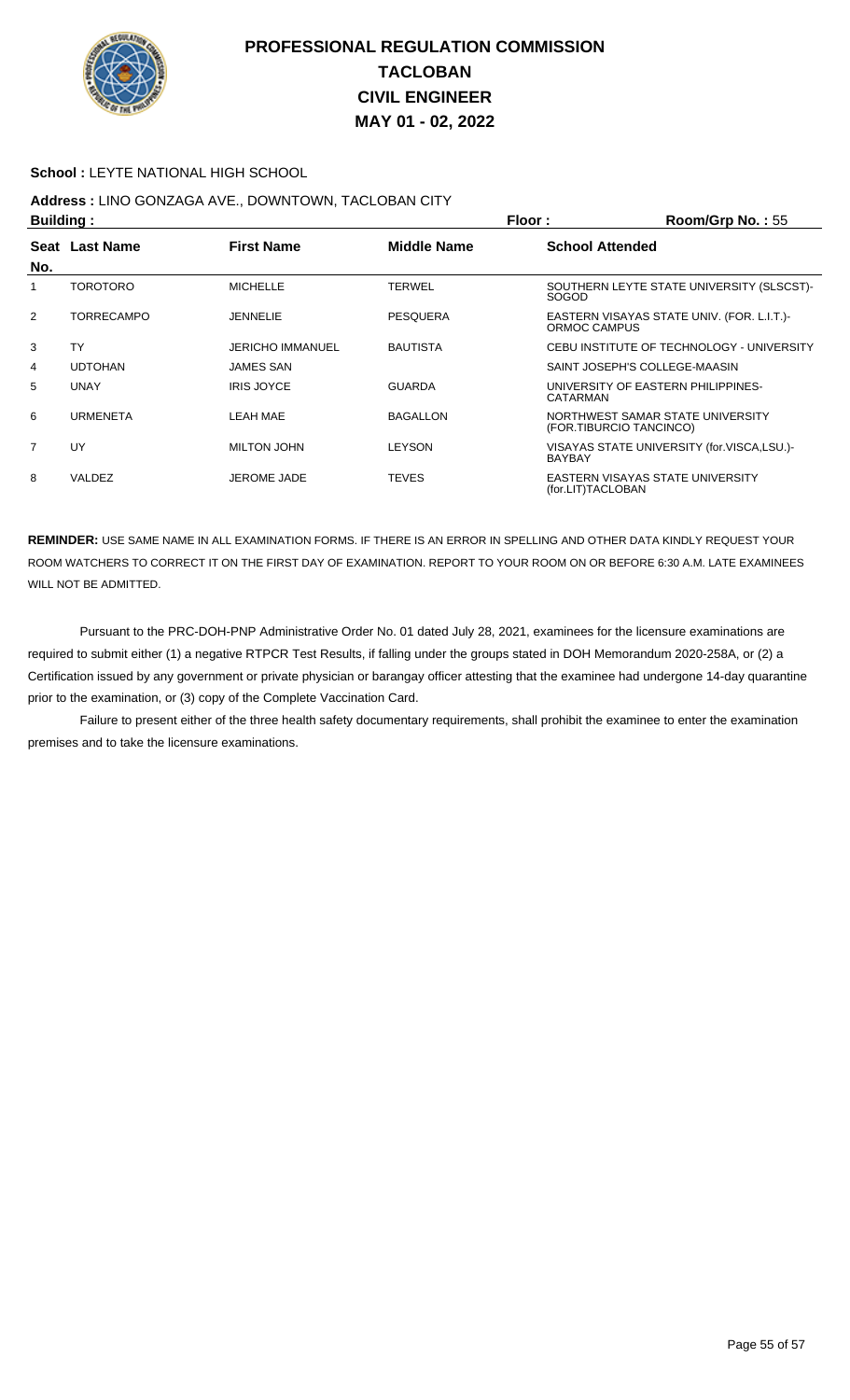

#### **School :** LEYTE NATIONAL HIGH SCHOOL

## **Address :** LINO GONZAGA AVE., DOWNTOWN, TACLOBAN CITY

| <b>Building:</b> |                    |                       | Floor:           | Room/Grp No.: 56                                            |
|------------------|--------------------|-----------------------|------------------|-------------------------------------------------------------|
| No.              | Seat Last Name     | <b>First Name</b>     | Middle Name      | <b>School Attended</b>                                      |
|                  | VALENZUELA         | <b>KENNETH</b>        | <b>GIDUQUIO</b>  | NORTHWEST SAMAR STATE UNIVERSITY<br>(FOR.TIBURCIO TANCINCO) |
| 2                | VANZUELA           | <b>MARK CHRISTIAN</b> | <b>SAJA</b>      | SOUTHERN LEYTE STATE UNIVERSITY (SLSCST)-<br><b>SOGOD</b>   |
| 3                | <b>VASQUEZ</b>     | <b>MARK ANTHONY</b>   | LACANARIA        | EASTERN SAMAR STATE UNIVERSITY-GUIUAN<br><b>CAMPUS</b>      |
| 4                | <b>VEGA</b>        | <b>FRITZIE</b>        | <b>TUDIO</b>     | VISAYAS STATE UNIVERSITY (for.VISCA,LSU.)-<br><b>BAYBAY</b> |
| 5                | <b>VELMONTE</b>    | LANIE                 | <b>PINCA</b>     | VISAYAS STATE UNIVERSITY (for.VISCA,LSU.)-<br><b>BAYBAY</b> |
| 6                | <b>VELOSO</b>      | <b>FLORA MAE</b>      | <b>DIBDIB</b>    | VISAYAS STATE UNIVERSITY (for.VISCA,LSU.)-<br><b>BAYBAY</b> |
| $\overline{7}$   | <b>VIDAL</b>       | <b>JACKILOU</b>       | <b>VELASCO</b>   | EASTERN VISAYAS STATE UNIVERSITY<br>(for.LIT)TACLOBAN       |
| 8                | <b>VILLAFRANCA</b> | NIVEA JEANS           | <b>RULLORATA</b> | EASTERN VISAYAS STATE UNIV. (FOR. L.I.T.)-<br>ORMOC CAMPUS  |

**REMINDER:** USE SAME NAME IN ALL EXAMINATION FORMS. IF THERE IS AN ERROR IN SPELLING AND OTHER DATA KINDLY REQUEST YOUR ROOM WATCHERS TO CORRECT IT ON THE FIRST DAY OF EXAMINATION. REPORT TO YOUR ROOM ON OR BEFORE 6:30 A.M. LATE EXAMINEES WILL NOT BE ADMITTED.

 Pursuant to the PRC-DOH-PNP Administrative Order No. 01 dated July 28, 2021, examinees for the licensure examinations are required to submit either (1) a negative RTPCR Test Results, if falling under the groups stated in DOH Memorandum 2020-258A, or (2) a Certification issued by any government or private physician or barangay officer attesting that the examinee had undergone 14-day quarantine prior to the examination, or (3) copy of the Complete Vaccination Card.